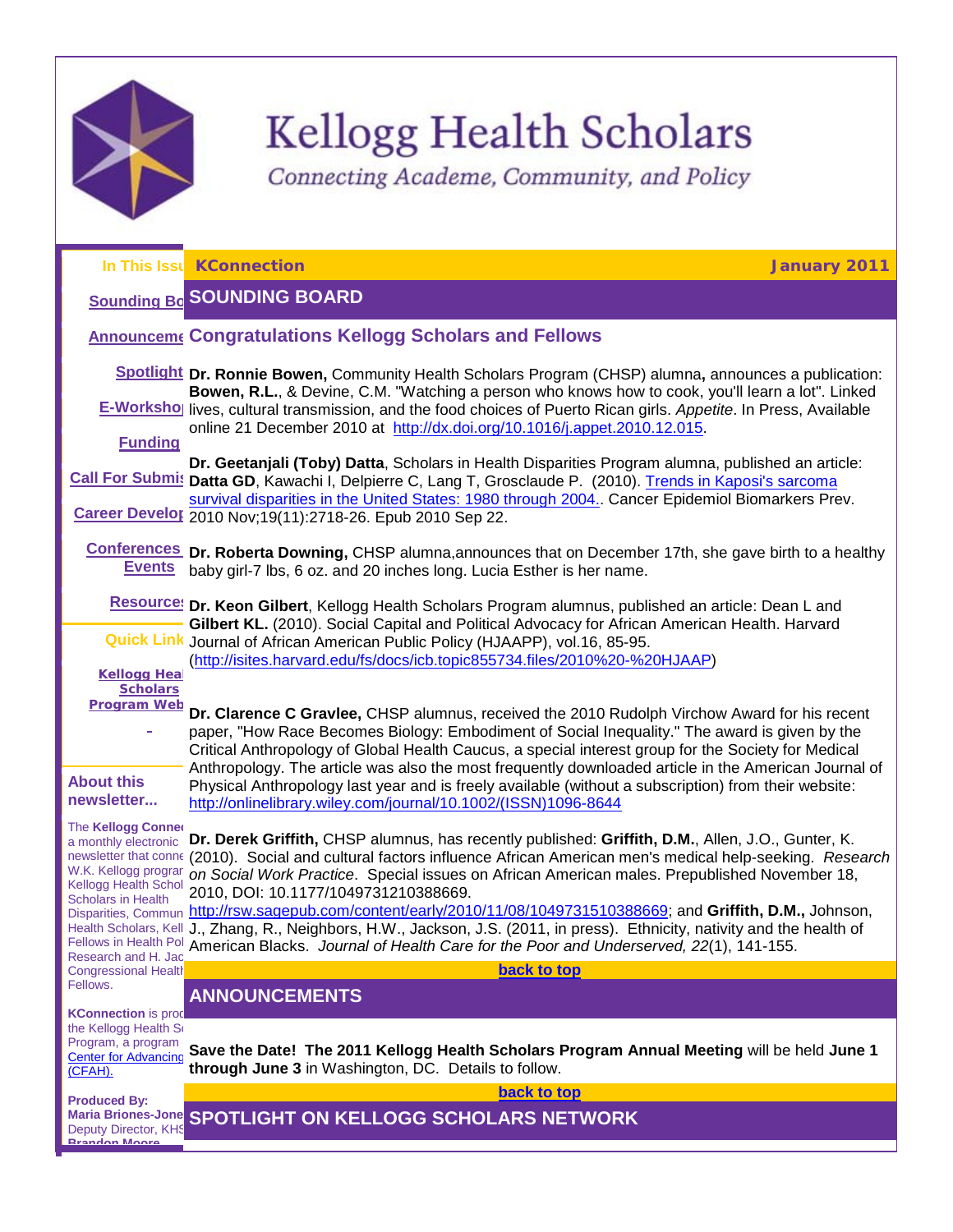Director of New Medi **Meet Kellogg Health Scholars Program alumna, Betty Izumi, PhD... CFAH** 

To contribute information kconnection@cfah.org

CFAH identifies and and economic factors disease and well-beir and strengthen relationships among researchers and number of foundation principally The Anner Foundation, and rest funding from the W.  $\mathsf{I}$ Kellogg Foundation. [info@cfah.org,](mailto:info@cfah.org) call (2 387-2829 or visit our at [www.cfah.org.](http://r20.rs6.net/tn.jsp?llr=5gytkqcab&et=1104246531930&s=1&e=001o4BZjU-uAY5mKESU5gXfzf4GDnGG2H8f5dvTEe20NIHm3XepPMozPHztfTP5H6Odo7G39CjOqZn2VCt7K26EQEP8YgK5PBO9zdZ-2Y2nMPk=)

*Do We Have Your M Updated Contact Information?*

We want to keep our Scholars network as possible! Please send changes to

healthscholars@cfah

 $_{\rm resources\,or\,announ}$  (PSU). She received her PhD in 2008 from Michigan State University where she studied with the CS to Kellogg Connectio Mott Group for Sustainable Food Systems. She received her Master's in Public Health (2000) and her **Dr. Betty Izumi** is currently an Assistant Professor of Community Health at Portland State University Registered Dietitian credential (2001) at the University of California, Berkeley, and her Bachelor of

disseminates state-ol **sustainability, nutrition, community-based food systems, and health disparities. As a postdoctoral** science evidence abd **research fellow with the Kellogg Health Scholars Program (University of Michigan), Betty worked with** influence of behavior, the Healthy Environments Partnership. She was involved in two multi-level CBPR projects: (1) Lean purpose is to support health related behaviors and outcomes and (2) Walk Your Heart to Health, a project designed to decision-making by tl **increase active living and improve heart health among Detroit residents through walking groups led by** <sub>policymakers. СFAH *Progress in Community Health Partnerships.* She also led the evaluation to assess the impact of</sub> unrestricted funding f **community health promoters leading walking groups as part of Walk Your Heart to Health. Betty co-**Science in Dietetics (1998) at the University of British Columbia. Her areas of interest include and Green in Motown, a study designed to assess how changes in the built environment influence community health promoters. During her last year of the fellowship, Dr. Izumi led the development of two "one-pager" policy documents and a practical tools manuscript; the manuscript was published in presented a paper based on this project at the fall, 2010 APHA Annual Meeting as part of a session dedicated to work of the Kellogg Scholars.

contact CFAH, e-mail undergraduate and graduate students. Her research focuses on issues at the intersection of health, In her current position, Dr. Izumi teaches Public Health Nutrition and Food System Sustainability to nutrition, and agriculture. Betty is currently co-investigator of a 3-year community-based participatory research project to increase food security and improve dietary quality in Alaskan communities and to strengthen local and regional markets for sustainably harvested fish by implementing a fisheries-toschool program.

Please update our file Of the contribution that KHSP has made to her career, Dr. Izumi says, "Because of KHSP, I have the your email or mailing confidence and skills to use a CBPR approach to my research. During my two years at the University has changed or will c of Michigan, I had the opportunity to work with talented researchers and to learn new research skills. date and well-connec **lines of research.** As a result, I have been able to use a CBPR approach to my research here at PSU and to extend my

**[back to top](#page-0-3)**

# [mbjones@cfah.org](mailto:mbjones@cfah.org) or **Archived KHSP E-Workshops**

<span id="page-1-0"></span>The archived KHSP e-workshops are taped from the live e-workshops of the Kellogg Health Scholars. These live electronic workshops are intended to bring Kellogg Health Scholars together between face-to-face networking meetings to explore topics of mutual interest. Its purpose is to form closer networks between the Kellogg Health Scholars and to provide to them and the Kellogg Community of Scholars support and resources for career development.

Access to archived e-workshops is STRICTLY LIMITED to Kellogg Health Scholars, Kellogg Fellows in Health Policy Research (current and alumni), Scholars in Health Disparities and Community Health Scholars program alumni and H. Jack Geiger Congressional Health Policy Fellows program alumni. The contents of these e-workshops are confidential. These archived presentations should not be accessed, copied or forwarded by/to any individuals other than group of scholars, fellows and scholar/fellow alumni that have been identified.

**To listen to the archived presentations and download materials**, visit the KHSP members area at [http://www.kellogghealthscholars.org/members/login.cfm.](http://r20.rs6.net/tn.jsp?llr=5gytkqcab&et=1104246531930&s=1&e=001o4BZjU-uAY4USRBmKDz6UVWFxZ8cuKj6aK5JJX4wbc-z2bJCH159AkavIsgoI7S45Tpqjz0fzA4cgqPbym_AenRp-YDwuNFBaKhCeRG2RBUqCQ60BYceIUjXTM8lSeZJwn42ropibSzCAfWdgkZdTA==) For login and passcode information, please contact Brandon Moore [\(bmoore@cfah.org\)](mailto:bmoore@cfah.org) or Marie Briones-Jones [\(mbjones@cfah.org\)](mailto:mbjones@cfah.org).

**[back to top](#page-0-3)**

# <span id="page-1-1"></span>**FUNDING**

**National Institutes of Health Research on Research Integrity (R21) (RFA-ES-11-004)**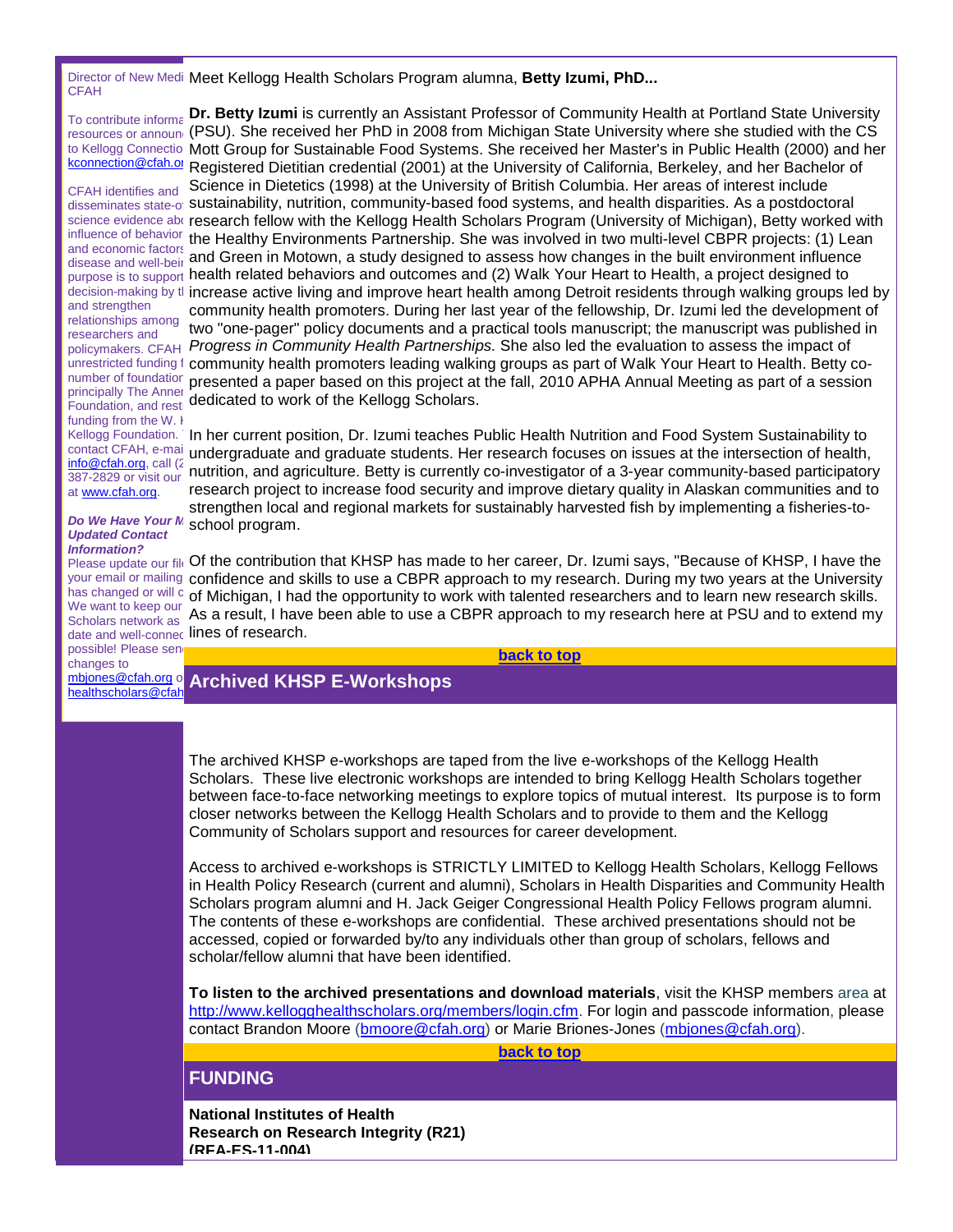#### **Deadline: March 4, 2011**

The purpose of this exploratory/developmental grant program is to foster research on research integrity in areas of research that have little published data. The proposed project must challenge existing paradigms, be developed around an innovative hypothesis or address critical barriers to progress in understanding the multiple factors that underlie deviation from integrity in research. The sponsoring agencies are particularly interested in research focused on integrity in research that will provide clear evidence (rates of occurrence and impacts) of problem areas in community standards, self-regulation, practice norms, and non-adherence to accepted codes of conduct. The application must address the societal, organizational, group, or individual factors that affect integrity in research, both positively and negatively. Applications must have relevance to health sciences research including, for example, those biomedical, behavioral health sciences, or health services research areas having particular positive or negative research integrity issues. Applicants must address problems or issues that have relevance to the specific interests of ORI or NIH Institutes and Centers. For the purposes of this Funding Opportunity Announcement (FOA), research includes the societal, organizational, group, and individual aspects of data acquisition and interpretation. "Integrity" is understood as the use of honest and verifiable methods in proposing, performing, and evaluating research and reporting research results with particular attention to adherence to rules, regulations, guidelines, and commonly accepted professional codes or norms.

Integrity in research requires acting correctly or properly and adhering to responsible research practices including those in the preceding definition. Applications focused on normative ethical analysis or biomedical ethics issues will not be considered. Applicants with these interests should consider applying for Research on Ethical Issues in Human Subjects Research, PA-06-367 (R03), PA-06-368 (R21), or PA-06-369 (R01). A great deal has been written about integrity in research and its importance; however, published research data are lacking in many areas. The primary areas of interest for this FOA are: Research Integrity and the Public Trust, Research Integrity and Bias, Research Integrity in Community-Based Participatory Research, and Research Integrity and Factors Affecting Researchers Behavior.

Each of these areas is described in the full announcement - below is the excerpt pertaining to CBPR: Research Integrity in Community-Based Participatory Research (CBPR): Collaboration with community based organizations greatly expands the possibilities in research. CBPR builds on strengths and resources within the community, incorporating the community in all phases of the research for the mutual benefit of all partners. It promotes a co-learning and empowering process that attends to social inequalities and disseminates findings and knowledge gained to all partners. CBPR presents unique challenges in maintaining integrity in research as norms and conventions differ among fields, disciplines, cultures and communities. The participating organizations are interested in identifying how the standards of responsible conduct of research are incorporated into communitybased participatory research to ensure research integrity. Topics related to CBPR include but are not limited to:

\* Roles: What are the roles of each partner assigned? What role does the community play in setting the research agenda? How are community needs balanced with the needs of the research partner? How are the cultural and social characteristics as identified by the community

considered/incorporated into the plan? How will the community be engaged? How will resources be shared?

\* Mentoring: How will the community partner learn about the research process? Data acquisition? Research ethics? Animal and human subjects training? Conflicts of interest? How does the partnership foster the reciprocal exchange of skills, knowledge and capacity among all partners?

\* Rewards: How will rewards of research be shared (e.g. authorship, intellectual property rights, data ownership)?

\* Dissemination of results: How will data results be shared with the community members? Sharing of individual results? Public? Media?

\* What are the levels of risk to responsible conduct of research in CBPR? Announcement details at [http://bit.ly/ia1qxg.](http://r20.rs6.net/tn.jsp?llr=5gytkqcab&et=1104246531930&s=1&e=001o4BZjU-uAY6Hmj25TS48WOTYIbFiNsp78bvzJmABSoOt2hOoueLpf8MqAGp9Pj5X4xPeO0CrS3KQbFg9Prybc-0R7mxWjLZjqYYT5wWn7XA=)

#### **National Institutes of Health**

**Community-Based Partnerships for Childhood Obesity Prevention and Control: Research to Inform Policy (R03)**

**(PA-09-140)**

**Deadline(s): Standard dates apply, please see**

[http://grants.nih.gov/grants/funding/submissionschedule.htm](http://r20.rs6.net/tn.jsp?llr=5gytkqcab&et=1104246531930&s=1&e=001o4BZjU-uAY7xZzztEqMt6Vfqu15hUbUlqYiq0wRpEHyrZqpIrOyBgiR5c1YL3LrVYegk1jJ2gyzQU7SxmOw2Kp12irB5uZ1tpj_vjzDmxyU8XyEZiDdzWhtE6QarVcSebRqSgyN1Ks99Y648OhAnLNRWI-nXWxg2) **Expiration Date: May 8, 2012** Purpose: The purpose of this funding opportunity announcement (FOA) issued by the NICHD is to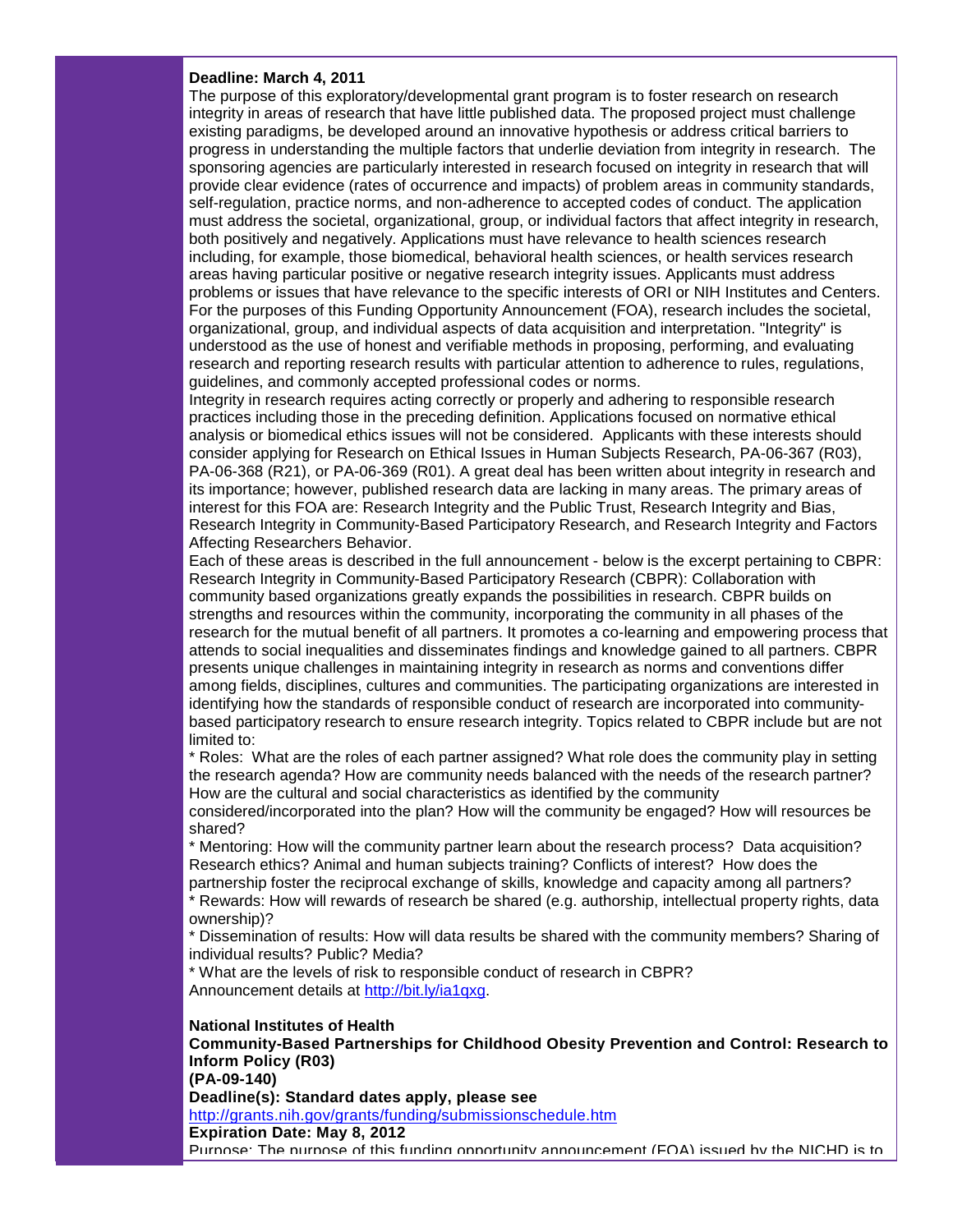enhance childhood obesity research by fostering the formation of local, state, or regional teams consisting of researchers, policymakers, and other relevant stakeholders (e.g., community representatives, public health practitioners or officials, educators) in order to identify research questions and hypotheses, design and implement the relevant research, and translate the research into evidence relevant to potential policy efforts in this area. The R03 grant mechanism supports different types of projects including pilot and feasibility studies; secondary analysis of existing data; small, self-contained research projects; development of research methodology; and development of new research technology..The R03 is intended to support small research projects that can be carried out in a short period of time with limited resources. Announcement details at [http://grants.nih.gov/grants/guide/pa-files/PA-09-140.html.](http://r20.rs6.net/tn.jsp?llr=5gytkqcab&et=1104246531930&s=1&e=001o4BZjU-uAY6Zke1TmHNnLlOXVUh2CB4T9GLhPPG4wDKA_Jlae7wQbTvME97fO_KBxH240tnnhGOnXcrl954ngmJza8JUo0l7u8e_426mYkHgz0YzoZwceAtsEe7N9GMLLxKxtRg6OTbwLpOmU48YWdmZ253HOVY4)

#### **National Institutes of Health**

**Translating Basic Behavioral and Social Science Discoveries into Interventions to Improve Health-Related Behaviors (R01)**

#### **(PA-11-063)**

**Deadline(s):** [Standard dates](http://r20.rs6.net/tn.jsp?llr=5gytkqcab&et=1104246531930&s=1&e=001o4BZjU-uAY4_WrQimLShV_sSO23OVCHH86xNf6MblrEuMEPHSWE4z6GGqtQu9DeyDqwfFFm69sN7ovsrc7X7q4Xx7KFZ7WFFXFoqoq5u4qB_AXaxvK6Auld0ewpZZAkU6bDkwc0smu_5Hi0ybuhCZMiVna2dENRqq3DMHX0OzdY=) apply, by 5:00 PM local time of applicant organization. **Expiration date: January 8, 2014**

OBSSR is pleased to announce the release of a new program announcement, PA-11-063, *Translating Basic Behavioral and Social Science Discoveries into Interventions to Improve Health-Related Behaviors (R01).* This funding opportunity announcement (FOA) encourages highly innovative research projects that propose to translate findings from basic research on human behavior into effective clinical, community, and populationbased behavioral interventions to improve specific health-related behaviors (e.g., dietary intake, physical activity, sun safety, or adherence to medical regimens) and/or prevent and reduce problem health behaviors (e.g., smoking, tanning, or alcohol or substance use, abuse or dependence). This FOA will support projects in which interdisciplinary teams of basic and applied researchers collaborate to accelerate the translation of promising discoveries in basic behavioral and/or social science research by developing and refining novel health-related behavioral interventions. The interventions to be developed include any of a wide range of innovative strategies aimed at promoting positive behavioral changes or preventing/reducing unhealthy behaviors. Behavioral interventions can be targeted to any age group and at the individual, family, social network, community, environmental, clinical or population level or combinations of these, and should specifically identify a behavior or constellation of behaviors that is the target of change. During the funding period, Investigators are required to conduct basic or formative research (e.g., laboratory experimental studies, qualitative research) AND applied research (e.g., early phase trials and pilot/feasibility studies) in order to create promising new avenues for promoting healthy behaviors and reducing problem health behaviors. Studies should develop, characterize and refine new, innovative strategies rather than evaluate the effectiveness of already well-defined strategies. At the end of the period of support, the strategies that have been developed should be well-characterized and demonstrated to be safe, feasible to implement, effective in small-scale trials or pilot studies, acceptable to the target populations of interest, and ready to be tested in largerscale clinical and community efficacy trials. Please see the full announcement at [http://grants.nih.gov/grants/guide/pa-files/PA-11-063.html,](http://r20.rs6.net/tn.jsp?llr=5gytkqcab&et=1104246531930&s=1&e=001o4BZjU-uAY6gdOQjHTxQ2dO71XdeQ4EqdEU0Jt0FHXCreSnsp3koMaJh8ykC5njsmN-CChmh7PqJhB3E3XdS6IuDbpsHFoVtZEwT-NqMH1rlNk314YCdfUK8yurOcweJV6miW4VoX1U5XdrTYaKcneQY-GfDeGKy)

#### **[back to top](#page-0-3)**

# <span id="page-3-0"></span>**CALL FOR SUBMISSIONS**

**Call for Manuscripts - Office of Juvenile Justice and Delinquency Prevention (OJJDP) Journal of Juvenile Justice (new online, peer-reviewed journal)**

The Office of Juvenile Justice and Delinquency Prevention (OJJDP) will launch its new online, peerreviewed journal, the Journal of Juvenile Justice, at the annual meeting of the Academy of Criminal Justice Sciences, which will be held March 1-5, 2011, in Toronto, Canada. Authors are invited to submit manuscripts for consideration for publication in the first two issues of the journal scheduled for release in 2011. Proposed articles may address a broad range of juvenile justice-related issues, such as delinquency prevention, intervention and treatment, and juvenile victimization. Readers are anticipated to include researchers, clinicians, practitioners, administrators, policy analysts, educators, and students.

Resources: To access instructions for authors and other relevant information, visit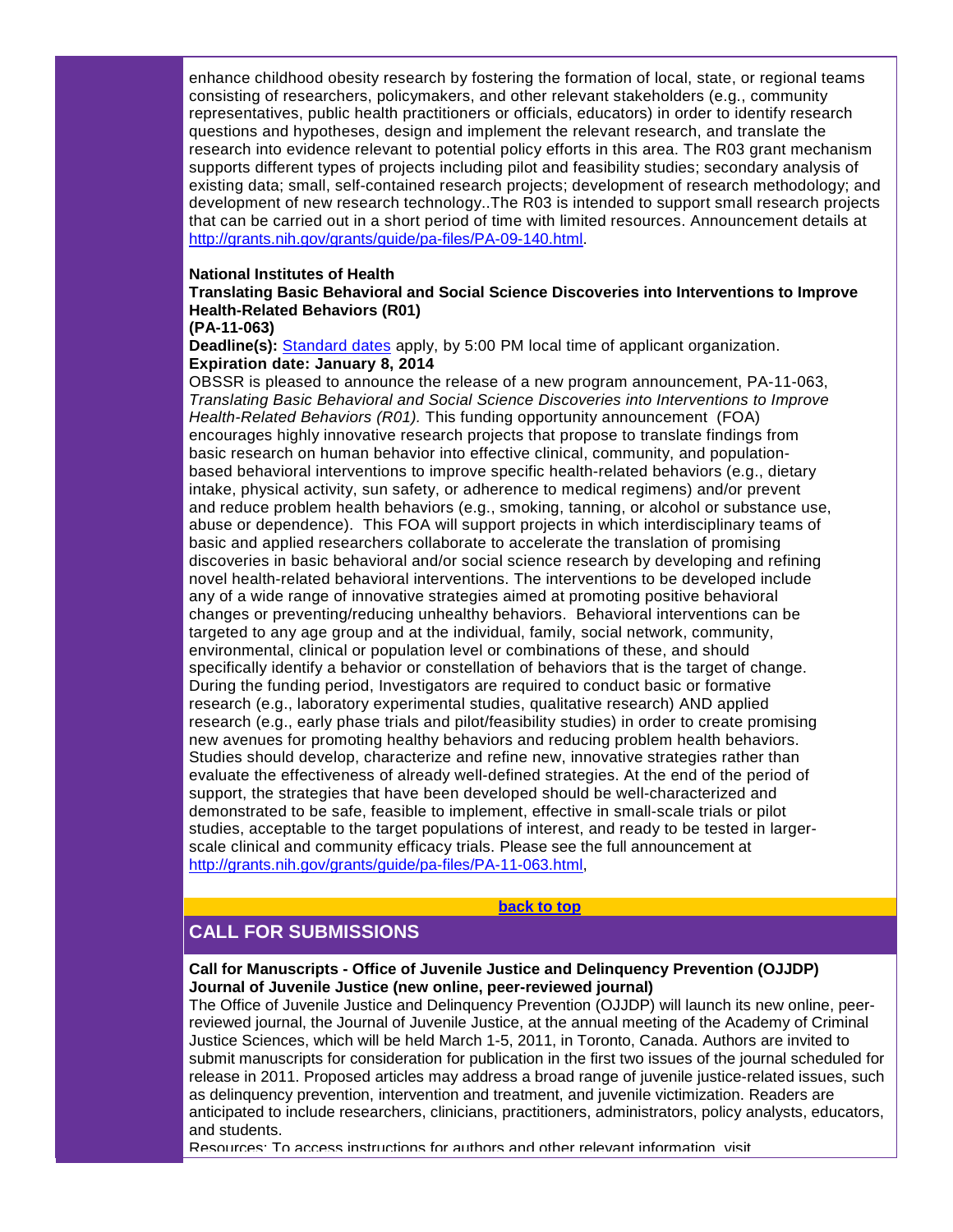#### [http://bit.ly/dEJqdD.](http://r20.rs6.net/tn.jsp?llr=5gytkqcab&et=1104246531930&s=1&e=001o4BZjU-uAY7O8DQw54w4hzTem2w-pGV2WyYOUeqjZTWktfWWmwlhat3XJClhg1jzQBAEe54ozgvSCOiZwIA5MWLyy5AJ3ylDWUV10WVh-Xo=)

Questions may be e-mailed to Monica Robbers, Ph.D., Managing Editor, Journal of Juvenile Justice, at [mrobbers@csrincorporated.com.](mailto:mrobbers@csrincorporated.com) Further information about OJJDP's Journal of Juvenile Justice, including subscription information, will be provided via JUVJUST when available.

#### **Call for Abstracts - AcademyHealth Annual Research Meeting Deadline: January 13, 2011**

AcademyHealth is seeking research in public health to be considered for paper, panel, or poster presentation at the 2011 Annual Research Meeting (ARM), June 12-14 in Seattle. Work submitted to the public health theme should address:

- System approaches to community health assessments and methodologies to quantify and measure community benefit as mandated for tax-exempt hospitals;
- Methodologies and systems for strengthening population health measurement, analysis, analytic capacity, and public health quality and performance;
- Innovative approaches and policies to integrate primary care and public health; or
- Models for and analysis of population-based prevention interventions.

Full instructions are available at: [www.academyhealth.org/arm/abstracts.](http://r20.rs6.net/tn.jsp?llr=5gytkqcab&et=1104246531930&s=1&e=001o4BZjU-uAY5CKIoWPDHn3SP_BahBn6-rTxXj8k9nhVdW633OqH6Vl9kJGj0A3IWm0Vgi6bgr6-v0qiS6I1capnRA5JUZXTyDU4DWvCRXiKgzzokS-NbBr-wneHvcM20zUd0LM00ZCXU=)

# **Call for Proposals - Portland State University and Community-Campus Partnerships for Health Second International Institute on Partnerships**

**From Reciprocity to Collective Transformation: Achieving the Potential of Community-Campus Partnerships**

#### **Portland, Oregon (on PSU's campus) May 23-25, 2010**

#### **Deadline: January 17, 2011**

Details at [http://bit.ly/caNqqW](http://r20.rs6.net/tn.jsp?llr=5gytkqcab&et=1104246531930&s=1&e=001o4BZjU-uAY5WvvSvYUkEj0Cyxn3ZQceXW3fmIfsi-zm-Jxb-mm6bH3fdMLGnP3X8KIOx45d2mrG1WbUIUNKrj-xDpNyU6vzu0a5Imdodk9Q=)

- Why "PARTNERSHIPS"?: Insights from decades of practice and emerging research confirms that the most effective community-campus collaborations must be supported by solid partners who work regularly on their partnership development and sustainability.

- Why "INTERNATIONAL"?: Community-campus engagement is now a global phenomenon. Thus, we invite colleagues from around the world to focus with us on the many kinds and types of partnerships that undergird local, regional, state, national, and/or international collaborations.

- Why an "INSTITUTE"?: The Institute program is directed to strengthening the capacity of both community and higher education constituents for participation in transformative partnerships. This "hands-on" program will empower attending participants to extend and enhance the foundations of community-campus partnerships with contemporary understandings, research, and practices within a supportive national and international network.

- WHO SHOULD ATTEND: Join community partners, faculty, administrators, and students interested in deepening their understandings and practices of community-higher education partnerships.

- How will this gathering be "DIFFERENT"?: Through a blend of presentations from the field, plenaries and working sessions, we will deeply explore strategies to address persistent challenges, analyze promising practices, and examine research to advance the study of partnerships. Questions? E-mail: [iip2011@pdx.edu](mailto:iip2011@pdx.edu)

## **Call for Proposals -- 2011 APHA Pre-Conference Learning Institute Courses Deadline: February 4, 2011**

The American Public Health Association is announcing the Call for Proposals **for Pre-Conference Learning Institute Courses** for the 2011 Annual Meeting to be held October 29 - November 2 in Washington, DC. The theme of the meeting is "Healthy Communities Promote Healthy Minds and Bodies." We encourage proposals in all areas of public health and are especially interested in abstracts that focus on the Annual Meeting theme as it relates to strengthening competencies in the following areas: *Health Disparities; Program Evaluation; Epidemiology; Applying Public Health Competencies to Practice and Health IT*. All proposals must be submitted online. Instructions on how to submit a proposal and a sample proposal can be accessed at [www.apha.org/programs/education.](http://r20.rs6.net/tn.jsp?llr=5gytkqcab&et=1104246531930&s=1&e=001o4BZjU-uAY79bCLIburYe1XUs-nOcAzpL8RFjBBMksBt75-nR2YHhvjhFCEepocMjIstndsLfNaOM43tz-FO6z6aavGSaFxmcdQYuv9R8kKAh8vL01C4nhYr1RlNkM42qG1Etnjw8dOXeyEwvrq23RQx3SJOzusR) An easy to use online form will walk you through the process step-by-step. The site is now open so you may link directly to the proposal submission form through the APHA website. Faculty must provide complete and accurate contact information in order to be notified of proposal status. You do not have to be a member of APHA to submit a proposal or present your course. The deadline for submission of proposals is **February 4, 2011**. All submissions will end at 11:59 pm (Pacific Standard Time) for Learning Institute Course proposals. No late submissions will be accepted. We welcome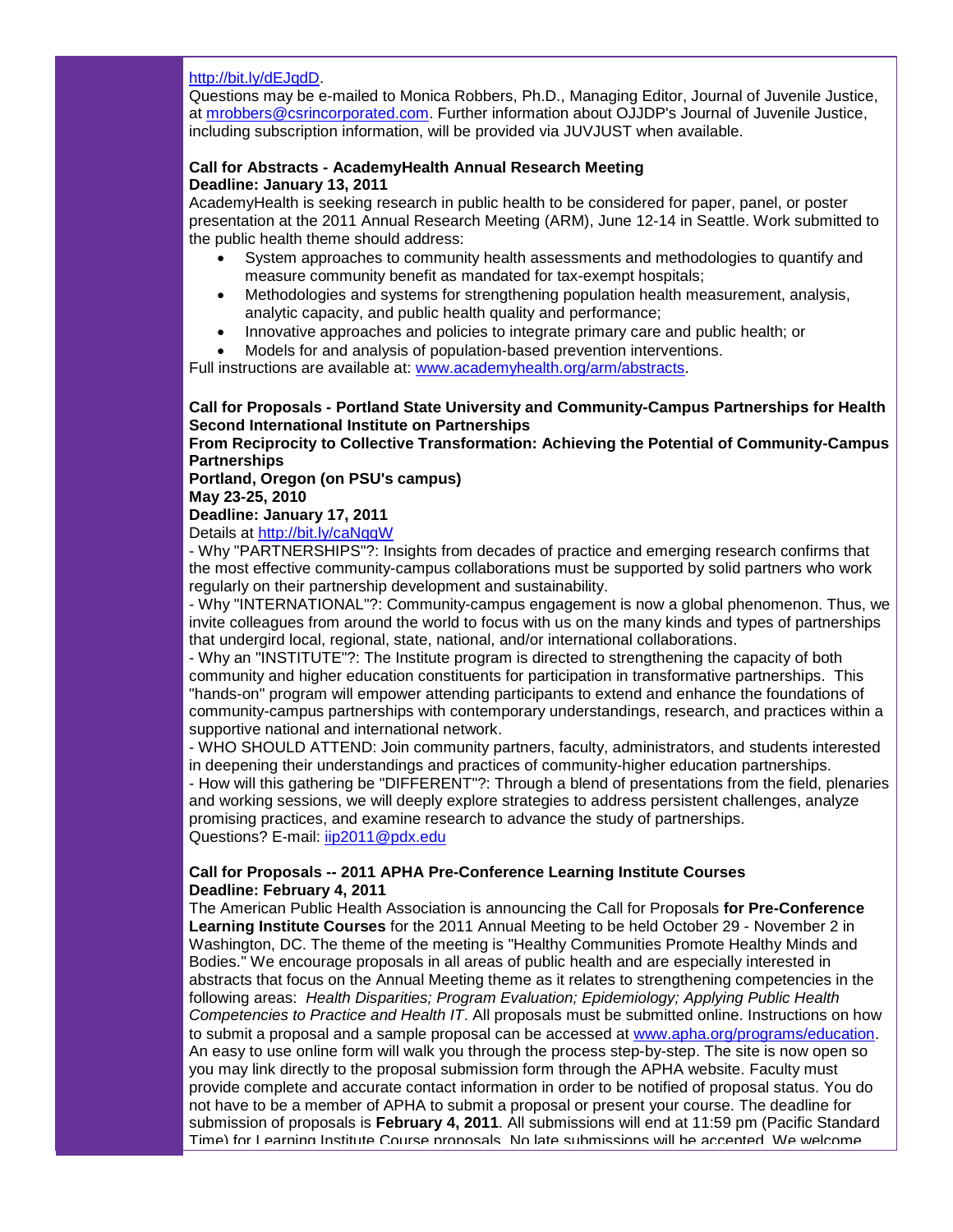your submission and look forward to your contribution at the APHA 139th Annual Meeting in Washington, DC. Contact Evangeline Savage at [Evangeline.savage@apha.org](mailto:Evangeline.savage@apha.org) if you have questions.

#### **Call for Abstracts - American Public Health Association 2011 Annual meeting Healthy Communities Promote Healthy Minds and Bodies Washington, DC**

**October 29-November 2, 2011**

**Deadlines: Range from February 7-11, 2011 (11:59 p.m. PST)**

The American Public Health Association is announcing the Call for Abstracts for the 2011 Annual Meeting to be held October 29 - November 2 in Washington, DC. The theme of the meeting is "Healthy Communities Promote Healthy Minds and Bodies." We encourage abstracts in all areas of public health and are also interested in abstracts that focus on the Annual Meeting theme. Abstracts should be no more than 250 words and must include a measurable learning objective. Some sections require more than a 250 word limit so please read the Call for Abstracts carefully. All abstracts must be submitted online. An easy to use online form will walk you through the process step-by-step. The site is now open so you may link directly to the abstract submission form through the APHA website at [http://www.apha.org/meetings](http://r20.rs6.net/tn.jsp?llr=5gytkqcab&et=1104246531930&s=1&e=001o4BZjU-uAY5J0s5vBu1k1qSPsGYMaORoZJKaLaWMDRFY8_8TPFds-Nf7C5Tfyn-NeOYaLEc3__lacLCpE1su3pHWMkJsBxXomSjKWgcKW9zJYfBILbkoa7D_eTG9mFCphi3S6e99zWWZ7yNXouFXJMnff6clOdha) or [http://apha.confex.com/apha/139am/oasys.epl](http://r20.rs6.net/tn.jsp?llr=5gytkqcab&et=1104246531930&s=1&e=001o4BZjU-uAY4Phh9SOD3ngKoPyGh-E0XcRDZvpH13p9a8QSpkRBADIRVvifdrtGbgzrRzPFm4SzFynykwUmo4kspmJn9MMqTHMEHbxSbm_5a9iXSyNWjSlRUdRJ_9zZb9LVGjjmcHkfF0DN-_DZq9VX_t2rNNoxsL)

Authors must provide complete and accurate contact information in order to be notified of abstract status on June 1. You do not have to be a member of APHA to submit an abstract, however if your abstract is accepted, the presenting author must become an Individual member as well as register for the Annual Meeting. The deadline for submission of abstracts range from February 7 thru February 11, 2011 depending on the Section, SPIG, Caucus or Forum to which you wish to submit. All submissions will end at 11:59 pm (Pacific Standard Time) on the due date listed on the Call for Abstracts. No late submissions will be accepted. We welcome your submission and look forward to your contribution at the APHA 139th Annual Meeting in Washington, DC.

# **Call for Abstracts - American Public Health Association Cancer Forum Deadline: February 7, 2011**

#### Details: [http://bit.ly/eNg6LR\](http://r20.rs6.net/tn.jsp?llr=5gytkqcab&et=1104246531930&s=1&e=001o4BZjU-uAY54dui5DpPaISivzhMZ6a_e494EzSob7IQU1c-cFuVP8MZCErCta89a_PMSEY2646U8LqCAiW7IB0Fmxz3_hPITtbnwvztPLnk=)

The American Public Health Association (APHA) Cancer Forum invites abstracts for oral presentations, symposia, and posters describing original research and innovative intervention programs or policies that address topics including prevention and early detection, clinical trials, cancer disparities, health communication, and survivorship. Special consideration will be given to research pertaining to this year's conference theme, Healthy Communities Promote Healthy Minds and Bodies. Submission Deadline: Monday, February 7, 2011. For information on the Communities as Partners in Cancer Clinical Trials Program, visit [http://www.communitiesaspartners.org.](http://r20.rs6.net/tn.jsp?llr=5gytkqcab&et=1104246531930&s=1&e=001o4BZjU-uAY7fQ4R7CvLEiJE7PaxdzajCpBfLEccPHJhIGwEJQw1bGX2gGc4xCnlPzltg6TbeonqHqpeOo0IblFlf62wEymooKrUEQUy5bbNQ3w1jgBoBQgNACN7Q7ORM)

#### **Call for Abstracts - Community-Based Public Health Caucus, 2011 APHA Deadline: February 8, 2011**

The Community-Based Public Health Caucus invites abstracts related to the science and practice of community-based public health for the 139th American Public Health Association Meeting and Exposition to be held from October 29- November 2, in Washington, DC. The theme of the 2011 meeting is Healthy Communities Promote Healthy Minds & Bodies, and we have particular interest in abstracts and proposals that reflect this theme and place community-based organizations in the lead position. The Caucus invites abstracts that enhance our knowledge of community-academic partnering in multi-disciplinary collaboration and a diversity of community-based public health activities, including basic and applied research projects, interventions, teaching and service learning projects. In addition, we also invite abstracts that highlight efforts to use community-university partnerships or other types of collaborations, the development of partnerships, capacity-building, research translation into practice and/or policy, and innovative strategies, programs, models, and best practices to address community based public health issues. The Caucus has opportunities to increase youth involvement in APHA through limited stipends. We encourage our next generation of student leaders and young activists to also submit abstracts. Students under 17 must be accompanied by a chaperone. To submit an abstract please visit

[http://apha.confex.com/apha/139am/cbph.htm.](http://r20.rs6.net/tn.jsp?llr=5gytkqcab&et=1104246531930&s=1&e=001o4BZjU-uAY4Mp4IKsL9HCMtwHlCCDKFWK3bejqv8x6UT_LQjWgoIJQl30iDSHYLyea_qnWFBhpKQ1q2u_8B9VlfWy12LQwLBBPg7hvXKCQMtY39q21NoMOjAWaJHZqKFWkOqx0VkMgg=) For more information regarding this submission please feel free to contact Melody Goodman, PhD; CBPH Caucus Academic Program Planner at [melody.goodman@gmail.com](mailto:melody.goodman@gmail.com) or Jewel Stafford, MSW; CBPH Caucus Community Program Planner at [jewel.stafford@gmail.com.](mailto:jewel.stafford@gmail.com)

**Call for Abstracts - Spirit of 1848 for APHA 2011**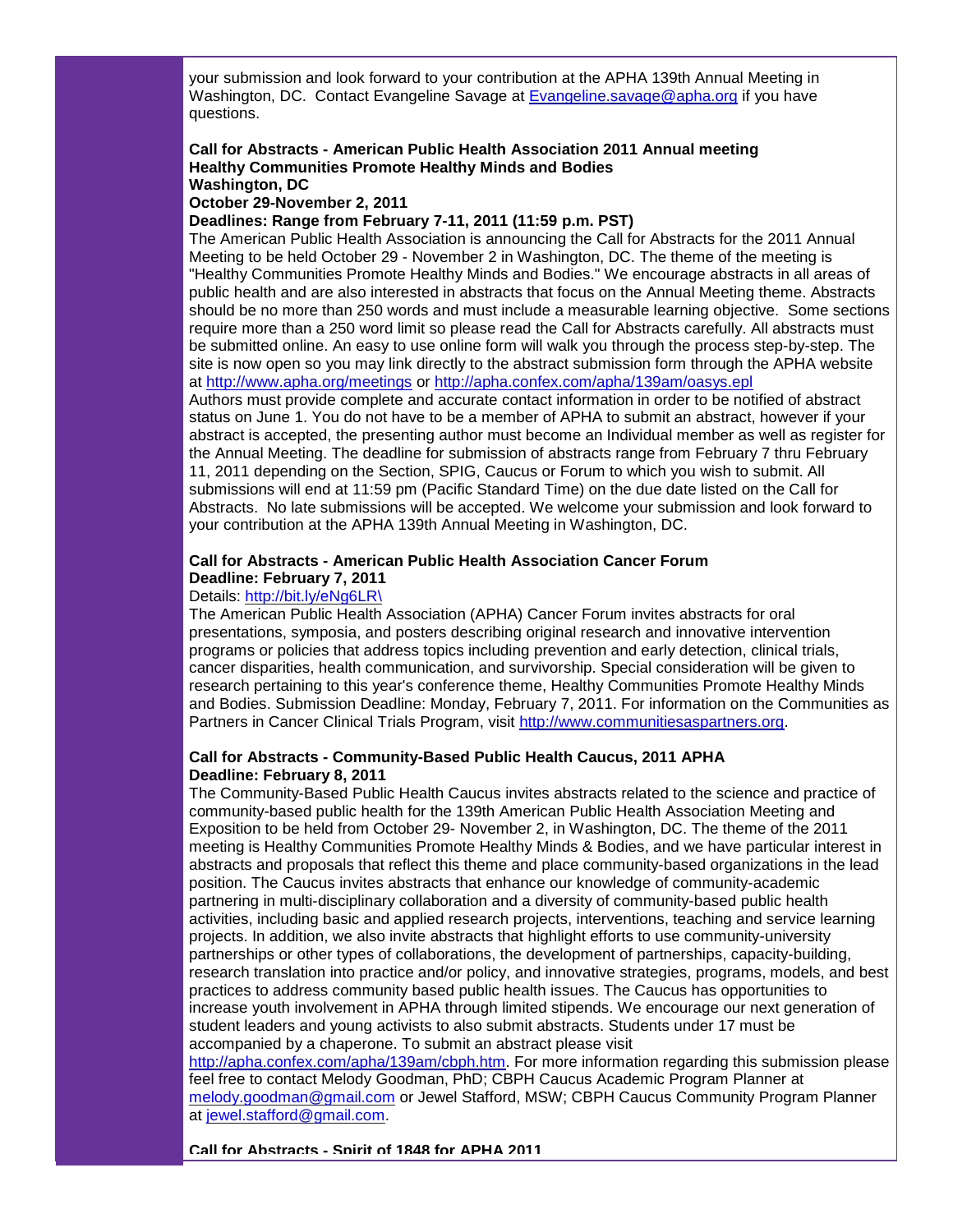#### **Deadline: February 9, 2011**

Social justice & creating healthy communities: theme for APHA 2011 Spirit of 1848 sessions: The theme of the APHA 2011 139th annual meeting ("Healthy Communities Promote Healthy Minds & Bodies") raises the critical question: who and what stands in the way of people creating and thriving in healthy communities? Our Spirit of 1848 sessions accordingly will collectively engage with the social justice issues at stake for understanding the determinants of community health in their societal and ecologic context. One key question is: who and what undermines the health of communities? - as manifested by the enormous health inequities we see within and between nations, within and between neighborhoods, and within and between the very social groups who constitute the myriad communities inherent in, shaped by, and shaping the societies in which people live. Conversely, who needs to do what to make health equity - and healthy ecologies - within and across communities a living reality? Answers to these questions will provide needed guidance in our work linking social justice and public health.

History: This session, titled "Critical Histories of Community Health Centers," will accept only solicited abstracts that critically examine the history of community health centers and their involvement in health and social justice movements and efforts across the United States. The session will be held on the Monday morning of APHA (Oct 31), in the 10:30 am to noon time slot. It will be co-organized by Spirit of 1848 Coordinating Committee members Luis Avilés (email: [luis.aviles3@upr.edu\)](mailto:luis.aviles3@upr.edu), AnneEmanuelle Birn (email: [ae.birn@utoronto.ca\)](mailto:ae.birn@utoronto.ca), and Alexandra Stern (email: [amstern@umich.edu\)](mailto:amstern@umich.edu), along with Sarah Ramírez (email: [sarahmramirez@gmail.com\)](mailto:sarahmramirez@gmail.com).

Data: This session, titled "Discrimination, health, and the politics of public health data: New evidence, broad perspectives," will accept only solicited abstracts. It will critically examine the many ways that community and individual health is harmed by discrimination - of multiple types, at multiple levels, and across both the lifecourse and multiple generations, via multiple pathways. It will be organized by Spirit of 1848 Coordinating Committee members Nancy Krieger (email: [nkrieger@hsph.harvard.edu\)](mailto:nkrieger@hsph.harvard.edu), Catherine Cubbin (email: [ccubbin@austin.utexas.edu\)](mailto:ccubbin@austin.utexas.edu), and Vanessa Simonds (email:

[vsimonds@salud.unm.edu\)](mailto:vsimonds@salud.unm.edu). This session will be in the Monday afternoon 2:00 to 4:30 pm APHA time slot (Oct 31).

Pedagogy: This session, titled "A social justice perspective on teaching and capacity building to promote the health of communities," will have an \*open call for abstracts\* - and also solicit abstracts that critically examine teaching and capacity building, both inside and outside of traditional academic settings, that promotes the health of communities. Potential topics include critical approaches to pedagogy about:

· who has the privilege to speak for communities;

- · promoting links between community development and health;
- · the role of community health centers as institutions for community capacity-building;

· dealing with changing boundaries of communities, for example related to immigration and migration;

· dealing with divisions within communities;

· who defines community and different definitions of what is community;

· capacity building to deal with environmental change and community, for example environmental justice, global warming;

· communities in context, for example, geopolitical or economic; and

. educating students and communities for community capacity development.

This session is organized by Spirit of 1848 Coordinating Committee members Suzanne Christopher (email: [suzanne@montana.edu](mailto:suzanne@montana.edu)) and Lisa Moore (email: [lisadee@sfsu.edu](mailto:lisadee@sfsu.edu)), along with Cheryl Merzel (email: [Cheryl.Merzel@einstein.yu.edu\)](mailto:Cheryl.Merzel@einstein.yu.edu). It will be held during the Tuesday morning 8:30 to 10:00 am APHA time slot (Nov 1). Abstracts are due on February 9; all relevant instructions can be found at the APHA abstract submission website.

Integrative: This session, titled "Power, politics, and healthy communities in societal & ecologic context: from history and evidence to transformative knowledge for action," will accept only solicited abstracts. It will critically examine issues of social justice and public health as they pertain to the conditions - from global to local - that enable healthy communities to flourish versus block their development, and will do so in relation to the 3 foci of our Spirit of 1848 Caucus: the social history of public health, the politics of public health data, and progressive pedagogy for public health. It will be organized Spirit of 1848 Coordinating Committee members Nancy Krieger (email:

[nkrieger@hsph.harvard.edu\)](mailto:nkrieger@hsph.harvard.edu), Anne-Emanuelle Birn (email: [aebirn@utoronto.ca\)](mailto:aebirn@utoronto.ca), and Luis Avilés (email: [luis.aviles3@upr.edu\)](mailto:luis.aviles3@upr.edu). The session will take place during the Monday afternoon 4:30 to 6:00 pm APHA time slot (Oct 31).

Social Justice & Public Health: Student Posters: The Spirit of 1848 is having an \*open call for abstracts\* from students of public health and health-related programs that highlight the intersection between social justice and public health from a historical, epidemiological, and/or methodological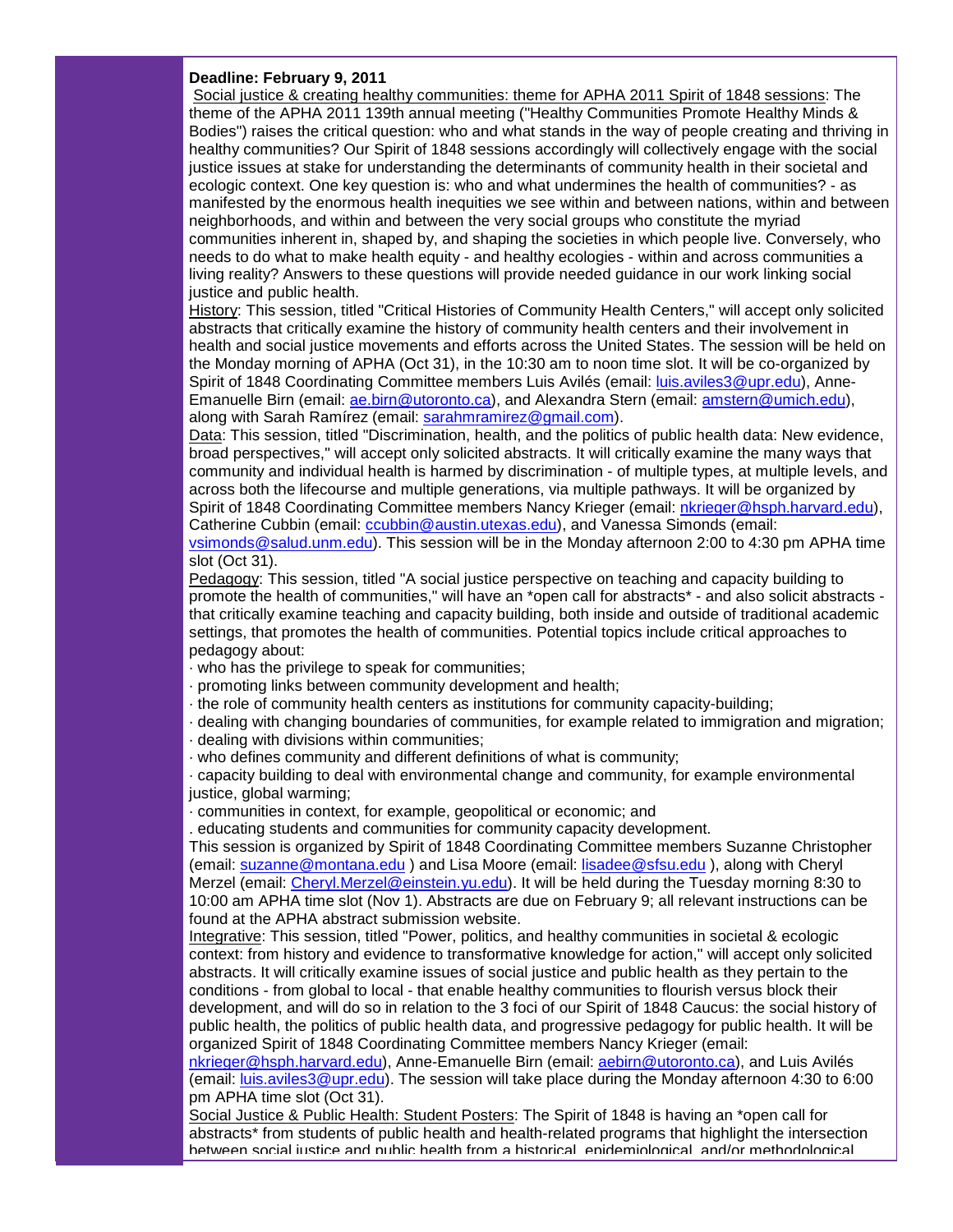perspective. We welcome abstracts on topics ranging from public health research to public health practice to student-initiated courses on connections between social justice & public health. The work presented can be global, country-specific, or local.

-- We encourage students at ALL levels of training in their work on public health to submit abstracts, whether undergraduates, master students, MPH students, medical students, or doctoral students; submissions will be judged in accordance to expectations appropriate for each level of training. Postdoctoral fellows are NOT eligible to submit posters.

-- Abstracts should focus on furtheringunderstanding and action to address the ways that social inequality harms, and social equity improves, the public's health. Examples of social inequality include inequitable social divisions within societies based on social class, race/ethnicity, and gender, as well as inequitable relations between nations and geographical regions. Given the theme of this year's APHA conference, we welcome abstracts that critically examine notions of "community" (broadly defined) as they relate to the social determinates of health in research and practice.

--This session will take place at the 139th annual meeting of the American Public Health Association, in Washington, DC on Tuesday, November 1, 2011 in the 12:30 pm to 1:30 pm APHA time slot. --Reminder: for this session we are issuing an \*open call for abstracts\*: all posters for this session will be selected from abstracts submitted in response to this "call for abstracts." Please note that if your abstract is accepted we expect you to present your poster at the APHA conference. If you are not able to attend we ask that you find someone to stand in for you so that we can maintain a full

program. -- Abstracts are due on February 9; all relevant instructions can be found at the APHA abstract submission website.

For any questions about this session, please contact Spirit of 1848 Coordinating Committee members Rebekka Lee [\(rlee@hsph.harvard.edu\)](mailto:rlee@hsph.harvard.edu) or Jennifer Garcia [\(jennifergarcia@ucla.edu\)](mailto:jennifergarcia@ucla.edu). The website for submitting abstracts is: [http://apha.confex.com/apha/139am/oasys.epl.](http://r20.rs6.net/tn.jsp?llr=5gytkqcab&et=1104246531930&s=1&e=001o4BZjU-uAY4Rz7eu8Vsy0KEpICuPZq5xDxzSdHJYkYjJlhF0NycHOcW5c3WPTtfWhULAA29P1TtbKKgFmPInpht4_r9WnC_R-p4QTZaj_8ZziQd9z1mwIKA6XzkSqWYu8mZQ8BtABko=)

#### **Call for Nominations - U.S. Department of Health and Human Services 2011 Healthy Living Innovation Awards Deadline: March 1, 2011**

The Secretary of Health and Human Services is proud to announce the 2011 Healthy Living Innovation Awards. This is a new initiative at the U.S. Department of Health and Human Services (HHS) that seeks to identify and acknowledge innovative health promotion projects within the last 3 years that have demonstrated a significant impact on the health status of a community. Here's a chance to showcase the results of CBPR! The Healthy Living Innovation Awards offer an exciting chance to recognize and foster the spread of effective health promotion efforts, specifically community-based efforts that either make use of an entirely new tool or approach or have applied existing tools in an unusual way to improve community health and well-being. Eligible organizations must have an innovative project in at least one of three health promotion areas: Healthy weight; Physical activity; Nutrition. Nominated programs must have been piloted or implemented within the last three years and have demonstrated results. (Note: An innovation can be an existing program that has been implemented in a new way within the last three years.) Awards will be given in the following categories:

- 1) Faith-Based and/or Community Initiatives
- 2) Health Care Delivery
- 3) Healthy Workplace

 Large Employer > 500 Employees Small Employer < 500 Employees

- 4) Non-Profit
- 5) Public Sector

6) Schools (K-12)

7) Let's Move Cities and Towns

Winners will receive awards from the Secretary at a public recognition ceremony and have the opportunity to present their innovations at a national conference in spring 2012. Nominations for the awards will be accepted January 18 through March 1, 2011. To learn more about the 2011 Healthy Living Innovation Awards, please visit [http://bit.ly/e8I8Xq](http://r20.rs6.net/tn.jsp?llr=5gytkqcab&et=1104246531930&s=1&e=001o4BZjU-uAY5l9EeZ95KTE0BxntCuhNcfKYKt_-T2KIObp0qpUeeYE626gskTelnkd5jOekB3Jbe5x3aX1qW6I89AgUeSFLdd7l3K0f0X8kM=)

## **Call for Abstracts - AcademyHealth's Public Health Systems Research Interest Group Deadline: February 15, 2011**

AcademyHealth's Public Health Services Research (PHSR) Interest Group is seeking papers to be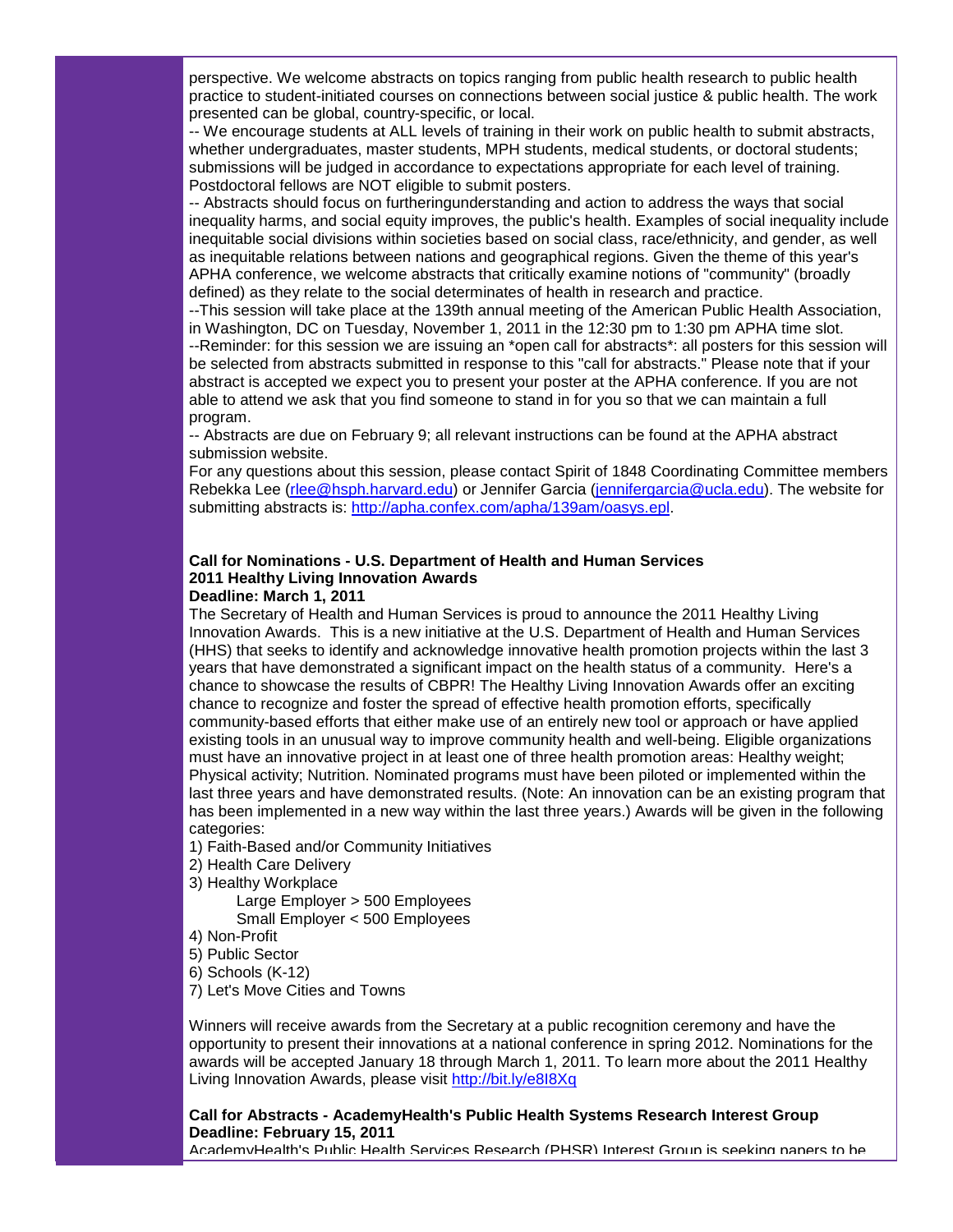considered for presentation at its 10th Annual Meeting, June 14-15 in Seattle. The PHSR Interest Group is interested in research that investigates the public health system's contributions to health, including the inputs and outputs that influence population health outcomes. Abstracts ought to fall into one of the following categories, though the Interest Group encourages submissions on a variety of topics:

- Performance improvement
- Outcomes research
- Analysis or evaluation of the role of policy in improving population health
- Community engagement, collaboration and partnership in public health systems Full instructions available at:

[http://www.academyhealth.org/Communities/Communities.cfm?ItemNumber=6024&navItemNumber=](http://r20.rs6.net/tn.jsp?llr=5gytkqcab&et=1104246531930&s=1&e=001o4BZjU-uAY7xLDx2zrnwJ7xo7FDYdPj0-lwh19I9Bgv8DyZ68x1olqY7zo9u6A9WTDgjlpHUHPSobZumvC08CP7lGyGTNN867rdGgaqi7Ffws0mjj24gWk08aJAjUWyub3dJToWA1sjvIsUggixchV15vrgGymKvYHbOarPMYw5Qw8lW8ETtpIkZtZIU_yFVysElNZu7kKk7nWVpqdZAcA==) [2035.](http://r20.rs6.net/tn.jsp?llr=5gytkqcab&et=1104246531930&s=1&e=001o4BZjU-uAY7xLDx2zrnwJ7xo7FDYdPj0-lwh19I9Bgv8DyZ68x1olqY7zo9u6A9WTDgjlpHUHPSobZumvC08CP7lGyGTNN867rdGgaqi7Ffws0mjj24gWk08aJAjUWyub3dJToWA1sjvIsUggixchV15vrgGymKvYHbOarPMYw5Qw8lW8ETtpIkZtZIU_yFVysElNZu7kKk7nWVpqdZAcA==)

#### **Call for Comments - National Institutes of Health Proposed National Center for Advancing Translational Sciences (NCATS)**

On Dec. 7, 2010, the Scientific Management Review Board (SMRB) recommended that the National Institutes of Health (NIH) realign its resources to establish a new Center devoted to advancing translational sciences. The action came in response to NIH Director Francis Collins' charge to the SMRB to formulate and recommend a plan for achieving optimal organization for therapeutic development within NIH. As currently envisioned, the central role of the proposed National Center for Advancing Translational Sciences (NCATS) would be to establish a focused, integrated, and systematic approach for building new bridges to link basic discovery research with therapeutics development and clinical care. The Center would be formed initially by integrating selected translational research programs now located within the National Human Genome Research Institute (NHGRI), the National Center for Research Resources (NCRR), and the NIH Directors Common Fund. Another component could be the new Cures Acceleration Network (CAN), which was authorized by the Affordable Care Act but has not yet received an appropriation. This includes the Clinical and Translational Science Awards (CTSA) currently located within NCRR. The NIH website for providing public comment on the proposed new National Center for Advancing Translational Sciences (NCATS) is now live at [http://feedback.nih.gov/index.php/category/ncats/.](http://r20.rs6.net/tn.jsp?llr=5gytkqcab&et=1104246531930&s=1&e=001o4BZjU-uAY5oOpsScK4rDvWt5lqjcuqF1ra8PwG9uaBbgPvo-YV20fMdnVaqrltYUZ2eDYX2gke6xcXlbh1yQGiWcKBvnOe99UrakAKStPUTWXAx15O8irmHsgUtjUta7u1_LsxXvkjFIQkiBPB4LA==) We encourage you to submit comments, especially regarding any suggestions or implications for community engagement in the CTSA program.

**[back to top](#page-0-3)**

# <span id="page-8-0"></span>**CAREER DEVELOPMENT**

#### **Department of Health Services, Public Health, Portland, Oregon**

Deputy State Epidemiologist/Senior Epidemiologist Job announcement details at [http://tinyurl.com/6g7njoy](http://r20.rs6.net/tn.jsp?llr=5gytkqcab&et=1104246531930&s=1&e=001o4BZjU-uAY5YsbVcqd5jLb6i0M0VFpZaJAOVhZerRWT5SBQKphgHbpR-tCd8LliNf5dD7AabmGmEez-X2FD3IMKMUxXvnGfOEFrcwfyCYQaJ5PerEZsnFg==)

## **Health and Aging Policy Fellows Program Deadline: May 8, 2011**

I am pleased to announce the 4th year of the Health and Aging Policy Fellows Program. The goal is to create a cadre of leaders across multiple disciplines and career stages to serve as change agents to improve the lives of older adults. Supported by The Atlantic Philanthropies and directed by me in collaboration with the American Political Science Association Congressional Fellowship Program, this national program provides professionals with a demonstrated commitment to health and aging issues with a remarkable opportunity to understand and impact policy. The program offers two different tracks:

(1) Residential fellows work full-time in a nine-to-12-month placement (in the US Senate or House of Representatives, executive agencies, or 'think tank' organizations).

(2) Non-residential fellows remain in their current positions while working on a specific policy project which may involve brief placement(s) throughout the year at relevant sites.

Core program components focused on an extensive orientation and retreats on health, aging and legislative issues and processes, career development, mentorship and professional enrichment are provided for fellows in both tracks. Previous fellows have been placed in the US Senate Finance Committee; the US Senate Committee on Health, Education, Labor and Pensions (HELP); House Democratic Caucus; offices of individual Senators and Congresspersons; Department of Veterans Affairs; Centers for Medicare and Medicaid Services (CMS); US Department of Agriculture; Office of the HHS

Assistant Secretary for Planning and Evaluation; and Department of Transportation - working on a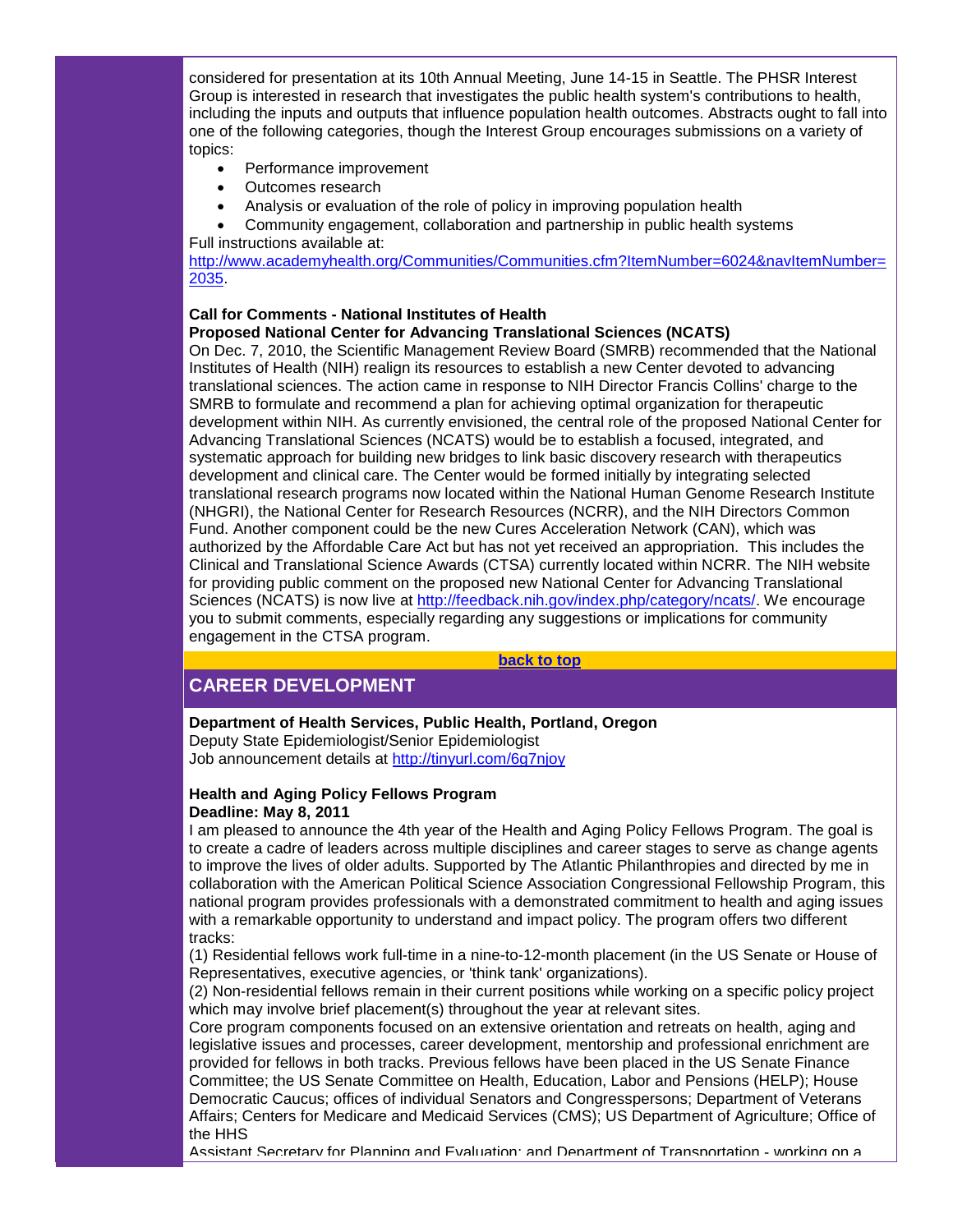broad array of policy issues including the development and implementation of health care reform legislation. The Health and Aging Policy Fellows Program is a partner with the John Heinz Senate Fellowship in Issues of the Aging. Our programs have combined to create the joint John Heinz/Health and Aging Policy Fellowship. Each year, one individual will be designated the John Heinz/Health and Aging Policy Fellow.

We are also a partner with the Healthy Aging Program at the Centers for Disease Control and Prevention (CDC). For the 2011-2012 fellowship year, the CDC is once again sponsoring a nonresidential Health and Aging Policy Fellow. We seek your assistance in informing potential candidates of this opportunity. Please forward this notification to prospective applicants or others in the field who may know of such individuals, or to suggest other methods and/or venues for marketing the program. The application deadline for the 2011-2012 fellowship year is May 9,2011. For further information, please visit our website at [www.healthandagingpolicy.org](http://r20.rs6.net/tn.jsp?llr=5gytkqcab&et=1104246531930&s=1&e=001o4BZjU-uAY5l645UnrHpFdKgqzVYPOz8iIbX0cPISD4NUNM8YkDdjbXmsdl9HZ5UWXaVwXxcKa4BLqPDiT7Y-jYidlA8VBgpI6s9CIPviLTJpt5zwDdLIduYniXUIFiy) or contact me, Harold Alan Pincus, M.D. [\(pincush@pi.cpmc.columbia.edu](mailto:pincush@pi.cpmc.columbia.edu) or 212 543 5401) or Phuong Huynh, Deputy Director of the program [\(huynhpt@pi.cpmc.columbia.edu](mailto:huynhpt@pi.cpmc.columbia.edu) or 212-543-6213) directly.

# **3rd Annual NIH-CDC Institute on Systems Science and Health (ISSH) University of Pittsburg Public Health Dynamics Laboratory Pittsburgh, PA May 22-27, 2011**

**Deadline: January 15, 2011**

# [http://issh.aed.org](http://r20.rs6.net/tn.jsp?llr=5gytkqcab&et=1104246531930&s=1&e=001o4BZjU-uAY4Fas7UuvyyXj1SnX_fQZzFryPVjhqEN1QkVEGpGrj0m5Oa7paqCjEEnCpui3jOq0UOzeFjo94v3ikwY72ipp7F5x3vNfElEBc=)

ISSH 2011 is a week-long course providing a thorough introduction to selected systems science methodologies that may be used to study behavioral and social dimensions of public health challenges. Participants will be selected for one of the following three tracks:

-Agent-Based Modeling (led by Shawn Brown, John Grefenstette, and Bruce Lee, University of Pittsburgh)

- System Dynamics Modeling (led by Hazhir Rahmandad, Virginia Tech)

- Network Analysis (led by Steve Borgatti, University of Kentucky)

The ideal candidate is an investigator, at any stage of his or her career, who has had little or no formal training in systems science and aims to use the knowledge gained at ISSH to develop proposals to the NIH and CDC for research projects to improve population health and health equity. Approximately 45 applicants will be selected through a competitive process.

Cost: All expenses are paid by NIH/OBSSR.

To apply: [http://issh.aed.org/2011/apply.html](http://r20.rs6.net/tn.jsp?llr=5gytkqcab&et=1104246531930&s=1&e=001o4BZjU-uAY71ctEvwWzqN_rZOu-BpJefubcsQOvUGWOkZQbQrvcjCIlgVW-kC4XaZrQpcDJLJyw5JzSuj5D3j64gSdWT_-FUhChXoZnCFgHex4DF6D-XjZ9EXPMgv7j1)

More Info: [http://issh.aed.org/2011/files/Announcement\\_ISSH2011.pdf](http://r20.rs6.net/tn.jsp?llr=5gytkqcab&et=1104246531930&s=1&e=001o4BZjU-uAY5jL5AOGTbQU6Ke5G8qB9BOwasBSvEYDbLKGE-EQUjLDeZjHGhLPl4emT2vwH1tTjGvY9kyYdQRyIcJQm6m1bPPpaa_ZNIfcW5yd-xCvvtwT6QiqzgA243uDm_V6Wx-HxRi9x-8Y_E9gMOdRDpKZs-B)

Inquires: Patty Mabry, NIH Office of Behavioral and Social Science Research [\(mabryp@od.nih.gov;](mailto:mabryp@od.nih.gov) 301-402-1753)

#### **California Breast Cancer Research Program and Commonwealth Program Specialist - Outreach and Coordination**

Jointly Reports To: CRIBS Program Director & Commonweal Executive Director Status: Up to full-time, exempt. Employed by Commonweal. This is a temporary two-year position with part-time work possible in year three.

Wage: Salary based on experience, plus generous benefits package.

Organization: The California Breast Cancer Research Program (CBCRP) of the University of California and Commonweal (a nonprofit organization) are developing and implementing an innovative project, Community-based Research Infrastructure to Better Science (CRIBS), funded by a grant from the

National Institutes of Environmental Health. CRIBS is intended to stimulate community-based participatory research that addresses the environmental causes of and/or social disparities in breast cancer. The program will consist of outreach workshops, intensive training, technical assistance, and a web-supported learning community that will result in conducting community/academic collaborative research on the environmental causes of and social disparities in breast cancer. The ultimate goal is to develop solutions that will reduce the suffering from breast cancer. CBCRP has more than a decade of experience funding community/academic partnerships to conduct community-based participatory research. Commonweal has a rich history of engaging community organizations in dialog about the science at the intersection of cancer and the environment. This project brings together the strengths of these two organizations to achieve the long-term goal of transforming the way research is conducted on these topics, the public's health and health disparities experienced by traditionally vulnerable populations.

Position: Reporting to the CRIBS Program Director and Commonweal Executive Director, and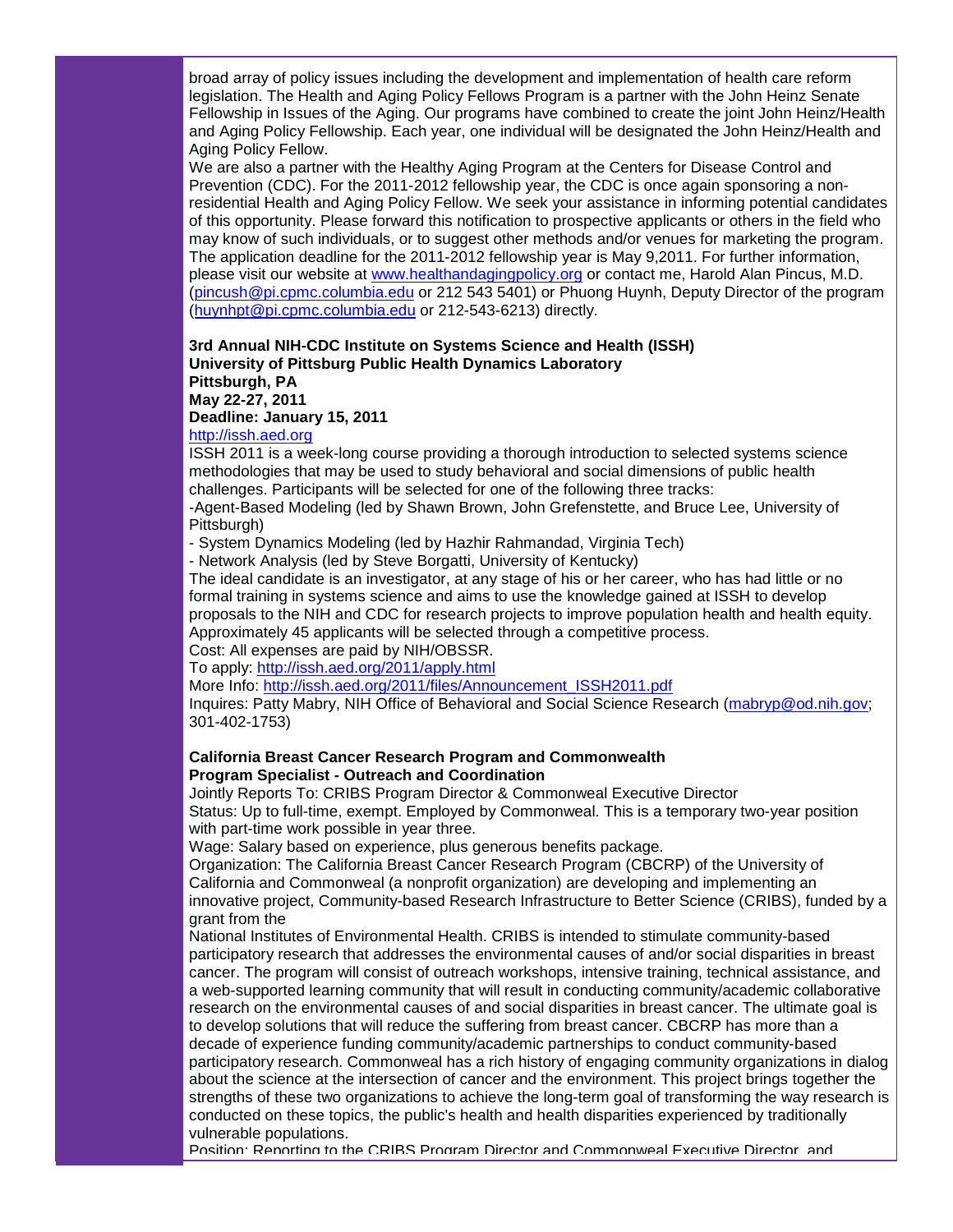working with a project team, the program specialist will take on key internal and external roles in the project. Experience with both project administration and engagement with community organizations is required. The Program Specialist position is based in the San Francisco Bay Area and will require frequent travel between Oakland, Berkeley, and Bolinas, and occasional travel throughout California. The position can be home-based or office-based.

Responsibilities:

Program Outreach

\* Conduct extensive outreach and publicity to inform community organizations and potentially interested academic research partners about workshops, utilizing print and electronic fliers as well as one-to-one phone contact to get the word out to statewide, regional and local organizations and networks.

\* Conduct extensive follow-up with those who attended outreach workshops to encourage their interest in applying for and participating in the intensive training program.

\* Conduct extensive outreach and publicity to encourage potential partnerships in applying for and participating in the intensive training program.

Program Coordination

\* Manage internal team work and communication using project management software (i.e, basecamp), setting up and taking notes for meetings, developing and maintaining activities and deadlines, etc.

\* Handle all logistics for both the outreach workshops and the intensive training sessions (face-to-face and online), including finding and setting up training facilities and food for each session, preparing training materials, coordinating session travel and reimbursement for participants and presenters, and preparing honorariums.

\* Make all necessary logistical arrangements for mock study section.

\* Identify sites and make all necessary logistical arrangements for ten outreach workshops to take place in various regions throughout the state.

\* Assist in managing budget and grant reports.

\* Maintain database and manage mailings and online communication.

\* Collect data on grant submissions, scientific and collaborative CRC merit scores, and funding decisions.

Qualifications:

\* 4+ years successfully working with diverse communities, including outreach, training and technical assistance.

\* California-state familiarity, knowledge, and relationships with multiple communities and/or community organizations.

\* Excellent technology skills with experience working in multiple software programs (including Microsoft word and excel, basecamp, survey monkey, meeting wizard).

\* Track record of delivering superior results, inspiring teams, and assuming leadership roles.

\* Highly intelligent, with the ability to think and act quickly and strategically. Proven ability to work with efficiency, flexibility, and good humor. Commitment to striving for excellence in all matters.

\* Demonstrated ability to build and maintain relationships with a wide array of people - junior and senior staff, people of all races and ethnicities, for-profit and nonprofit, and from other diverse backgrounds.

\* Outstanding written and verbal communication and interpersonal skills, including conflict management skills. Ability to exercise tact and diplomacy in organizational settings.

\* Excellent time management skills, meticulous attention to detail, and ability to manage multiple projects. Strong planning and organizational skills.

\* Passion for CBCRP's and Commonweal's mission and impact.

Knowledge of and experience with Community-based Participatory Research (CBPR).

\* Demonstrated commitment to environmental justice, health disparities reduction, and/or breast cancer advocacy.

\* Bilingual strongly preferred.

To Apply: Send a cover letter and resume in a single, combined Microsoft Word document to [marj@marjplumb.com.](mailto:marj@marjplumb.com) Cover letter can be up to 2 pages and should address the qualifications for the position. Resume can be up to a 2 pages and should address education and work history. Title the document and Subject Line of the email with your "LastNameFirstName" (ex., SmithMary). Do not include any additional information in the email body. No phone calls or faxes please. Applications not adhering to these directions will not be considered.

**Institute of Social Exclusion, Adler School of Professional Post-doctorate Research Associate, Social Epidemiologist**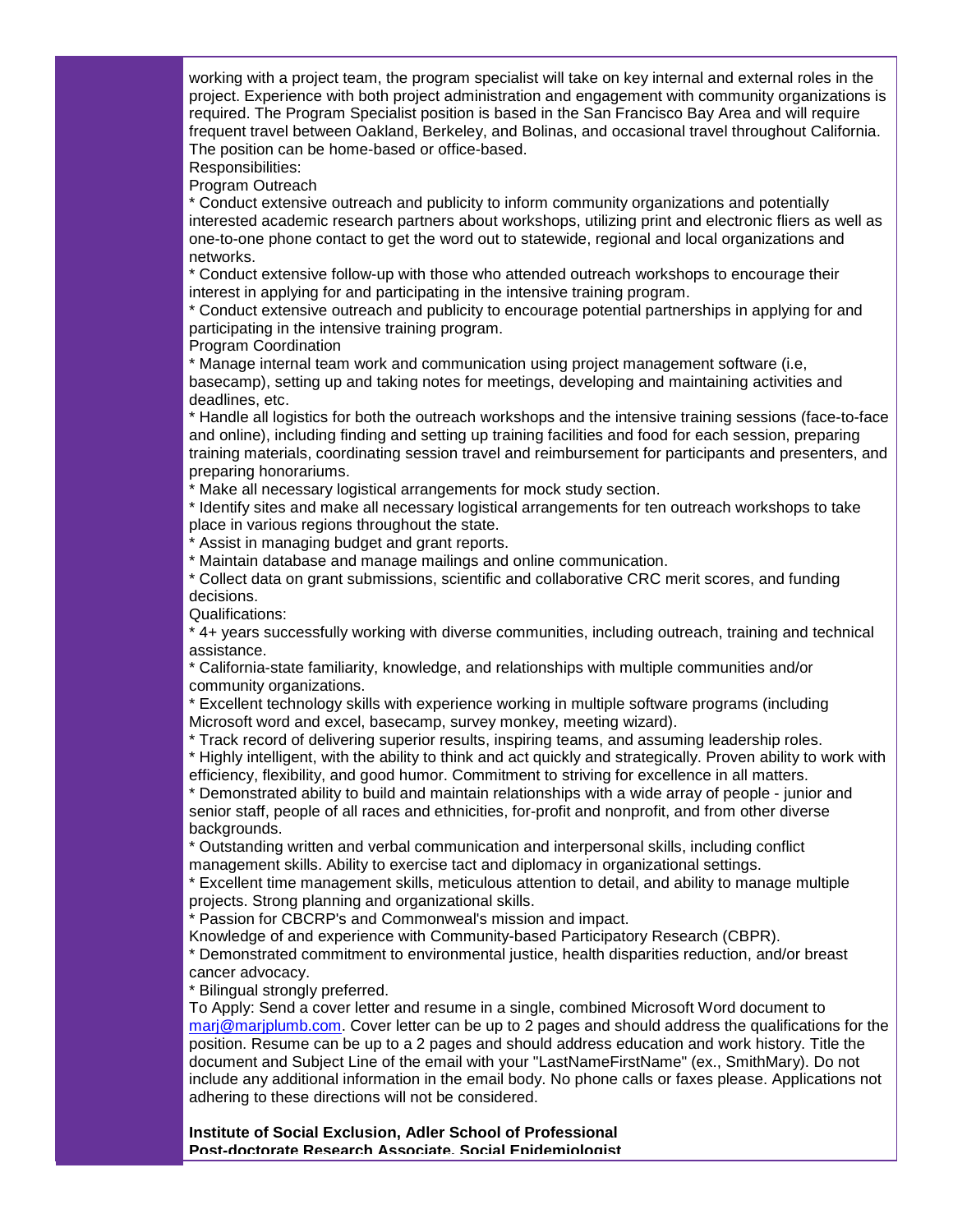The Institute on Social Exclusion (ISE) at the Adler School of Professional is looking for a Post-Doctorate Research Associate to work on Mental Health Impact Assessment (MHIA) project. This is a professional opportunity to be at the forefront of community-focused Health Impact Assessment (HIA) work that is advancing systemic change to address health inequities and improve the health and wellbeing of vulnerable populations.

About the Adler School: Established in 1952, the Adler School of Professional Psychology is an independent graduate school. The mission of the School is to further the pioneering work of Alfred Adler, the first community psychologist. We do this by: graduating socially responsible practitioners who are effective personal and social change agents in the pursuit of justice; engaging communities and creating collaborative partnerships that prepare students for professional work; and advancing social justice by promoting equitable distribution of resources and opportunities. The Adler School has more than 1000 students enrolled in Master's programs and a doctoral program.

About the Institute on Social Exclusion: Created in the fall of 2005, the Institute on Social Exclusion (ISE) is the main vehicle by which the Adler School advances its social justice agenda. "Social Exclusion" refers to processes by which communities of people are systematically blocked from access basic rights, opportunities and resources that are normally available to members of society (e.g., housing, education, health, safety) and that are critical for social integration. The ISE engages in three types of activities: applied research, community outreach, and public education. For more details about the Adler School and the ISE, please visit our webpage at

# [http://www.adler.edu.](http://r20.rs6.net/tn.jsp?llr=5gytkqcab&et=1104246531930&s=1&e=001o4BZjU-uAY7YGD7gPXmHeCJkPwPTCUBUGnlo2MSiDXwiOSMwaX0LWGz4RH4-6zZsURLCzH6j7sDvo2BDQzmbFVNld-9UcWLpsnLY0NLRC48=)

About the Position: The Post-doctoral Research Associate will help conduct a Health Impact Assessment of a piece of legislation, public policy, plan or project to assess its impact on the collective mental health and well-being of the community of Englewood in Chicago. The successful candidate will be involved in every step of the HIA process (screen, scope, assess, report, evaluate). Principle tasks will include:

\* Conduct literature reviews;

\* Design and implement a qualitative research protocol to identify the effects of a public decision on a mental health impacts on a population of people;

\* Use epidemiological methods to evaluate the impact of public policies, programs, and projects on mental health;

\* Write up interim and final research results and manuscripts;

\* Conduct presentations, including public testimony;

\* Communicate with stakeholders and decision-makers about the importance of considering health in public policy and other decision making; and

\* Develop processes for evaluating HIA processes and monitoring its outcomes. Qualifications Requirements:

\* Completion of a Ph.D. in Public Health with a strong background/concentration in social epidemiology;

\* Understanding of the social determinants of health, including mental health;

\* Strong qualitative research and analytic skills;

\* Experience in conducting community-based participatory research;

\* Strong writing and oral presentation skills;

\* Strong organizational skills;

\* Ability to work both independently and as part of a team;

\* Excellent interpersonal skills;

\* Ability to work with a wide range of stakeholders including community residents, staff at community-

based organizations and government agencies, elected officials, and local business people; \* Experience in applying the public health literature, epidemiological studies, qualitative and

quantitative models used to predict health impacts - highly desirable.

\* Knowledge and understanding of Chicago politics - highly desirable;

\* Knowledge about and understanding of HIA - highly desirable; and

\* Experience in quantitative research and analysis is highly desirable, as well as knowledge of STATA, SPSS or SAS - highly desirable.

This is an exciting opportunity to be part of an emerging field of practice. The position is full time for 18 months and will include full benefits.

Salary: negotiable, based on experience

Start date: February 1, 2011

To apply, please submit a cover letter, a resume, the names of three references and a brief writing sample by January 21, 2011 to [rosario@adler.edu.](mailto:rosario@adler.edu) Please write "ISE/HIA Post Doc" in the subject line when submitting application materials.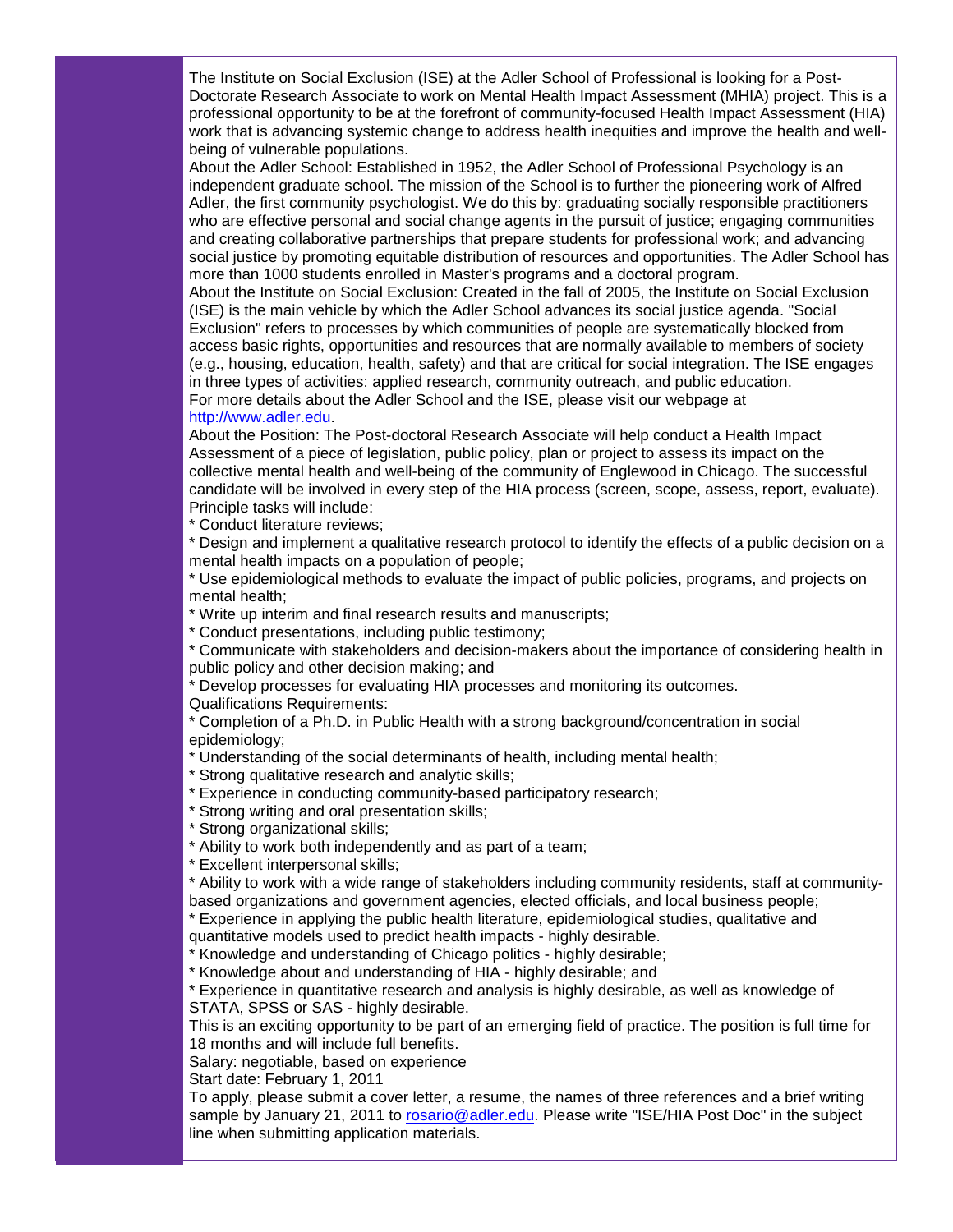#### **Johns Hopkins Urban Health Institute Postdoctoral Fellowship in Urban Health Deadline:March 1, 2011**

The Johns Hopkins Urban Health Institute (UHI) is pleased to announce a postdoctoral research fellowship that will focus on urban health and development. The goal of the UHI Postdoctoral Research Fellowship Program is to promote future leaders in the field of urban health. The fellows, each working in tandem with a Johns Hopkins faculty member, carry out scholarly research and develop publications on such issues as community violence, sexual health/STIs and HIV, early childhood development, community health assessments, and chronic diseases. This fellowship will provide an opportunity to collaborate with faculty at Johns Hopkins in the Schools of Public Health, Nursing, Medicine, and Education. The fellow will receive mentoring regarding research opportunities, publications, and career development, and, in collaboration with faculty, will carry out research and publish papers focusing on important topics in urban health. Eligibility: Candidates should have completed a doctorate (MD, PhD, DrPH) and demonstrated skills in undertaking community-based research. In addition, candidates must demonstrate a commitment to the inclusion of the community in the planning and conducting of research.

Application Process: To apply for the fellowship, candidates should send a 2 to 3 page letter identifying their background and training, career goals, areas of research interest and research skills, and personal goals for the fellowship. These letters must address the candidate's interest in issues related to urban health and community-based research. A complete curriculum vitae, names of 3 colleagues and/or mentors willing to serve as references, and a transcript of the applicant's graduate studies should also be submitted. Include two reprints, manuscripts or brief sections of the doctoral dissertation, and/or any other writings that demonstrate writing ability and analytical skills. Applications are due March 1, 2011 and awards will be made by April 15, 2011. Fellowships are awarded for one year starting September 1, 2011 (earlier start date is possible) and are renewable for an additional one year period (for a maximum of 2 years). Stipend level will be based on the NIH scale for postdoctoral fellows. Please submit applications electronically to: Robert Wm. Blum MD, MPH, PhD William H. Gates, Sr. Professor and Chair

Department of Population, Family and Reproductive Health Director, Johns Hopkins Urban Health Institute Johns Hopkins Bloomberg School of Public Health [rblum@jhsph.edu.](mailto:rblum@jhsph.edu)

For further questions please contact: Amy Gawad at [agawad@jhsph.edu](mailto:agawad@jhsph.edu) or 410-502-7473.

#### **Knowledge Networks, Menlo Park, CA Survey Research Methodologist**

Knowledge Networks (KN) has reopened its search for a survey research methodologist. The survey research methodologist directs KN's survey methods group. The successful candidate will lead KN's efforts to advance the science and technology related to Web questionnaire design and online survey methods that enhance data quality. This is a research position that covers a broad range of methodological and sampling topics. Under the direction of KN's chief statistician, studies will be designed to advance the scientific quality and the operational efficiency of KN's KnowledgePanel(r). The survey research methodologist is expected to produce research reports, present findings at professional conferences and prepare papers for publication in peer-reviewed journals. An advanced degree in survey research, psychology, sociology, behavioral sciences, or a closely related field is required. Also, the candidate will have relevant research experience and a track record of professional presentations and/or published research. Experience with an online research company is highly desirable. Analytical proficiency with SPSS and/or SAS is expected. The position is based in Menlo Park, CA. For further information and instructions on how to apply, visit: [http://www.knowledgenetworks.com/company/careers.html.](http://r20.rs6.net/tn.jsp?llr=5gytkqcab&et=1104246531930&s=1&e=001o4BZjU-uAY4HWNJesT6BOMBgU_Sgrpu31wRHl0DCtr8zTU5xmh1apvsKBF8Xlk1W3erm0ntS8wwvdNPvMKxpAMuSXZ_-4In586S93aRlxpvuGCQMH3j4dtIt4OcqIAOBihf1Ra1zAIyGLbBvWsXUVw==)

#### **National Cancer Institute Behavioral Scientists**

The Basic and Biobehavioral Research Branch (BBRB) in the Behavioral Research Program, Division of Cancer Control and Population Sciences of the National Cancer Institute (NCI) announces plans[1] to recruit dynamic and experienced behavioral scientists with expertise in cognition, emotion, and/or perceptual and sensory sciences. The NCI, part of the National Institutes of Health (NIH), U.S. Department of Health and Human Services (DHHS), is the primary Federal agency responsible for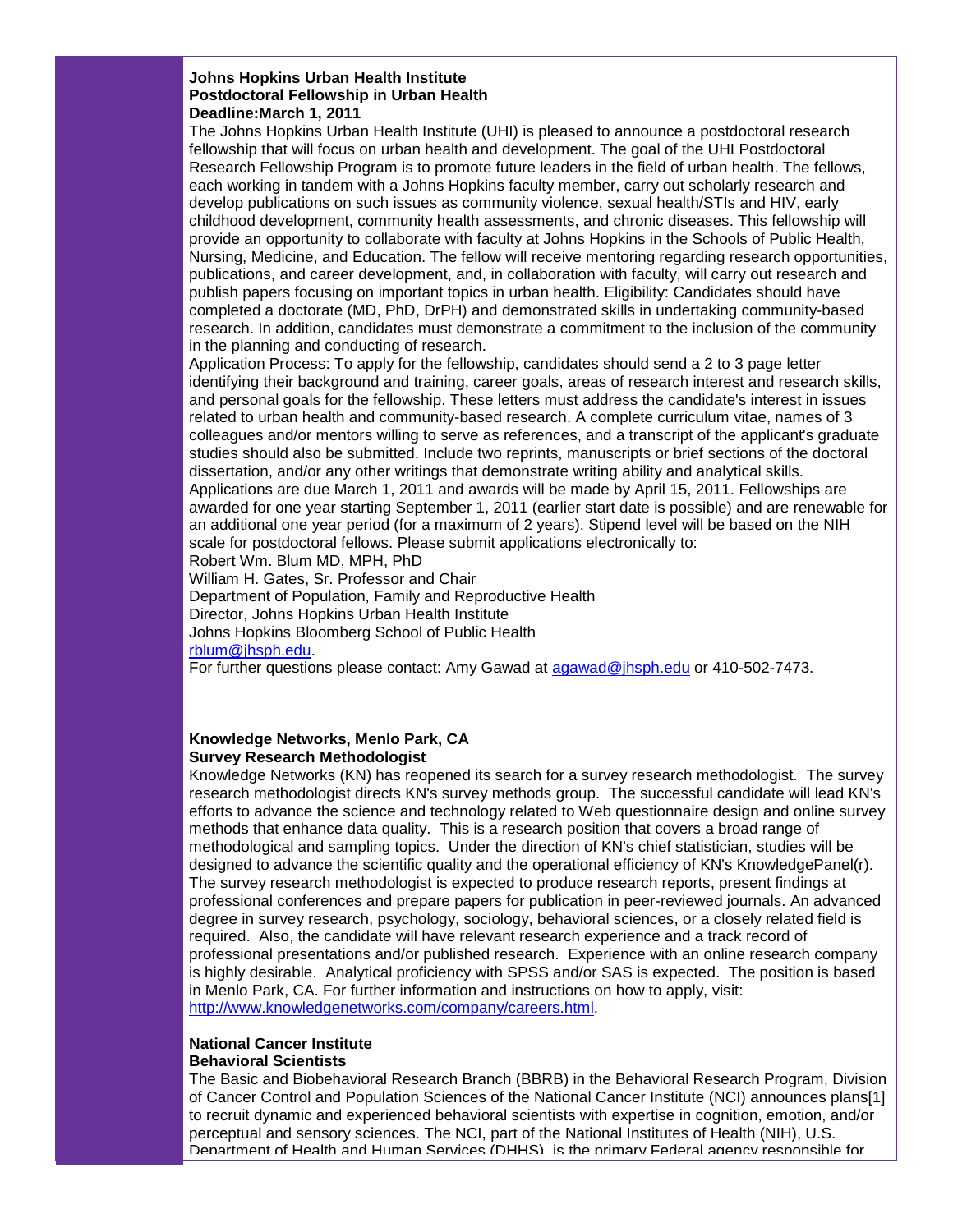cancer research in the United States. Behavioral scientists at the NCI enjoy a scientifically energizing and collegial environment with ample opportunities to:

- · Develop research and funding initiatives;
- · Cultivate a diverse portfolio of grant-supported research;

· Lead and participate in transdisciplinary research collaborations among public, private, and academic stakeholders; and,

· Develop national and international scientific programming (e.g., symposia, special journal issues and supplements, conferences, and workshops).

Behavioral scientists at the NCI are encouraged to conduct research, present findings at scientific meetings, and publish results in peer-reviewed journals. Substantial resources are available for secondary data analyses of national and state survey data, scholarly review of existing literatures, and the development of new conceptual perspectives. Doctoral level training in psychological, cognitive, affective, perceptual and/or sensory science, neuroscience, or a related behavioral science will be required. Researchers who study those processes and interactions with biological factors are highly sought. Substantial research experience in relevant areas will be required. The work site location is the Washington, D.C. suburb of Rockville, Maryland. Salaries will be competitive and commensurate with experience; excellent benefits will be provided; a relocation package will be negotiable. Salaries will cover all 12 months of the calendar year. For consideration, send the following documents by electronic mail to Ms. Donna Hopkins at [hopkinsd@mail.nih.gov:](mailto:hopkinsd@mail.nih.gov)

· Cover letter describing your expertise and interest in directing a biobehavioral research program at the NCI;

· Curriculum vitae, including professional references; and,

· One first-authored journal publication relevant to the expertise sought in this announcement.

For additional information about opportunities to influence the trajectory of cancer control research and the development of a national research agenda in biobehavioral science at the National Cancer Institute, contact: Paige Green McDonald, PhD, MPH, Chief, Basic and Biobehavioral Research Branch,

Phone: (301) 435-5037; Email: [pm252v@nih.gov.](mailto:pm252v@nih.gov) To learn more about BBRB, please visit: [http://cancercontrol.cancer.gov/bbrb/.](http://r20.rs6.net/tn.jsp?llr=5gytkqcab&et=1104246531930&s=1&e=001o4BZjU-uAY5EXLjNepwD-LEhET2UQ1DXsIhtVswyKCfe9Rjp0dE-jE4OVLl2sXwT4-qBon3mp2RhNLwQR17cRuJAECsThnIVFRAvQi-eGtgFivCV-jix8PoIBV30sTHf)

#### **Northeastern University, Bouve College of Health Sciences, Institute on Urban Health Research**

#### **Statistical Programmer/Data Analyst**

Two experienced full-time statistical programmers/data analysts needed for an exciting new social epidemiology research project, examining how housing policy and neighborhoods influence the health of urban adolescents. Responsibilities include data analysis of large multilevel databases in SAS and STATA (and other software programs as needed); executing latent variable models and multilevel multiple regression analysis, and other more sophisticated exciting analysis; coding variables and building regression models. Data analyst and management responsibilities include building multilayer datasets from several large neighborhood and individual databases; compiling residential histories; organizing analytic files; aiding the management of an interdisciplinary collaboration; collaborating on writing of journal articles, reports, and presentations. Extensive experience (7+ years) with statistical programming and data analysis required, including programming in both SAS and STATA, and excellent data management skills for designing and constructing large databases for research analysis. Masters Degree, Doctoral degree, or doctoral training preferred. Desired discipline: epidemiology, biostatistics, public health, quantitative social science, economics, education, or related field. Strong detail orientation required; Knowledge of statistical methodology and analysis required; strong writing skills required. Preferably has experience manipulating complex survey designs. Knowledge/experience examining health and mental health is a plus. Interested candidates, please send a cover letter stating your interest and relevant experience for this position, as well as a current resume or CV, and contact information, to: Dr. Theresa Osypuk

Care of Vanessa Farias Northeastern University Institute on Urban Health Research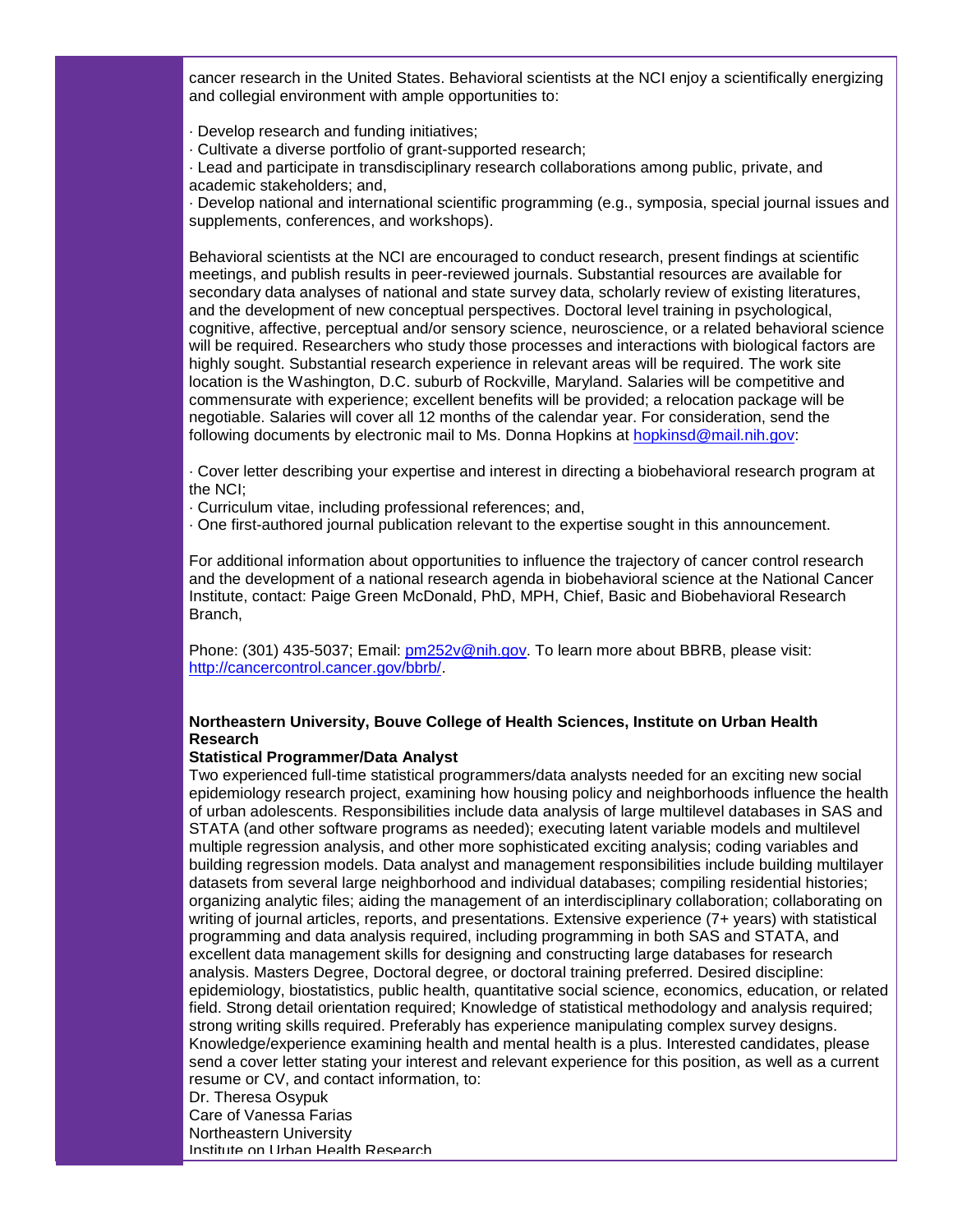MPH Program on Urban Health 360 Huntington Avenue, 310 International Village Boston, MA 02115 Phone: 617-373-2022 Fax: 617-373-7309 [v.farias@neu.edu](mailto:v.farias@neu.edu)

#### **Office of Surveillance, Epidemiology, and Laboratory Services (OSELS) Scientific Education and Professional Development Program Office (SEPDPO) Public Health Prevention Service (PHPS) Fellowship, 2011 Class Application Deadline: February 1, 2011**

Background: Every year, PHPS selects 25 highly qualified individuals to become PHPS fellows at the CDC. This challenging and rewarding 3-year experience at CDC (year one) and state and local health public health organizations (years two and three) provides training and experience in areas such as Program management

Epidemiology and surveillance

Program evaluation

Health communication

Emergency response

PHPS fellows engage in a variety of activities including seminars, evaluation projects, conferences, and field experiences designed to provide them with essential public health management and leadership skills.

Eligibility:

- · A master's degree in public health or related field
- U.S. citizenship
- A strong desire for a career in public health practice
- Above average academic achievement in core areas of public health
- At least 1- year paid public health-related work experience

How to apply: Eligible persons may apply online at [http://www.cdc.gov/phps.](http://r20.rs6.net/tn.jsp?llr=5gytkqcab&et=1104246531930&s=1&e=001o4BZjU-uAY5lThEXSukvFUVq7fqs-vBkPsSYhotBCp7rwKmv1s3zAx6joKgywqBT9zJuJcxZCM8Qq8h3n1IB479xm9IAU5L5nskLJ10DG_k=) The online application deadline is February 1, 2011, for the class beginning in October 2011. Learn more:

Visit PHPS online at [http://www.cdc.gov/phps](http://r20.rs6.net/tn.jsp?llr=5gytkqcab&et=1104246531930&s=1&e=001o4BZjU-uAY5lThEXSukvFUVq7fqs-vBkPsSYhotBCp7rwKmv1s3zAx6joKgywqBT9zJuJcxZCM8Qq8h3n1IB479xm9IAU5L5nskLJ10DG_k=) E-mail at [PHPS@cdc.gov](mailto:PHPS@cdc.gov) Contact Cindi Melanson at 404-498-6120

## **Ohio State University College of Public Health, Division of Health Behavior and Health Promotion**

# **Assistant Professor**

#### **Deadline: March 31, 2011**

The Ohio State University's College of Public Health is searching for a well-qualified candidate for a tenure-track faculty position in Health Behavior and Health Promotion, at the rank of Assistant Professor. We are looking for candidates with a focus on minority health, particularly in urban communities and community-based participatory research. An interest in health of children would also be desirable. The successful applicant would be expected to develop an active research program in the area of minority health and may also participate in the research activities of Ohio State's CDCfunded Prevention Research Center. The applicant is expected to develop research that would involve the local community; advise graduate students; and, teach in the area of the candidate's interest and in core areas of social and behavioral science, for undergraduate and graduate students. A doctoral degree in public health, social or behavioral science or a closely related field is required. The starting date is open to negotiation, although an Oct. 1, 2011 start date is desired. The Ohio State University College of Public Health was formed in 1995 and is fully accredited by the Council on Education for Public Health. The College is an integral part of the country's most comprehensive health sciences center and has been in the process of rapid growth in all its programs. Located in the state capital, a metropolitan area of over 1.5 million, Ohio State offers splendid opportunities for interaction with practitioners and policymakers, as well as academic colleagues. The Division of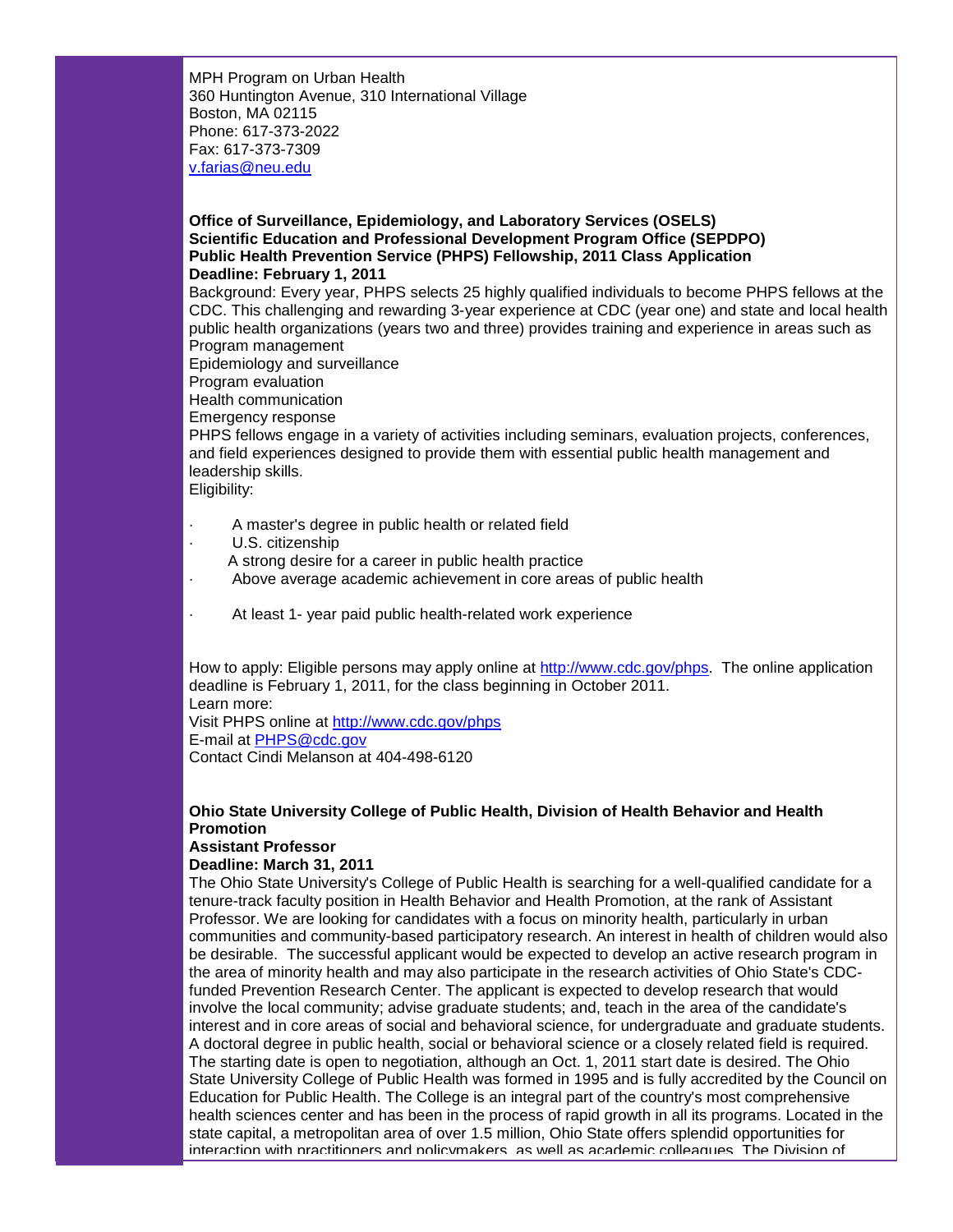Health Behavior and Health Promotion offers specializations for students in the MPH and Ph.D. programs and participates in teaching at the undergraduate level. Submit a CV and letter describing research and teaching interests. Closing date for applications is March 31, 2011. Contact: Phyllis L. Pirie, Ph.D., Chair -- Health Behavior and Health Promotion, College of Public Health, The Ohio State University, 3162 Smith Lab, 174 W. 18th Ave., Columbus, Ohio 43210.

# **Saint Louis University School of Public Health, Division of Behavioral Science and Health Education**

#### **Assistant Professor to Associate Professor**

Saint Louis University, a Catholic, Jesuit institution dedicated to education, research, service, and healthcare, invites applications for a \*tenure-track" Assistant or Associate Professor position in Behavioral Science and Health Education \*for its expanding\* \*programs\* \*at their School of Public Health. The Saint Louis University School of Public Health is the only accredited school of public health in a Jesuit, Catholic university in the U.S., and is committed to social justice, excellence in education, community engagement, and research that leads to improved health. The successful applicant will have a doctoral degree with advanced training in social and/or behavioral sciences, with evidence of research productivity, demonstrated ability to secure external research funding, and teaching excellence. Primary responsibilities include conducting independent research, teaching graduate and undergraduate courses, and providing professional and community service. The successful candidate will find opportunities for collaboration in a productive school portfolio including community-based research in social determinants of health, health disparities, health communication, maternal and child health, chronic disease prevention, injury control, and global health. Interested candidates must submit a cover letter, application, curriculum

vitae, and three letters of recommendation to [http://jobs.slu.edu.](http://r20.rs6.net/tn.jsp?llr=5gytkqcab&et=1104246531930&s=1&e=001o4BZjU-uAY4JrRvFamU0Yj7mFqdMYlz1jxkXlImx7w8R_Ek4b2UnBeP7OWgF_19M7nYgIdnbgMAuInSMAbyo6jhqrSUF5pz0N1uHKRBpQng=) Inquires with a copy of a curriculum vitae may be sent to: Gregory Evans, Ph.D., Chair, Search Committee, Saint Louis University, School of Public Health, 3545 Lafayette Avenue, Room 466, Saint Louis, MO 63104, [EVANSRG@SLU.EDU\\*](mailto:EVANSRG@SLU.EDU)

#### **Suffolk University, Boston, MA**

#### **African American Women's Health Assistant or Associate Professor [www.suffolk.edu](http://r20.rs6.net/tn.jsp?llr=5gytkqcab&et=1104246531930&s=1&e=001o4BZjU-uAY4AXxTeYF9W8eCq1i5Vakwt9B2pFqh67Lkyf9sRqEPuLkfTbTgHRejljJVXdGQyebbNg969HaD5-eAx9fKh7AUMkZHqoKVZqPE=)**

Suffolk University's Sociology Department seeks applicants for a full-time, tenure-track position, at the rank of Assistant or Associate Professor for the 2011/2012 academic year, commencing September 1, 2011. The successful candidate will have expertise in African American women's health. She or he will teach in both the undergraduate Sociology program and in the interdisciplinary, Master of Arts in Women's Health (MAWH) graduate program. Duties: Teach 4-5 courses per year (graduate and undergraduate); maintain an active research program; engage in departmental, university and professional activities; advise and mentor graduate students; participate in curriculum development, admissions and recruiting for the MAWH program. Preference will be given to candidates who wish to play a leadership role in the MAWH program, including serving as Associate Director of the MAWH program, if qualified. Minimum Qualifications:

· Ph.D. in Sociology, Anthropology, Public Health, Women's Studies, African American Studies, Social Work or another relevant field.

· Record of scholarly and instructional achievement, or promise of achievement, in African American women's health.

- Applications Materials (Please include all of the following):
- · Cover letter

· CV

- · Statement of research interests
- · Evidence of teaching excellence
- · Writing sample (not to exceed 40-pages)
- · Three letters of reference to be sent directly to the Search Committee

· Original sample syllabus for a graduate class in African American Women's Health that you would like to teach

The salary range for this position is competitive. Position is contingent on final budgetary approval. Review of applications will begin January 31, 2011 and will continue until position is filled. Submit Application Materials as follows:

Via Email:

Subject: "Women's Health Faculty Search"

To: [jfama@suffolk.edu](mailto:jfama@suffolk.edu)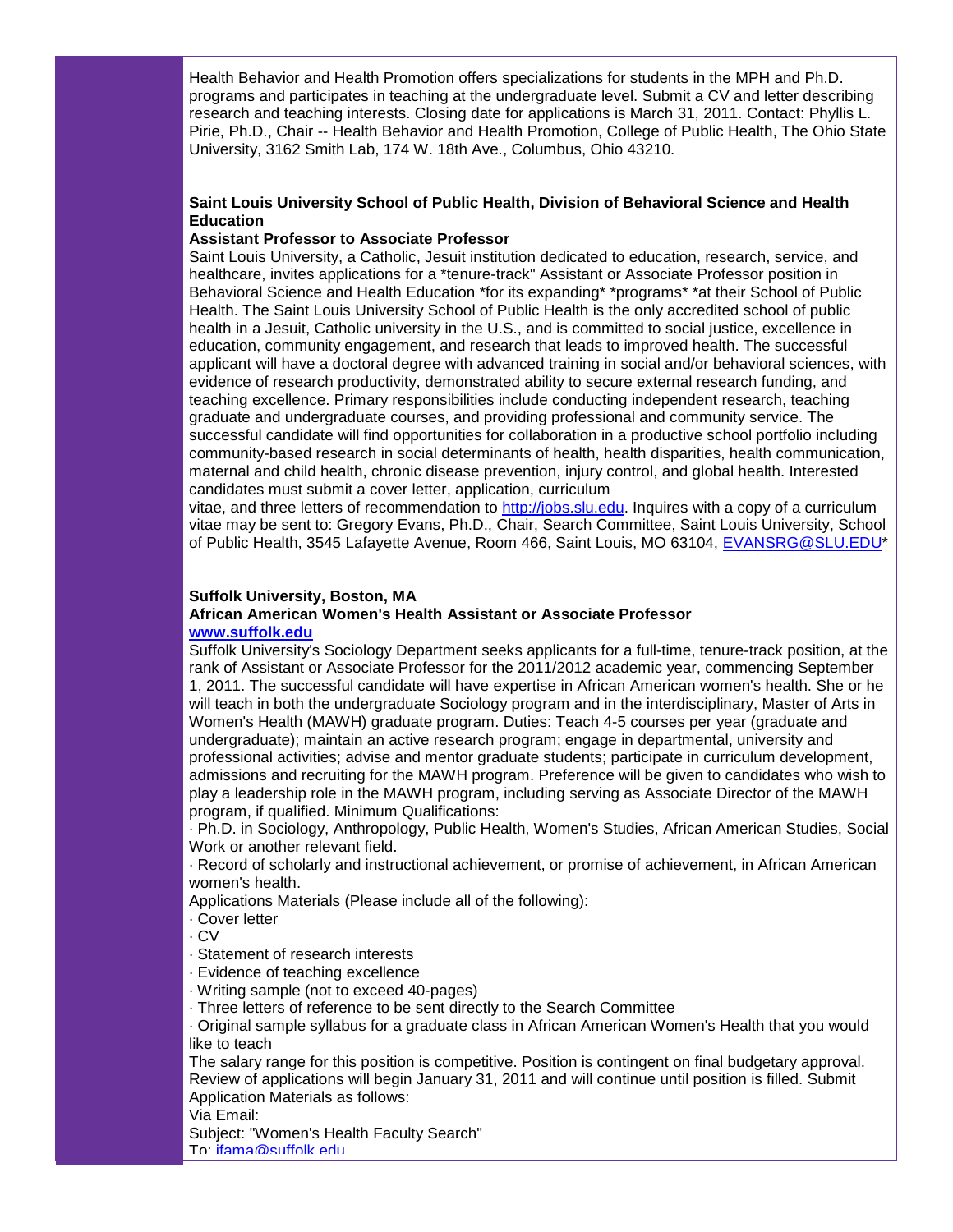Online:

# Careers at Suffolk University http://hire.jobvite.com/CompanyJobs/Careers.aspx?c=qq19Vfw5 Via Postal Mail: Faculty Search Committee c/o Janice Fama, Office Manager Department of Sociology Suffolk University 8 Ashburton Place Boston, MA 02108

The MAWH program is the first in the United States to offer a broad-based graduate-level social science degree in Women's Health. Suffolk's Program goes beyond a solely biological or clinical model to offer a comprehensive understanding of women's health, including cultural, emotional, psychosocial, legal and economic components. This program aims to educate a new generation of educators, leaders, and advocates who can contribute to women's health and foster awareness of women's health issues in a variety of clinical, civic, educational, and community contexts. Combining academic training with a required, hands-on community internship, the program provides students with intellectual and practical tools for working with women of diverse backgrounds. For more information about the MAWH program, see [www.suffolk.edu/mawh.](http://r20.rs6.net/tn.jsp?llr=5gytkqcab&et=1104246531930&s=1&e=001o4BZjU-uAY5sK2P51V1fCEY_-YzfHxuvHRIYNraMRmdN-do5Qkv9cbyt54XVfcsRQdtD6SSy3G02BAezsH2z9h6pkCyzjJ00tvTx4NWxHXCSI0875xZ1xA==) Suffolk University is a private university located in downtown Boston's Beacon Hill district.

#### **UCSF Program on Reproductive Health and the Environment Reach the Decision Makers 2011 Deadline: February 11, 2011**

Are you a scientist, community-based leader, public health or health care professional with experience in environmental or reproductive health? Join Reach the Decision Makers and:

\* Become a powerful communicator on environmental and reproductive health science.

\* Learn to work in collaborative teams to educate the US Environmental Protection Agency (USEPA)

on reproductive environmental health issues of importance to you and/or your community.

\* Develop the skills and tools necessary to effectively engage USEPA policy makers.

\* Establish relationships and partnerships with USEPA staff.

Reach the Decision Makers (Reach), a project of the UCSF Program on Reproductive Health and the Environment, is an innovative science and policy training program that works to increase the number of scientists, community-based leaders, public health and health care professionals who are actively involved in informing the US Environmental Protection Agency (USEPA) of current and relevant scientific findings impacting their decisions in setting policy. Reach is designed based on the very successful Women's Policy Institute of the Women's Foundation of California. We believe Reach will help translate science into meaningful public policy that can protect reproductive health. Year 2 of the program begins in March 2011. There will be 10 webinars with the final training occurring in December 2011. Fellows will also fly to Washington, DC in May to attend a two-day retreat that includes both training and a meeting at the USEPA. Exact dates for webinars and the Washington DC retreat are included in the application. The trainings will address issues related to environmental reproductive health science and public policy, including how to work with the USEPA, understanding science and the role of science in public health decision-making, team building and leadership, and how communities can use science to improve community health and well-being. Once selected, fellows will be put into teams of 4 to 5 individuals and will, as a team, research and develop a policy project that addresses a pressing environmental reproductive health issue. Each team's chosen policy project will be the basis of their engagement with USEPA at in-person meetings in Washington DC in October, 2011. The purpose of the visit is to engage the agency on the team's policy project, to learn more about the agency's activities and to share their perspectives on environmental reproductive health science and policy. Fellows will be trained to identify the appropriate EPA office(s) and staff, set up their own meetings, and develop meeting materials. Each team will have a team mentor, as well as PRHE staff, who will help guide the team in developing and implementing their policy project. This project is made possible through a 3 year grant from the Kresge Foundation. Each fellow will receive a \$500 stipend for participating in this project. Costs associated with the training program (travel, housing, food, teleconference costs) will be covered by the program. Out-of-pocket costs to participants are expected to be minimal beyond the time commitment required for participation. The 2011 class of 18-24 fellows will be open to participants throughout the United States. We encourage wide dissemination of this announcement so please pass this information on to scientists, community-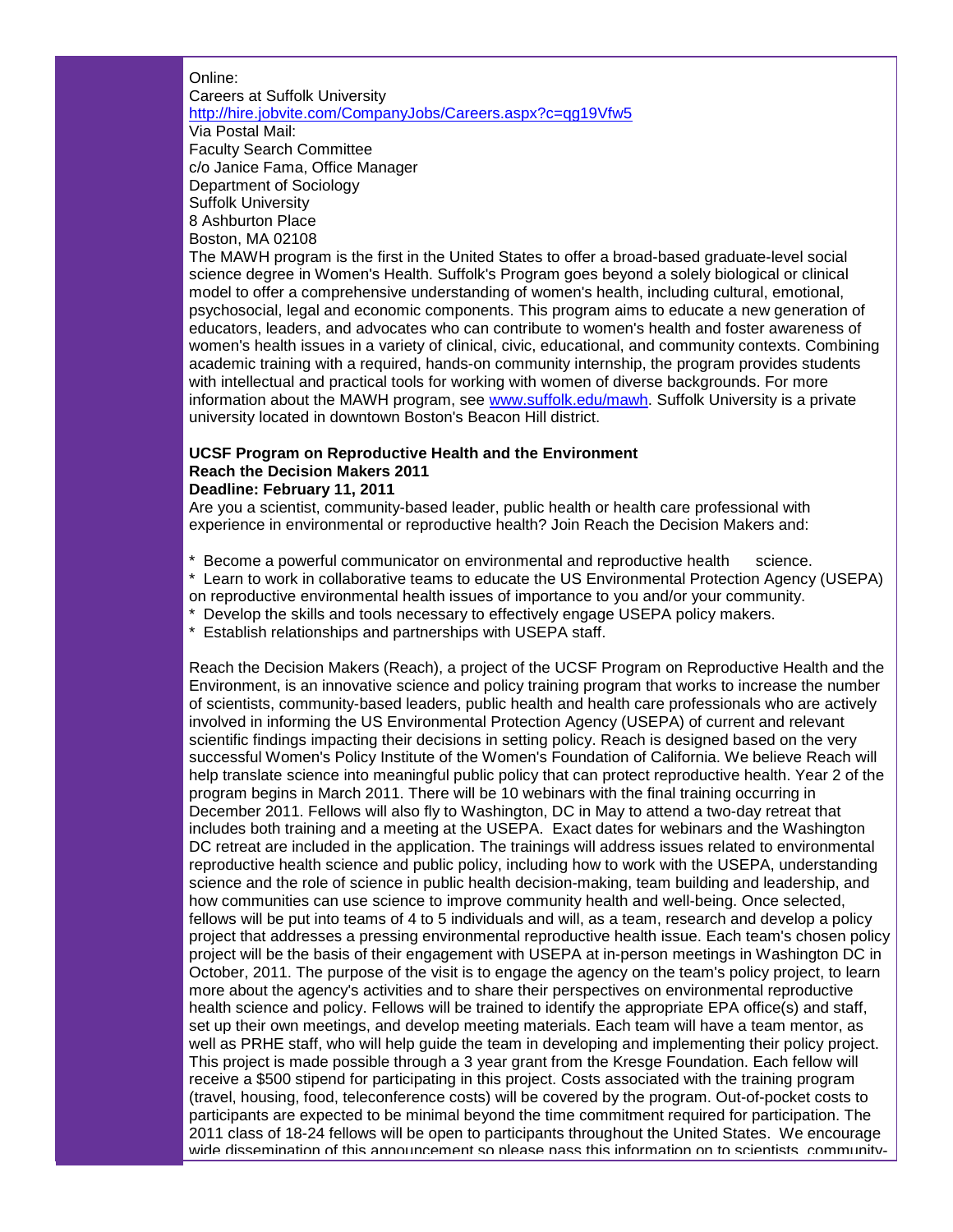based leaders, public health professionals, physicians, nurses and other and health care professionals who have an interest in becoming actively involved in shaping the direction of USEPA policy to improve public health.

INFO CALLS -- Informational conference calls will be held on the following dates and times: January 24 from 9:00-10:30 am PST (Noon to 1:30 EST) January 31 from 9:00-10:30 am PST (Noon to 1:30 EST). Please join us during one of these times to learn more about Reach the Decision Makers and to have your questions answered. Please RSVP for one of these calls by sending an email to: [reach@obgyn.ucsf.edu.](mailto:reach@obgyn.ucsf.edu) APPLY NOW! If you are interested in applying for the Reach the Decision Makers class of 2011, please complete the application available at [http://prhe.ucsf.edu/prhe/reachdecisionmakers.html](http://r20.rs6.net/tn.jsp?llr=5gytkqcab&et=1104246531930&s=1&e=001o4BZjU-uAY5FJ1_DtfxZd4g5fRiWrscE17ju1ROo3RJSpzOUSF1C7OZIQ2bTJGYig15fCwZje1bCJVAhleNkSkhNV4wPr6gw7F9hlh-v8247vNux1MpWYt4uJEVE4_5k60H5RaDoJbRTmX4X9dF2zA==) and submit it to [reach@obgyn.ucsf.edu.](mailto:reach@obgyn.ucsf.edu) If you have any questions about the program or eligibility requirements, please email the program at

[reach@obgyn.ucsf.edu.](mailto:reach@obgyn.ucsf.edu) Applications are due February 11, 2011.

#### **University of Maryland College Park, School of Public Health Chair, Department of Epidemiology and Biostatistics**

The University of Maryland College Park, School of Public Health is searching for a Chair of its Department of Epidemiology and Biostatistics. We invite applications and nominations for this tenured, full time faculty position at the professor level. The Chair will provide strategic research and academic leadership for this young and dynamic department. The Department's mission is to conduct methodological and collaborative research to examine, develop, test and apply established and novel epidemiological and biostatistical methods for the purpose of addressing the public health needs of population at risk for disease through a social-behavioral lens. The Department currently has five epidemiologists and five biostatisticians. Their research interests and expertise include physical activity and nutrition; cultural competency and health disparities; Latino, Asian and immigrant health; social determinants of STI/HIV; analysis of genomic, survival, and longitudinal data; mis sing data; Bayesian methodology; computational statistics, and bioinformatics. The Department also has the Biostatistics and Risk Assessment Center. The Department offers a MPH degree with concentrations in Epidemiology or Biostatistics, and a PhD in Epidemiology. The position represents an opportunity to lead a growing department and make important contributions to an exciting research agenda and graduate student training program. The School of Public Health is newly accredited by the Council on Education for Public Health and is located on the flagship campus of the University of Maryland. The School's vision is "to be a leader in the discovery, application and dissemination of public health knowledge in the State of Maryland, the nation and the world." The Chair will contribute to fulfilling this vision. RESPONSIBILITIES: The Chair will provide senior academic and strategic leadership and advance the teaching, research and service activities of the Department and the School. The Chair will work closely with faculty, students and staff within the Department and the School of Public Health and beyond to plan and ensure excellence in academic programs and curricular development; development, successful funding and conduct of research, and effective service activities. The Chair will leverage and expand Department collaborations with academic, research, service, community, government, and industry partners. The Chair will serve as a member of the School's senior leadership. Management responsibilities include overseeing Department budgets, mentoring and developing faculty, students and staff; communicating activities and disseminating research findings nationally and internationally; and representing the Department to the university, community and organizations. The Chair also

will initiate and conduct research, publish in peer-reviewed journals, and participate in teaching. QUALIFICATIONS: Doctoral degree in epidemiology or related disciplines and substantive and documented expertise as a Principal Investigator of funded epidemiologic research. National recognition as a scholar of epidemiology, and strong academic and administrative experience and should be eligible for appointment as a tenured Professor. A commitment to faculty, staff and student development, ability to create liaisons and build partnerships, and effective and strong skills in interpersonal communication, collaboration, senior leadership, teaching, and mentoring are essential. SALARY and APPOINTMENT DATE: This is a 12-month tenured appointment at the rank of Professor. Salary is competitive and commensurate with qualifications and experience. Appointments may begin July 2011 or a mutually agreed upon date. APPLICATION: For full consideration, applicants should submit a letter of application clearly indicating how they meet the qualifications described above, current research interests and future research plans, a current curriculum vitae, and contact information for three references. Review of applications will begin in January 30, 2011 and continue until the position is filled. Submit applications electronically at [https://jobs.umd.edu](http://r20.rs6.net/tn.jsp?llr=5gytkqcab&et=1104246531930&s=1&e=001o4BZjU-uAY77jV1oTUcX95rrDJz5i762UfKNNZVybU4bBnw7sL3Bp1lUE21_A57pU8Fmw7_AYkyX2Kqpgs-Cr41twyf421SYr6YzRd2mSJ8=) Position Number 105990, listed under faculty section. If you have any questions, please email Karen L.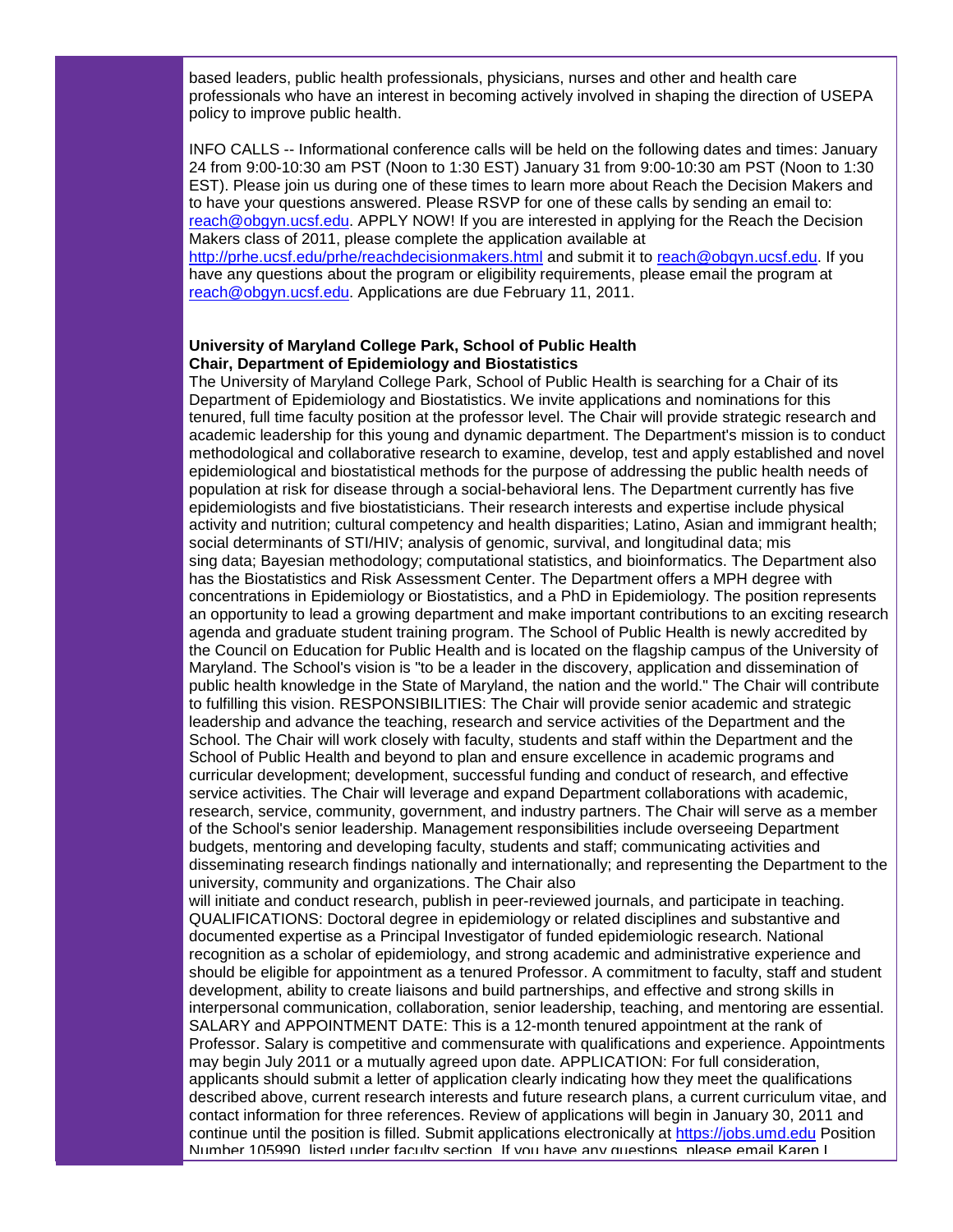Mackey - [KLMACKEY@UMD.EDU.](mailto:KLMACKEY@UMD.EDU) Compensation: Competitive with other universities and commensurate with experience. The University of Maryland offers a comprehensive benefits package, including generous paid leave and tuition remission.

# **University of Michigan School of Public Health, Department of Health Management and Policy Summer Enrichment Program**

#### **Deadline: February 4, 2011**

I want to let you know about an exciting summer internship opportunity for students interested in health disparities and health care. The Summer Enrichment Program (SEP), founded in 1986 in the Department of Health Management and Policy at the University of Michigan's School of Public Health, is designed to familiarize undergraduate students with inequalities in health and health care that confront low-income communities across the United States. Many hospitals, health centers, and other health and health care organizations in the Detroit-Ann Arbor-Flint area have agreed to provide paid (\$3,000 for the summer) eight-week summer internships to qualified undergraduate students from across the country who demonstrate an interest in the elimination of racial/ethnic health disparities. If you know of students who have a specific interest in, health policy, health management (including finance and health information systems), the health professions, or any career which will enable them to use their skills in a socially meaningful way, I urge you to inform them about the University of Michigan's SEP. Besides the stipend, accepted students also receive, at no cost to them, on-campus housing, a food allowance and travel expenses to and from Ann Arbor. We also provide transportation to and from the internship sites. The application is available on our website at:

[http://www.sph.umich.edu/sep/.](http://r20.rs6.net/tn.jsp?llr=5gytkqcab&et=1104246531930&s=1&e=001o4BZjU-uAY7PTy85ieh6eVK2c7AiXTlxgnQfqxOYlMymnEwGeaoqbXEKXWNoEW6OtFAL4WYFjFUIEZ1eL5vhTC1hhfZhycq9_VuJic5GVFosXsql4Pz8RA==) Please note that the application deadline is February 4, 2011. Please contact Charlita Daniels, Program Coordinator, if you would like to discuss the Summer Enrichment Program further. The program's phone number is (734) 936-3296, or email us at [um\\_sep@umich.edu.](mailto:um_sep@umich.edu)

#### **Yale**

#### **Postdoctoral, Junior Faculty Scholarships - Diversity at Yale**

Interested in community-based research and inequalities in HIV/AIDS? Need help competing for research grants? Looking for sustained mentorship and access to a critical mass of HIV research activity? The REIDS program was designed to meet the challenges and barriers to advancement experienced by groups who are underrepresented in the field of HIV research. Scholars will attend a six-week Summer Institute at CIRA for two consecutive summers and receive sustained mentorship for the duration of the program; gain access to secondary mentors for special topical/technical support; and complete a \$20,000 pilot research project as a means to developing a major grant application to an external funding agency.

<span id="page-18-0"></span>Four scholarships will be awarded in 2011, with participants attaching to the program for 2 years. Scholars will be appointed as "Yale Visiting Research Scholars" and, in addition to a funded pilot research project, will receive \$1,000 for round-trip travel to New Haven, and a \$5,000 summer stipend. Accommodation for the duration of the Summer Institute will also be fully subsidized. Applicants will have a Ph.D., M.D., or equivalent and hold a post-doctoral or early-career faculty position for the duration of their affiliation with REIDS. Scholars are expected to have advanced preparation in applicable theory and content in a health-related discipline, research design and data analysis, and may have experience in conducting an independent research project. Applicants will be drawn from underrepresented racial, ethnic, disabled and economically disadvantaged groups. Funded by the National Institute of Mental Health (NIMH), REIDS is a new program developed by a consortium of research scientists from three institutions: Yale School of Nursing (YSN), The Institute for Community Research (ICR), and the University of Connecticut Center for Health, Intervention, and Prevention (UConn/CHIP). The program aims to increase the number of scholars from underrepresented racial, ethnic, disabled and economically disadvantaged groups who are successfully engaged in HIV/AIDS research with an emphasis on community-based and HIV inequalities research. REIDS is unique for its focus on research that investigates the social determinants or root causes of HIV inequities. For more information and to apply please visit the CIRA website at [http://cira.med.yale.edu/opportunities/reids/index.html.](http://r20.rs6.net/tn.jsp?llr=5gytkqcab&et=1104246531930&s=1&e=001o4BZjU-uAY4lFzJRPY6CeJw4ilqWsgmfaI3iAIK0h2E185L0KtfU5XJwm7J7cEyVhZJZKZErtuijU5yMTkZYrxBtuRZQHEJZwhu01LpzFS2LhMhKl6pqrf9q_cvHfgx-paNRsxZ35kYcGFhedZznN-pmOHOMYfdb) Alternatively, Program Manager Jon Atherton can be reached at 203-764-8476 or [jon.atherton@yale.edu](mailto:jon.atherton@yale.edu) for an informal discussion about the program.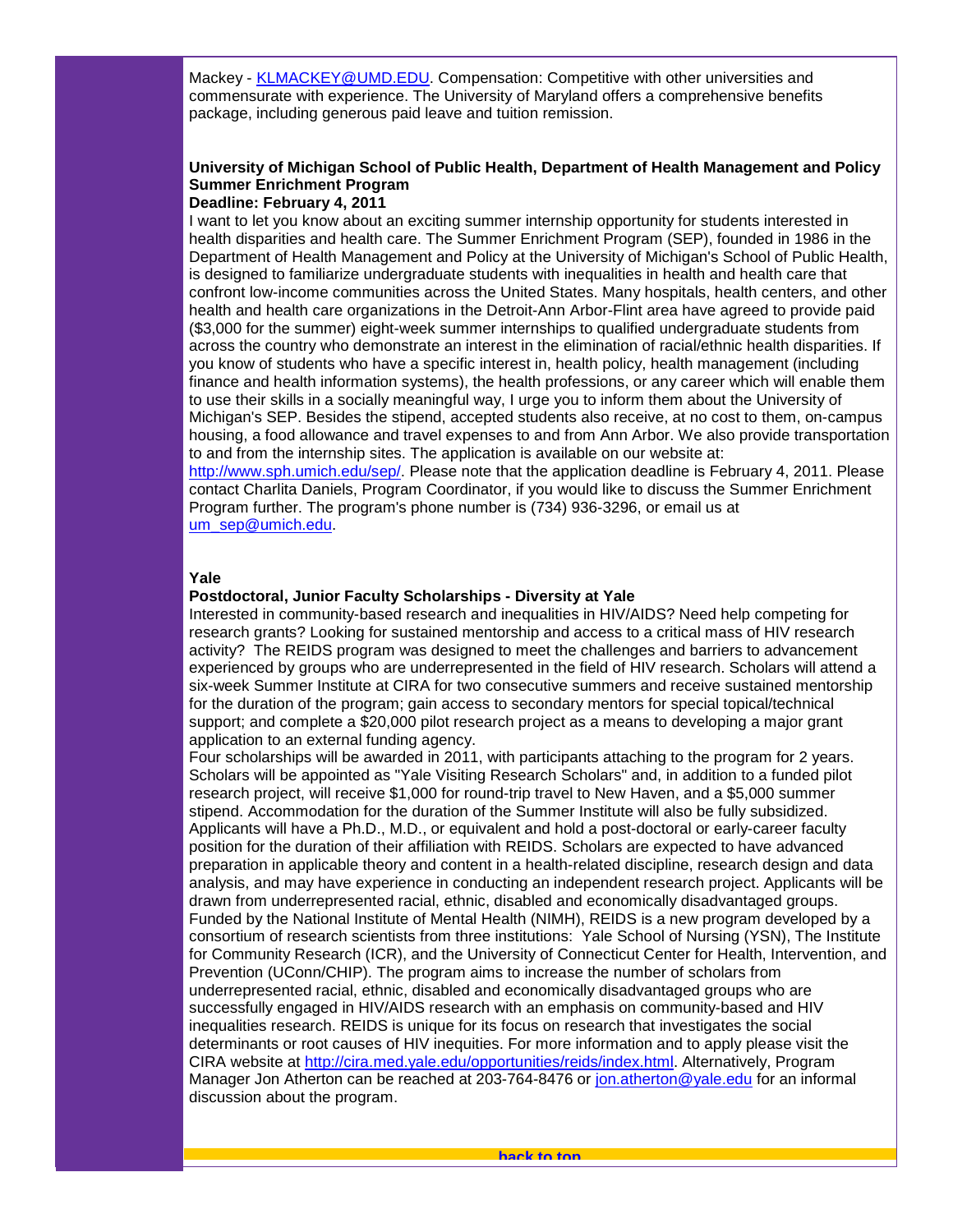# **CONFERENCES AND EVENTS**

**APHA Webinar Series on What Healthy Communities Need from their Transportation Networks**

Public health and transportation professionals have the opportunity to participate in a new, four-part webinar series in 2011 that covers how transportation systems impact health in diverse communities across the nation. Join us for this series that explores the intersections between health and transportation, highlights innovative state and local programs that leverage opportunities in transportation that benefit health, and explains what the future may hold for the federal surface transportation authorization.

**Webinar 1: Community Health and Transportation Planning,** January 18, 2011**,** 2-3 pm EST, **[Register](http://r20.rs6.net/tn.jsp?llr=5gytkqcab&et=1104246531930&s=1&e=001o4BZjU-uAY4Z9QTX78gFWFTVs-I5k_DbumW9J8Y19RUKCXxVirRS-yfQku1pLbCsQh7u4vqp53V79pFXveH5RyGv-WQiaNiGow0TsmVQJ81TaOXExPUVicwb9EF255dbp9FGiqyWp7bZyHNxjTRoJ_MHD3YXhMxZ)** 

Explore unique State and local programs that thoroughly consider health and equity in planning. Introductory remarks by APHA Executive Director Georges C. Benjamin, MD, and presentations by: Andrew L. Dannenberg, MD, MPH; Leslie A. Meehan, AICP; Jean Armbruster, MA

**Webinar 2: The Health Benefits from Active Transportation,**February 15, 2011, 2-3 pm EST **[Register](http://r20.rs6.net/tn.jsp?llr=5gytkqcab&et=1104246531930&s=1&e=001o4BZjU-uAY4jMvf02UGagauCPvu7L-vMI_rQFoWJFBj180ZOpfXUoK9osPQuBBVw1g8KP6v3Mpt2-bs55_Fev_tr7Li3v8Ne73xHSfZvd6skwwa8W4LhhfQnaEcCSQS3oTMUUkTUlpygGpLxK5x3mmysTAW2hdV5)** 

Learn how active transportation improves health across various populations and learn of programs that promote and implement active transportation in their communities. Presentations by: Jeffrey Miller, Alliance for Biking & Walking

Amanda Woodall, Active Transportation Alliance

David Godfrey, City of Kirkland, Washington

**Webinar 3: Health Impact Assessments (HIAS) in Transportation,**March 15, 2011, 2-3 pm EST **[Register](http://r20.rs6.net/tn.jsp?llr=5gytkqcab&et=1104246531930&s=1&e=001o4BZjU-uAY5SqfHhEuBEjQeoaHIJBj3aU9kVbKiT0kOuoWJN3Zq2YySA6ql0-Ok4evuV1nflbll1Wva-YYKMeqWOD8P2LHIdp-MzuP_1Cm0sgy-bhCJLbFbFzsRzWmA-in0tp7OdnY7ok2iAZl13fEcXosMlpNWc)** 

The health impact assessment (HIA) is gaining huge momentum as a tool to address the social and environmental determinants of health, particularly on transportation-related projects and policies. Presentations by: Jonathan Heller, Human Impact Partners; Megan Wier, San Francisco Department of Public Health; Heidi Guenin, Upstream Public Health

**Webinar 4: Preventing Roadway Fatalities and Injuries,** April 5, 2011, 2-3 pm EST, [Register](http://r20.rs6.net/tn.jsp?llr=5gytkqcab&et=1104246531930&s=1&e=001o4BZjU-uAY6lYDh_7GC2RXRr_deM1dZukMvq4yRywE6YdZYiysHZp4VLoW0YukfXBwjqSVhbnfhweZImIjwjskHmJO87bngulzENcD2y7XTR9P-qfVw_Kw-c09LRBS1-AtK-tGKT0qO3E32UVMoTYlW--MfhxmfC) Understand the public health professional's role in roadway safety and learn of innovative programs to prevent roadway fatalities and injuries, in particular for vulnerable populations. Presentations by: Sandra Viera, Prevention Institute; Russell H. Henk, Texas Transportation Institute, Teens in the Driver Seat Program; Buz Barbour, Hillsborough County Senior Zone Program

#### **Kellogg Fellows Leadership Alliance**

**Forum 11: Civic Engagement - Leadership for the Common Good**

**The Westin Alexandria**

**400 Courthouse Square.** 

**Alexandria, VA 22314-5700**

#### **\*\* KFLA is subsidizing the registration price for Forum by \$100 through February 14.\*\***

In the fourth biannual Forum, KFLA focuses on the courageous choices involved in civic engagement as a continuation of our exploration of the **Intersection of Hope and Action** (Forum '09), **Democracy** (Forum '07), and **Building Currents** (Forum '05). Your 2011 program uses the backdrop of Washington DC to tease the threads of civic engagement in four tracks: Education, Environment, Health, Justice. Each one links processes, policies and products as they intrinsically relate to civic engagement as well as the inherent interdependencies between track themes. Far from just focusing on national movements, Fellows and a mentee will experience Forum through diverse expressions of participation as it is practiced globally, from international organizations to local grassroots movements. An Event For Impact: Our Forum team has planned an experiential, professional conference for Kellogg Fellows, collaborators, and importantly, your mentees, to engage in meaningful discourse about civic participation- what it means, what it can accomplish, and how it is passed from one generation to the next. A dynamic Forum '11 program has been designed around four goals:

#### **CONNECT, COLLABORATE WITH, AND ENGAGE NEW COMMUNITIES**

Forum activities and conversations will strengthen networks between individuals within an affinity group and across affinity groups-including Kellogg Fellows, alum from other fellowship groups, mentees, and collaborative partners-to further our capacity to serve one another.

# **PROVIDE SKILL-BUILDING OPPORTUNITIES**

Forum is a means to strengthen skills by exploring what promotes civic engagement in other cultures and communities, and by examining best practices that can be adapted elsewhere. **CATALYZE CIVIC ENGAGEMENT**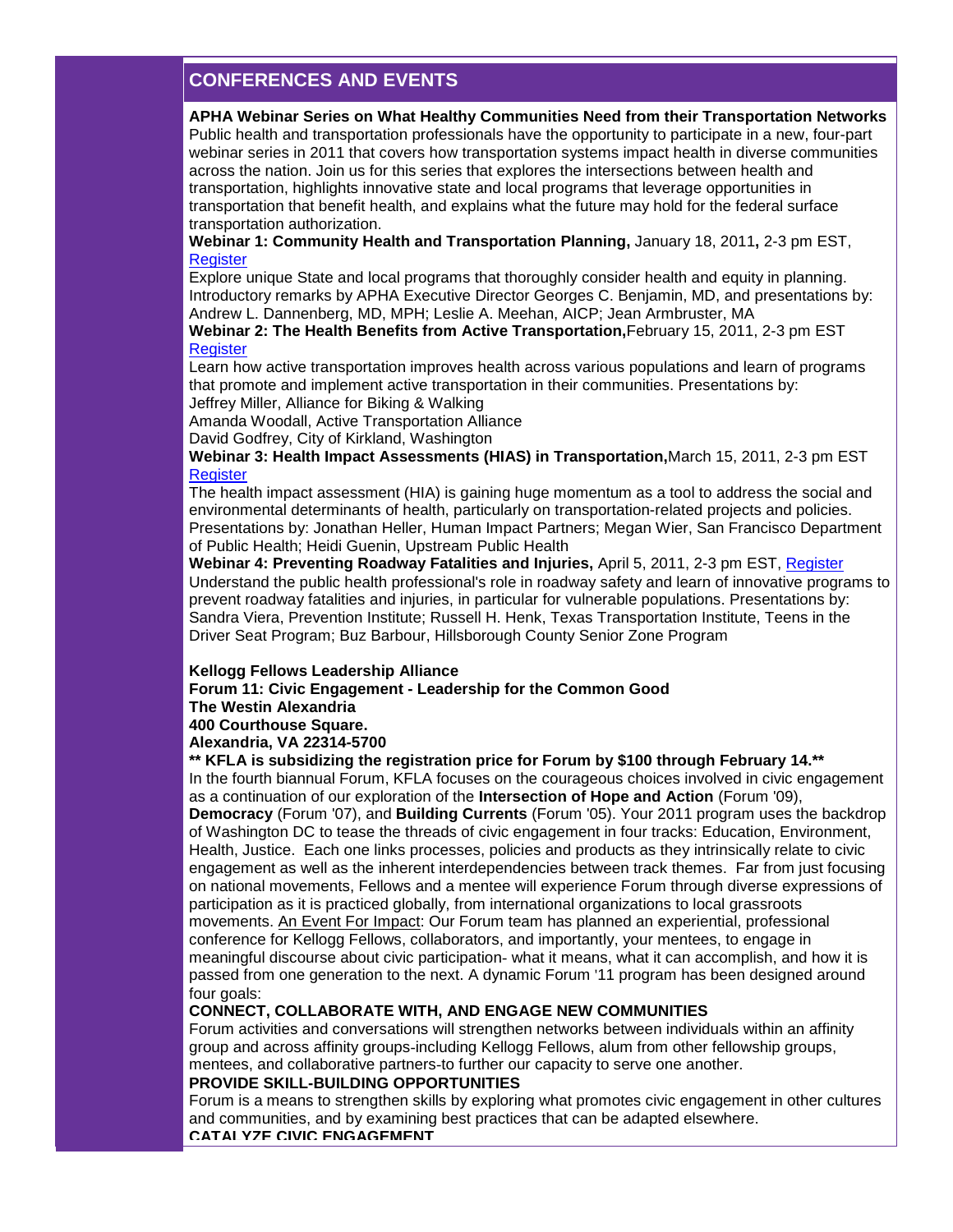Forum is designed to inspire individuals and organizations to act through a deeper understanding of civic engagement and mobilize to step-up involvement in community building, public decision-making, and the democratic process.

#### **CREATE IMPACT**

Each track at Forum will take a critical look at process, policy, and products in regards to how they can impact the civic engagement of attendees, the host community, and the communities into which we disperse after Forum.

To register: [http://www.kfla.org/programs/?p=p&c=210](http://r20.rs6.net/tn.jsp?llr=5gytkqcab&et=1104246531930&s=1&e=001o4BZjU-uAY6r-2mPb7AIuyEPgUmAczr9ZV7Rw6OVc0TOiqAU7peMc1tt-FwFjrwCYNNUyUfCVJscuPgcICXSDu2dWq1neIGvkHKuKNhj43YjCU0astnTTuw1lvyXVC46JhUwY1I-GW6d4DGmNMCnsA==)

Remember **guarantee your hotel reservation by January 31.**[www.kfla.org/forumhotel](http://r20.rs6.net/tn.jsp?llr=qkoxmkcab&et=1104128143164&s=1011&e=001RjrO3q7quHmg9WKoELejicxkfI1dAdOxqEjVTK3AAGc0JzxI6PuhX6Pt9EXtDlUfPYyxmRkXwSmmaZdHUInO018GwUxfAwiQQU2JSIpOKxUwW75vxY_fHSCKsI92Y5YN)

# **Office of Behavioral and Social Sciences Research, Office of the Director, NIH Special Mini-Symposium**

#### **Harnessing Systems Science Methodologies To Inform Public Policy: System Dynamics Modeling For Obesity Policy In The Envision Network**

#### **Neuroscience Center, Room C, 6001 Executive Blvd., Rockville, MD January 26, 2011 ( 2:00 - 4:00 PM)**

Attend in person or check out the videocast afterwards

Optional: Join the speakers for Happy Hour at the Bethesda North Marriott following the symposium Organizer and Moderator: Patricia Mabry, Ph.D., Office of Behavioral and Social Sciences Research National Institutes of Health

Panel:

Hazhir Rahmandad, Ph.D., Assistant Professor, Grado Department of Industrial and Systems Engineering Virginia Tech

Peter Hovmand, Ph.D., Director, Social System Design Lab, Brown School of Social Work, Washington University at St. Louis

Alice Ammerman, Dr. P.H., Professor, Department of Nutrition, Gillings School of Global Public Health

Director, Center for Health Promotion and Disease Prevention University of North Carolina at Chapel Hill

Laura K. Brennan, PhD, MPH, President and CEO, Transtria LLC, Assistant Professor, Department of Community Health, School of Public Health, Saint Louis University

Abstract: This symposium will demonstrate how systems science approaches (aka modeling and simulation) can be used to address policy-relevant questions, using childhood obesity as an examplar. While doing so, it will showcase two mathematical (i.e., System Dynamics) models that are under development as a part of CompMod, the Comparative Modeling for Childhood Obesity Policy Network, which is part of the Envision network of mathematical and statistical modeling teams under NCCOR (the National Collaborative on Childhood Obesity Research). The symposium is designed to be accessible to audience members without a background in modeling. Each of two modeling projects will feature two speakers. The first speaker will describe the background of the problem that led to the need for mathematical models. The second speaker will explain the model building rationale and process along with some initial model outputs and interpretation. There will also be some description of: comparing models, the experiences and lessons learned in working on mathematical models for the first time, forming an interdisciplinary team, and working in a network of comparative modeling teams.

REGISTRATION IS NOT REQUIRED. The lecture is open to all NIH staff and the general public without prior registration. You must have a government-issued photo ID (e.g., NIH badge, driver's license) to enter the NIH campus or its off-campus buildings.

PARKING & METRO. Parking is available for the general public AND NIH staff at a modest fee. The nearest Metro Station is White Flint on the Red Line (10-minute walk to Neuroscience Building). DISABILITIES. Sign Language Interpreters will be provided. Individuals with disabilities who need reasonable accommodation to participate in this lecture should contact Ms. Rachel Mandal, OBSSR/OD, at [rachel.mandal@nih.gov,](mailto:rachel.mandal@nih.gov) 301-402-9416 and/or the Federal Relay (1-800-877-8339). VIDEO-RECORDING. This lecture will be video-recorded and available on the BSSR Lecture Series videocast page at [http://videocast.nih.gov/PastEvents.asp?c=82.](http://r20.rs6.net/tn.jsp?llr=5gytkqcab&t=99zrdneab.0.il4fd4cab.5gytkqcab.1&ts=S0585&p=http%3A%2F%2Fvideocast.nih.gov%2FPastEvents.asp%3Fc%3D82)

The videocasts are available to NIH staff and the general public; they are archive only, meaning the videocasts will be available only after the event concludes. The videocasts will be posted within two weeks of the event.

LECTURE CALENDAR Information about future and past lectures is posted at http://obssr.od.nih.gov/news\_and\_events/lectures\_and\_seminars/BSSR\_lecture

series/seminars.aspx

Note: If this long hyperlink does not work by clicking on it, please copy and paste the entire URL into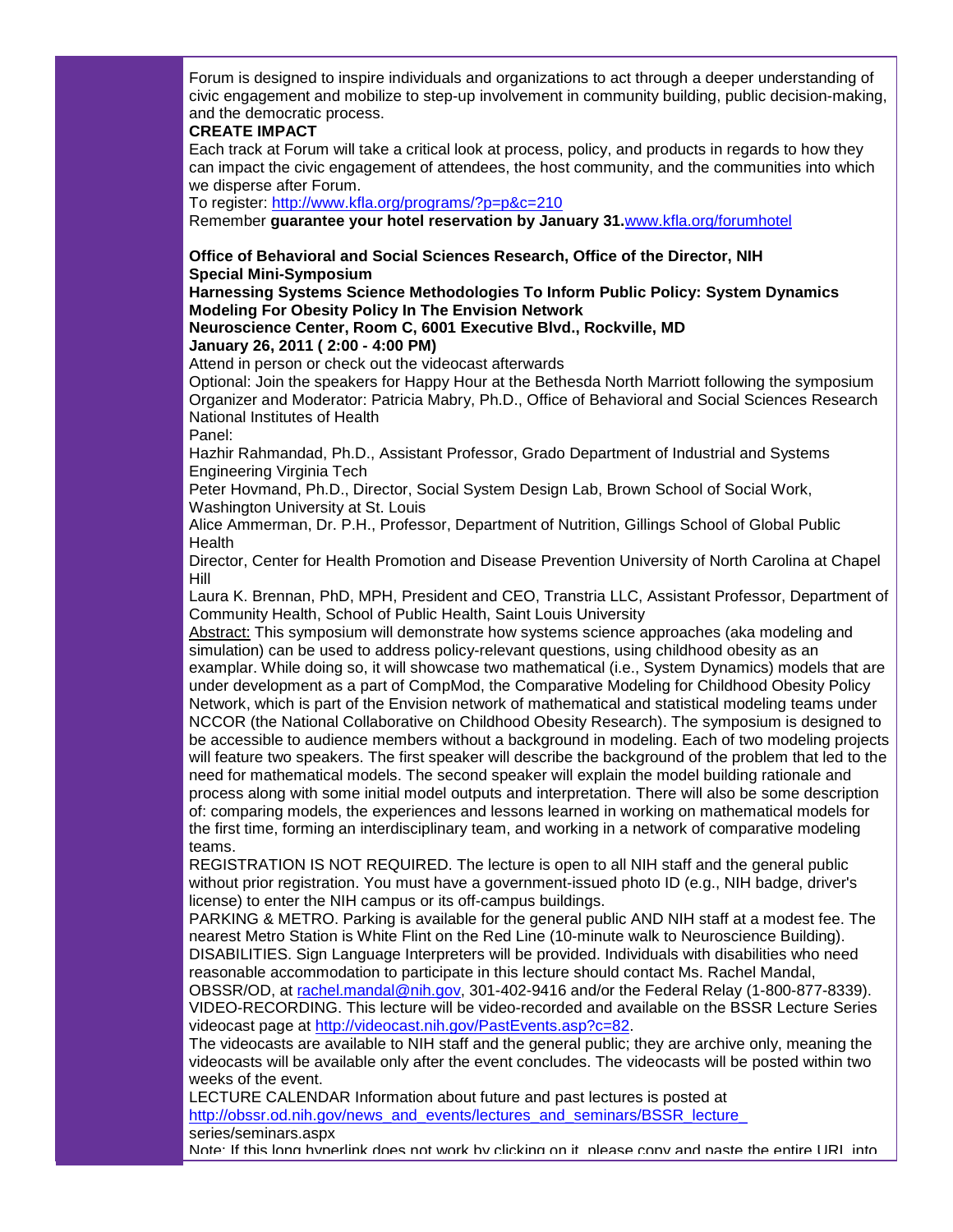your browser (removing any breaks or gaps in the text). Direct QUESTIONS to: Ronald P. Abeles, Ph.D. Special Assistant to the Director Office of Behavioral and Social Sciences Research Office of the Director National Institutes of Health Bldg. 31C, Rm. B1C19, MSC 2027 31 Center Drive Bethesda, MD 20892-2027 email: [ronald.abeles@nih.gov](mailto:ronald.abeles@nih.gov)

#### **University of South Florida**

**From Disparities Research to Disparities Interventions: Lessons Learned and Opportunities for the Future of Behavioral Health Services Conference Arlington, VA**

# **April 6-7, 2011**

**Conference Registration Now Open!! [http://bhsr.fmhi.usf.edu](http://r20.rs6.net/tn.jsp?llr=mxxqjaeab&et=1104202727749&s=5899&e=0014zQ0MFtOI5bUxkLabPtkC2_7es_ap2frwLamuGah1IctYQN5WYJHhNYySyAHWt90P2z5tiQAlK43W5-mIIEkWUBQVxOQfRd68XIVdC3Ic-XiQvwrqVKayA==)**

We are pleased to announce that registration is now open for the 2011. This year's conference is the third in a three-year multi-disciplinary scientific conference effort supported by NIDA, NIMH and NIAAA. The conference will be held in Arlington, Virginia on April 6-7, 2011 with post-conference methods workshops taking place on the morning of April 8th. [The Ritz Carlton Pentagon City](http://r20.rs6.net/tn.jsp?llr=mxxqjaeab&et=1104202727749&s=5899&e=0014zQ0MFtOI5YjjbonEM8kRVA2382XBajtmrX5WXJq6sN5Nl5eZTJ7NW56pbDiskQSY-HHXersIDry3DwnuC11nWZn48_lNQ1PGZ_2vX40oGoeY7_-k7dLwC5OugIdy74zhnvUspVwzUCbE3K_AqbpHDubMaXEwioNfhXLuZG9VGX8lsMq72YLbA==) will be the setting for this year's meeting. Individual paper, poster, think tank and symposia will be presented. A [draft agenda](http://r20.rs6.net/tn.jsp?llr=mxxqjaeab&et=1104202727749&s=5899&e=0014zQ0MFtOI5bUGmJ5GD57qdvfkJRbVxAGHoGWCSKGg3Y1JzrOxbq4LhsHGsN4C9fIkAepWTe5dYj8VyZ0rAv8WoilFdBzr-PRvU1HlI-bM3NsAhxTvTscDuUqu_r_dABe) can be viewed on the [conference website.](http://r20.rs6.net/tn.jsp?llr=mxxqjaeab&et=1104202727749&s=5899&e=0014zQ0MFtOI5b-V9bSeNMLkG6diJKdY39MiQvZnn7n3juOA1KmbTWk3Y9VgBSdFGDLBcg_ualoapRfQAvrkMKx4e4F2ReOjcT8rGASoNqm1TqOyN7bAu8-Pg==) This conference initiative represents an effort to bring together individuals interested in behavioral health services research -- as no professional association for BHSR exists. Shared common problems abound so this 2011 scientific conference will highlight innovative strategies that explore and address the issue of services disparities in the delivery of behavioral healthcare focusing on a broad range of research examining

- 'State of the Art' interventions developed to close the gap in disparities
- The roles different settings, including homes, schools, and workplaces, can play in creating and changing disparities
- Community-based participatory research on service disparities
- The role of cultural competence in addressing disparities
- Improvements in the measurement of service disparities and impacts, and,
- Healthcare financing, legislation, and policy changes as they influence service disparities.

#### *Plenary Presentations:*

# **Reforming the Problem of Disparities**

New Approaches and New Data

# **Margarita Alegria, PhD**

*Director, Center for Multicultural Mental Health Research; Professor of Psychology, Department of Psychiatry, Harvard Medical School*

Health Care System Change and Improved Behavioral Health

#### **Invited - Richard Frank, PhD**

*Professor of Health Economics, Department of Health Care Policy, Harvard Medical School*

# **Community Partnered Participatory Research to Improve Behavioral Health**

Kenneth Wells, MD, MPH

*Professor and Director, Health Services Research Center, UCLA* Loretta Jones, MA

*CEO Health African American Families*

#### **Behavioral Health Disparities: Special Federal Initiatives and Directives**

Teresa Chapa, PhD, MPA

*Senior Policy Advisor, Mental Health, Office of Minority Health*

Larke Nahme Huang, PhD

*Senior Advisor, Office of Policy Planning and Innovation;*

*Director, Office of Behavioral Health Equity, Substance Abuse & Mental Health Services Administration*

Ernest Moy, MD, MPH

*Medical Officer, Center for Quality Improvement and Patient Safety, Agency for Healthcare Research and Quality*

Pre Conference Grant Writing Workshop: April 5

*Post Conference Workshop (April 8) Selections:*

**Workshop 1: Methodological and Conceptual Considerations Related to the Measurement of**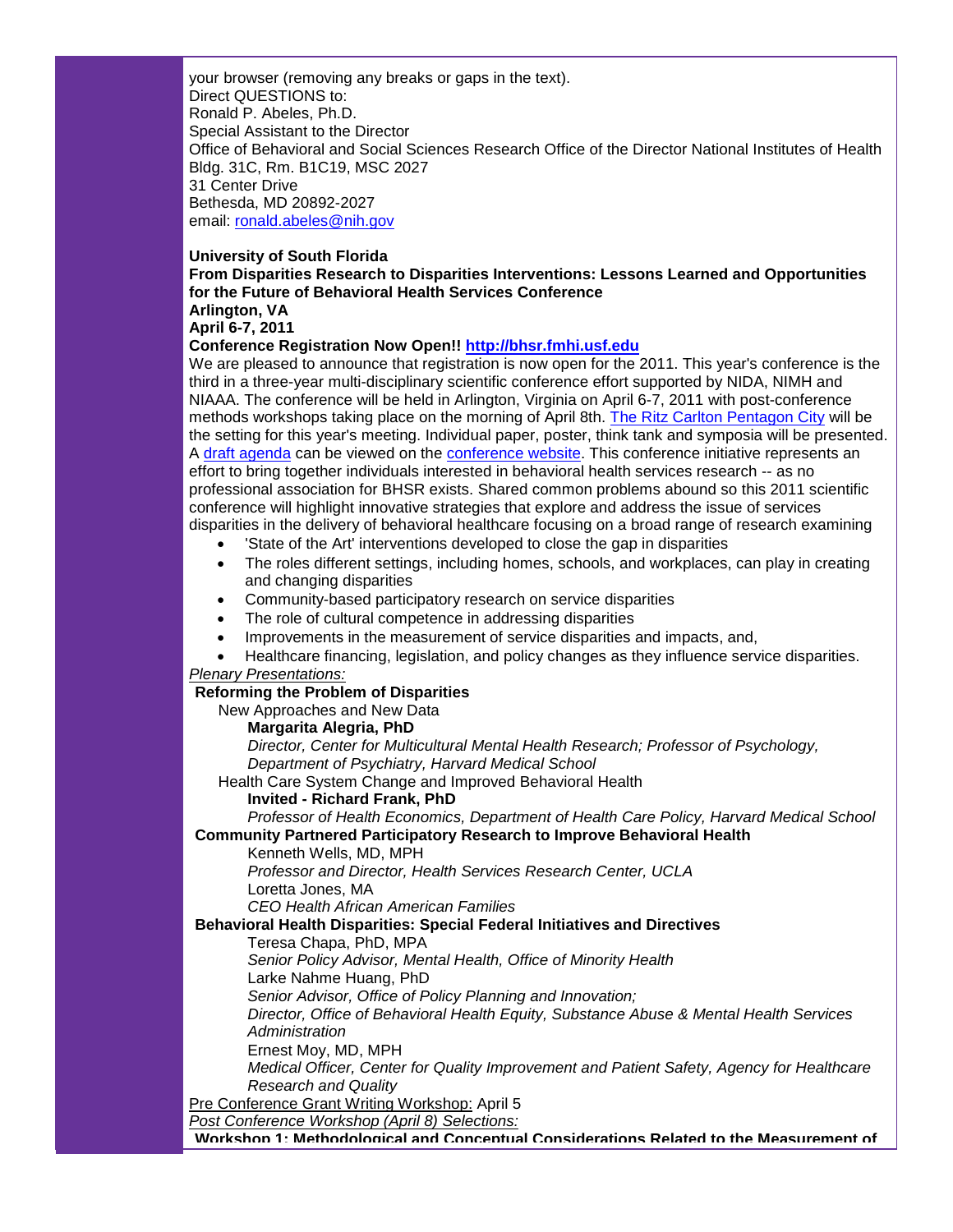#### **Racial/Ethnic Healthcare Disparities**

Thomas McGuire, PhD

*Professor of Health Economics, Department of Health Care Policy, Harvard Medical School* Benjamin Cook, PhD, MPH

*Senior Scientist, Center for Multicultural Mental Health Research, Cambridge Health Alliance; Instructor, Department of Psychiatry, Harvard Medical School*

**Workshop 2: Methods for Addressing Selection Bias in Health Services Research Studies: An Introduction**

Susan Ettner, PhD

*Professor, David Geffen School of Medicine at UCLA*

**Workshop 3: Introduction to Mixed-effects Regression: Applications to Longitudinal and Other Clustered Data**

Alex Harris, PhD

*VA Palo Alto Health Care System*

Registration for the conference is currently open and must be completed online [here](http://r20.rs6.net/tn.jsp?llr=mxxqjaeab&et=1104202727749&s=5899&e=0014zQ0MFtOI5Y3plfgstrDZClHDwgsubLnhMJlInS3gfDNt_p_VnDws3GBJx1dPh2G4YykjpB2Uy6J_smbQyhsJSwTCTa6Yuk9xBD5jAVpgC6I_ucvdSzxTHERFpTbAVw_bHKvXJ-YVaQ=) Take advantage of our early registration rate and save \$55 by registering by February 4th, 2011. You must register for the conference through the web site and book your hotel room through the Ritz Carlton Pentagon City separately. Hotel rooms are limited and early registration is **strongly recommended** to ensure lodging at the conference site.

**Save the Date! Asian & Pacific Islander American Health Forum**

**Voices**

**Crystal Gateway Marriott 1700 Jefferson Davis Highway Arlington, VA May 16 & 17, 2011** Highlights include 25<sup>th</sup> Silver Anniversary celebration and gala dinner.

**[back to top](#page-0-3)**

# <span id="page-22-0"></span>**RESOURCES**

**Publications**

#### **Community Changes Guidebook Northwest Health Foundation Download the guide at [http://bit.ly/fGGvYI](http://r20.rs6.net/tn.jsp?llr=5gytkqcab&t=99zrdneab.0.x7n9dneab.5gytkqcab.1&ts=S0585&p=http%3A%2F%2Fbit.ly%2FfGGvYI)**

The Northwest Health Foundation's recently released Community Changes Guidebook is intended to help fill the gap! The guidebook was originally produced to improve program evaluation for the six grantees participating in the Foundation's Alliance for the Promotion of Physical Activity and Nutrition program.

Except from the preface to the guidebook. "Over the past decade, public health has moved upstream from direct service provision and health education campaigns to address the underlying social, environmental, and economic determinants of health behaviors. This upstream focus has been embraced by advocates working to advance policies and improve environments that enable healthy eating and active living behaviors. However, this focus has presented challenges in evaluating policy and environmental change at the community level. Advocates, researchers, and funders have realized that more sensitive measures of community change than those that traditional evaluation models typically provide are necessary to capture the progress that communities are making in creating healthier policies and environments. In addition, new skills and capacities need to be developed to identify how these changes are being achieved, and how they can be effectively communicated to key stakeholders. In 2008, the Northwest Health Foundation launched a two-year capacity-building initiative called Northwest Community Changes to build the capacity of community coalitions to evaluate their progress of policy and environmental change. Six coalitions that had been previously funded by the Foundations APPAN (Alliance for the Promotion of Physical Activity and Nutrition) participated in a Community of Practice model that involved opportunities for co-learning and direct technical assistance from evaluation professionals. While each coalition was focused on different objectives, they each contributed their insights toward refining the NW Community Changes methodology. The following document contains a multi-component methodology for evaluating community-driven policy and environmental change initiatives, including practical, user-friendly tools that each coalition used to measure their progress, mobilize their constituents and tell their story. We hope that you find this quidebook useful as you design, launch, and evaluate your strategies to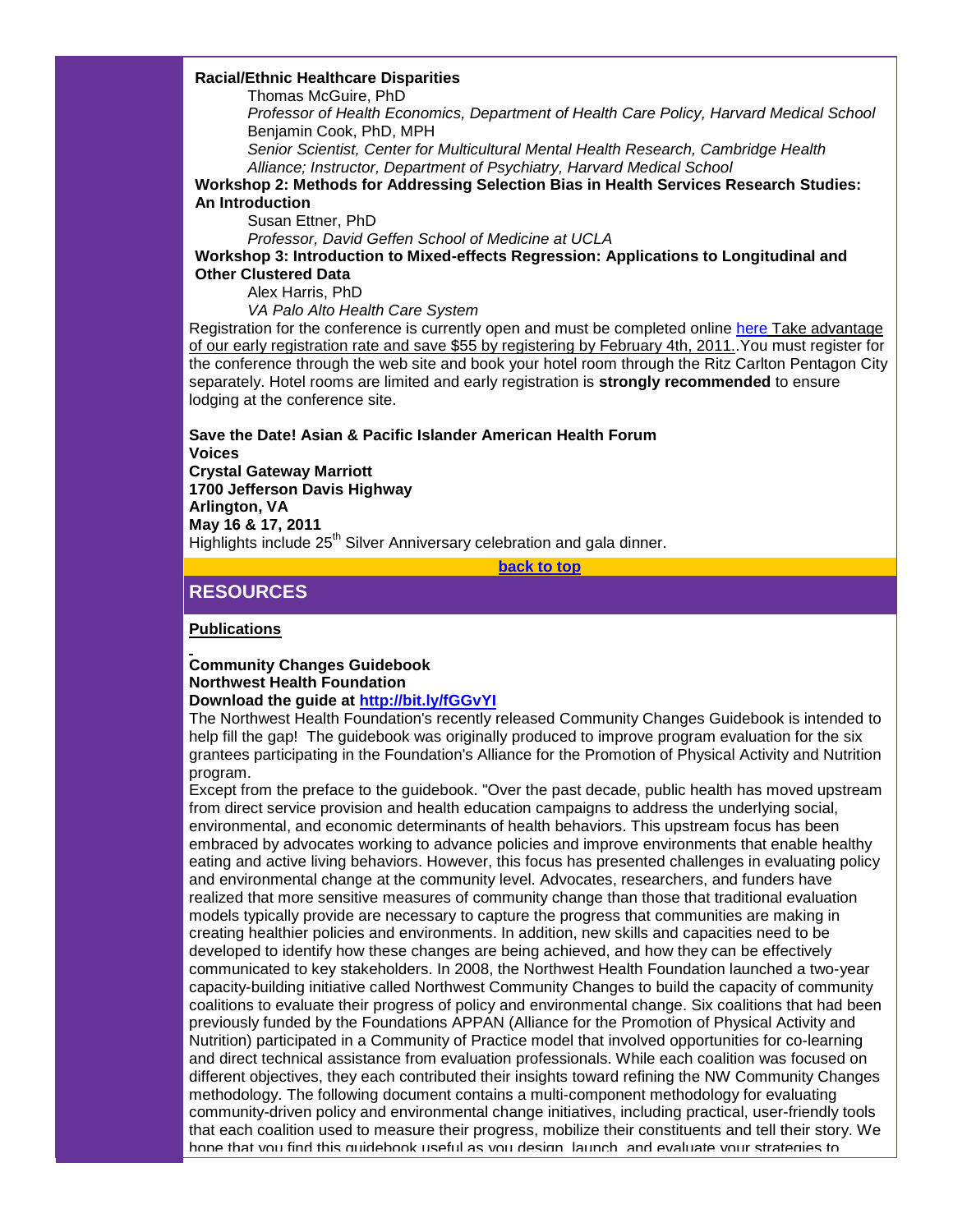improve community health."

**Exploring Community Health Through the Sustainable Livelihoods Framework Ellen K. Barnidge, Elizabeth A. Baker, Freda Motton, Teresa Fitzgerald, and Frank Rose Health Educ Behav published 17 December 2010, 10.1177/1090198110376349 [http://bit.ly/eicWSk](http://r20.rs6.net/tn.jsp?llr=5gytkqcab&t=99zrdneab.0.y7n9dneab.5gytkqcab.1&ts=S0585&p=http%3A%2F%2Fbit.ly%2FeicWSk)** Abstract: Health disparities are a major concern in the United States. Research suggests that inequitable distribution of money, power, and resources shape the circumstances for daily life and create and exacerbate health disparities. In rural communities, inequitable distribution of these structural factors seems to limit employment opportunities. The Sustainable Livelihoods framework, an economic development model, provides a conceptual framework to understand how distribution of these social, economic, and political structural factors affect employment opportunities and community health in rural America. This study uses photo-elicitation interviews, a qualitative, participatory method, to understand community members perceptions of how distribution of structural factors through creation and maintenance of institutional practices and policies influence employment opportunities and, ultimately, community health for African Americans living in rural Missouri.

**Latinos in the United States 2010 Population Reference Bureau [http://www.prb.org/pdf10/latinos-update2010.pdf](http://r20.rs6.net/tn.jsp?llr=5gytkqcab&t=99zrdneab.0.97n9dneab.5gytkqcab.1&ts=S0585&p=http%3A%2F%2Fwww.prb.org%2Fpdf10%2Flatinos-update2010.pdf)**

#### **When Separate Is More Equal**

**Nancy E. Adler. Commentary. When Separate Is More Equal. JAMA. 2010. 304(24):2738-2739.** [http://jama.ama-assn.org/content/304/24/2738.full?etoc](http://r20.rs6.net/tn.jsp?llr=5gytkqcab&t=99zrdneab.0.77n9dneab.5gytkqcab.1&ts=S0585&p=http%3A%2F%2Fjama.ama-assn.org%2Fcontent%2F304%2F24%2F2738.full%3Fetoc)

Women constitute slightly more than half the population of the United States, but biomedical research has yielded less information on their health than that of men. Despite efforts in the past 2 decades to correct the balance, clinical practice and treatment of diseases other than those occurring primarily or exclusively in women are disproportionately based on research using male models of disease and male participants.

#### **Who is Poor? A New Look With the Supplemental Poverty Measure Census Bureau**

**[http://www.census.gov/hhes/povmeas/methodology/supplemental/research.html](http://r20.rs6.net/tn.jsp?llr=5gytkqcab&t=99zrdneab.0.67n9dneab.5gytkqcab.1&ts=S0585&p=http%3A%2F%2Fwww.census.gov%2Fhhes%2Fpovmeas%2Fmethodology%2Fsupplemental%2Fresearch.html)**

Census Bureau Releases Research on the Supplemental Poverty Measure - The Census Bureau is releasing the research paper, Who is Poor? A New Look With the Supplemental Poverty Measure, plus a number of other technical working papers on the topic. The research paper applies methodology recommended by a federal interagency technical working group to present supplemental poverty estimates. The supplemental poverty measure is based on a more comprehensive definition of poverty and provides an additional look at the impact of federal policies on those in or near poverty. These estimates do not represent the actual supplemental poverty measure because they use 2009 income data combined with 2008 poverty thresholds. Also, these estimates do not replace the official poverty measure released by the Census Bureau in September 2010.

#### **Strong Medicine for a Healthier America**

**American Journal of Preventive Medicine** 

**Volume 40, Issue 1, Supplement 1, Pages A1-A6, S1-S90 (January 2011) Edited by Wilhelmine D. Miller, Paula A. Braveman, David R. Williams and Shiriki K. Kumanyika American College of Preventive Medicine and Association for Prevention Teaching and Research**

**[\(http://www.sciencedirect.com/science/issue/6075-2011-999599998.8998-2773742](http://r20.rs6.net/tn.jsp?llr=5gytkqcab&t=99zrdneab.0.57n9dneab.5gytkqcab.1&ts=S0585&p=http%3A%2F%2Fwww.sciencedirect.com%2Fscience%2Fissue%2F6075-2011-999599998.8998-2773742)** 1. Editorial Board

[\(http://www.sciencedirect.com/science?\\_ob=GatewayURL&\\_method=citationSearch&\\_urlVersion=4&](http://r20.rs6.net/tn.jsp?llr=5gytkqcab&t=99zrdneab.0.47n9dneab.5gytkqcab.1&ts=S0585&p=http%3A%2F%2Fwww.sciencedirect.com%2Fscience%3F_ob%3DGatewayURL%26_method%3DcitationSearch%26_urlVersion%3D4%26_origin%3DSDVIALERTHTML%26_version%3D1%26_uoikey%3DB6VHT-51NNFGS-1%26md5%3D61831c03bccbf03f090625a8a710a597%26graphAbs%3Dy) [\\_origin=SDVIALERTHTML&\\_version=1&\\_uoikey=B6VHT-51NNFGS-](http://r20.rs6.net/tn.jsp?llr=5gytkqcab&t=99zrdneab.0.47n9dneab.5gytkqcab.1&ts=S0585&p=http%3A%2F%2Fwww.sciencedirect.com%2Fscience%3F_ob%3DGatewayURL%26_method%3DcitationSearch%26_urlVersion%3D4%26_origin%3DSDVIALERTHTML%26_version%3D1%26_uoikey%3DB6VHT-51NNFGS-1%26md5%3D61831c03bccbf03f090625a8a710a597%26graphAbs%3Dy)

[1&md5=61831c03bccbf03f090625a8a710a597&graphAbs=y\)](http://r20.rs6.net/tn.jsp?llr=5gytkqcab&t=99zrdneab.0.47n9dneab.5gytkqcab.1&ts=S0585&p=http%3A%2F%2Fwww.sciencedirect.com%2Fscience%3F_ob%3DGatewayURL%26_method%3DcitationSearch%26_urlVersion%3D4%26_origin%3DSDVIALERTHTML%26_version%3D1%26_uoikey%3DB6VHT-51NNFGS-1%26md5%3D61831c03bccbf03f090625a8a710a597%26graphAbs%3Dy) Pages A1-A2 2. Table of Contents

[\(http://www.sciencedirect.com/science?\\_ob=GatewayURL&\\_method=citationSearch&\\_urlVersion=4&](http://r20.rs6.net/tn.jsp?llr=5gytkqcab&t=99zrdneab.0.a6n9dneab.5gytkqcab.1&ts=S0585&p=http%3A%2F%2Fwww.sciencedirect.com%2Fscience%3F_ob%3DGatewayURL%26_method%3DcitationSearch%26_urlVersion%3D4%26_origin%3DSDVIALERTHTML%26_version%3D1%26_uoikey%3DB6VHT-51NNFGS-2%26md5%3D36a30636658a362acdcd5d4553a0f8ef%26graphAbs%3Dy) origin=SDVIALERTHTML&\_version=1&\_uoikey=B6VHT-51NNFGS-

[2&md5=36a30636658a362acdcd5d4553a0f8ef&graphAbs=y\)](http://r20.rs6.net/tn.jsp?llr=5gytkqcab&t=99zrdneab.0.a6n9dneab.5gytkqcab.1&ts=S0585&p=http%3A%2F%2Fwww.sciencedirect.com%2Fscience%3F_ob%3DGatewayURL%26_method%3DcitationSearch%26_urlVersion%3D4%26_origin%3DSDVIALERTHTML%26_version%3D1%26_uoikey%3DB6VHT-51NNFGS-2%26md5%3D36a30636658a362acdcd5d4553a0f8ef%26graphAbs%3Dy) Page A3

3. Acknowledgments

[\(http://www.sciencedirect.com/science?\\_ob=GatewayURL&\\_method=citationSearch&\\_urlVersion=4&](http://r20.rs6.net/tn.jsp?llr=5gytkqcab&t=99zrdneab.0.b6n9dneab.5gytkqcab.1&ts=S0585&p=http%3A%2F%2Fwww.sciencedirect.com%2Fscience%3F_ob%3DGatewayURL%26_method%3DcitationSearch%26_urlVersion%3D4%26_origin%3DSDVIALERTHTML%26_version%3D1%26_uoikey%3DB6VHT-51NNFGS-3%26md5%3De578d97f77c5a8becc4f2d0847d43ba1%26graphAbs%3Dy)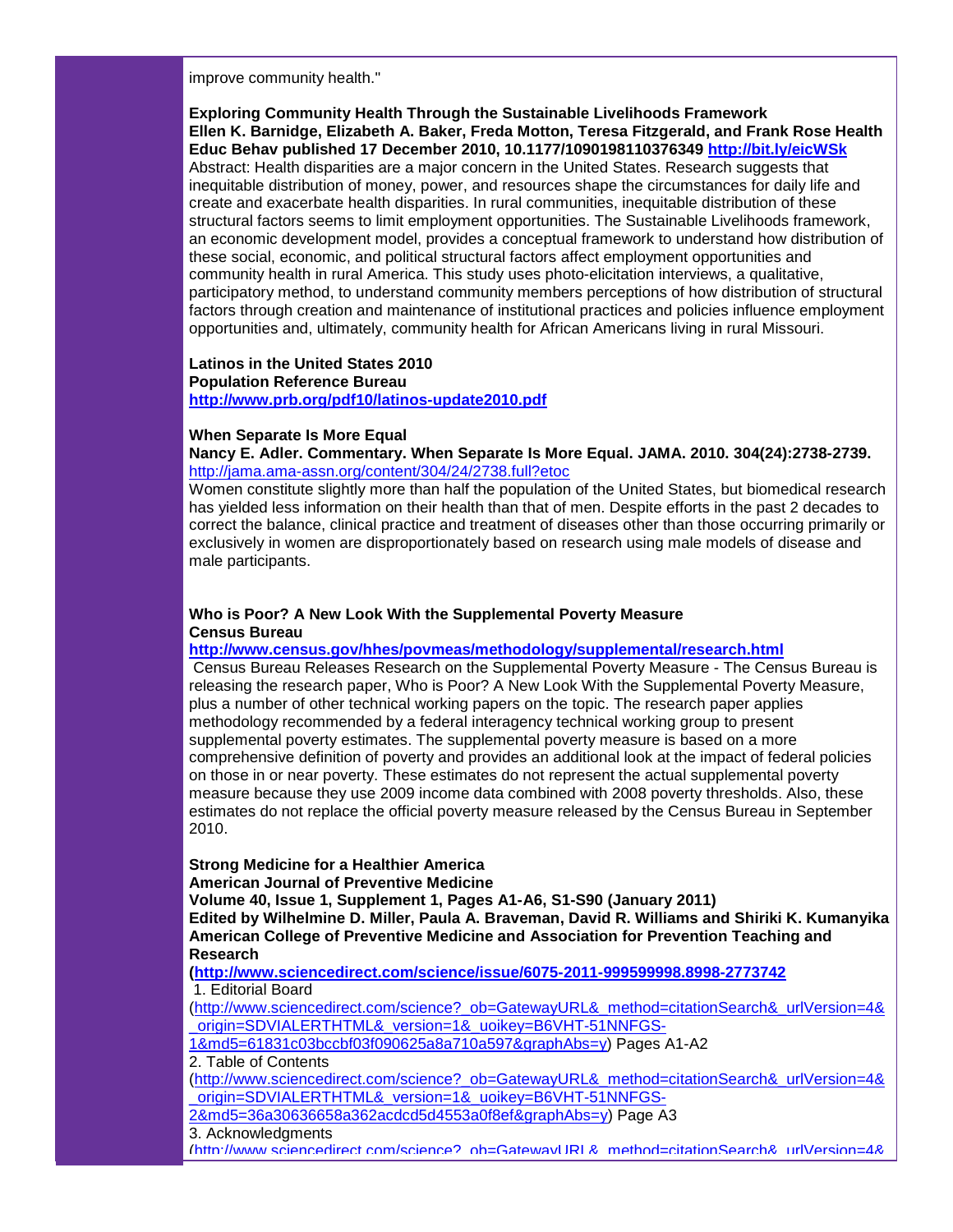origin=SDVIALERTHTML&\_version=1&\_uoikey=B6VHT-51NNFGS-3&md5=e578d97f77c5a8becc4f2d0847d43ba1&graphAbs=y) Page A4 **Introduction** 4. Strong Medicine for a Healthier America: Introduction [\(http://www.sciencedirect.com/science?\\_ob=GatewayURL&\\_method=citationSearch&\\_urlVersion=4&](http://r20.rs6.net/tn.jsp?llr=5gytkqcab&t=99zrdneab.0.c6n9dneab.5gytkqcab.1&ts=S0585&p=http%3A%2F%2Fwww.sciencedirect.com%2Fscience%3F_ob%3DGatewayURL%26_method%3DcitationSearch%26_urlVersion%3D4%26_origin%3DSDVIALERTHTML%26_version%3D1%26_uoikey%3DB6VHT-51NNFGS-4%26md5%3D3bbeeb740cf8c0597e1cef85c7e0c902%26graphAbs%3Dy) [\\_origin=SDVIALERTHTML&\\_version=1&\\_uoikey=B6VHT-51NNFGS-](http://r20.rs6.net/tn.jsp?llr=5gytkqcab&t=99zrdneab.0.c6n9dneab.5gytkqcab.1&ts=S0585&p=http%3A%2F%2Fwww.sciencedirect.com%2Fscience%3F_ob%3DGatewayURL%26_method%3DcitationSearch%26_urlVersion%3D4%26_origin%3DSDVIALERTHTML%26_version%3D1%26_uoikey%3DB6VHT-51NNFGS-4%26md5%3D3bbeeb740cf8c0597e1cef85c7e0c902%26graphAbs%3Dy)[4&md5=3bbeeb740cf8c0597e1cef85c7e0c902&graphAbs=y\)](http://r20.rs6.net/tn.jsp?llr=5gytkqcab&t=99zrdneab.0.c6n9dneab.5gytkqcab.1&ts=S0585&p=http%3A%2F%2Fwww.sciencedirect.com%2Fscience%3F_ob%3DGatewayURL%26_method%3DcitationSearch%26_urlVersion%3D4%26_origin%3DSDVIALERTHTML%26_version%3D1%26_uoikey%3DB6VHT-51NNFGS-4%26md5%3D3bbeeb740cf8c0597e1cef85c7e0c902%26graphAbs%3Dy) Pages S1-S3 Risa Lavizzo-Mourey, David R. Williams Articles 5. Broadening the Focus: The Need to Address the Social Determinants of Health [\(http://www.sciencedirect.com/science?\\_ob=GatewayURL&\\_method=citationSearch&\\_urlVersion=4&](http://r20.rs6.net/tn.jsp?llr=5gytkqcab&t=99zrdneab.0.d6n9dneab.5gytkqcab.1&ts=S0585&p=http%3A%2F%2Fwww.sciencedirect.com%2Fscience%3F_ob%3DGatewayURL%26_method%3DcitationSearch%26_urlVersion%3D4%26_origin%3DSDVIALERTHTML%26_version%3D1%26_uoikey%3DB6VHT-51NNFGS-5%26md5%3Db46238ec347e10f7e8f0015a75a5c2df%26graphAbs%3Dy) [\\_origin=SDVIALERTHTML&\\_version=1&\\_uoikey=B6VHT-51NNFGS-](http://r20.rs6.net/tn.jsp?llr=5gytkqcab&t=99zrdneab.0.d6n9dneab.5gytkqcab.1&ts=S0585&p=http%3A%2F%2Fwww.sciencedirect.com%2Fscience%3F_ob%3DGatewayURL%26_method%3DcitationSearch%26_urlVersion%3D4%26_origin%3DSDVIALERTHTML%26_version%3D1%26_uoikey%3DB6VHT-51NNFGS-5%26md5%3Db46238ec347e10f7e8f0015a75a5c2df%26graphAbs%3Dy)[5&md5=b46238ec347e10f7e8f0015a75a5c2df&graphAbs=y](http://r20.rs6.net/tn.jsp?llr=5gytkqcab&t=99zrdneab.0.d6n9dneab.5gytkqcab.1&ts=S0585&p=http%3A%2F%2Fwww.sciencedirect.com%2Fscience%3F_ob%3DGatewayURL%26_method%3DcitationSearch%26_urlVersion%3D4%26_origin%3DSDVIALERTHTML%26_version%3D1%26_uoikey%3DB6VHT-51NNFGS-5%26md5%3Db46238ec347e10f7e8f0015a75a5c2df%26graphAbs%3Dy) ) Original Research Article Pages S4-S18 Paula A. Braveman, Susan A. Egerter, Robin E. Mockenhaupt 6. Healthy Starts for All: Policy Prescriptions [\(http://www.sciencedirect.com/science?\\_ob=GatewayURL&\\_method=citationSearch&\\_urlVersion=4&](http://r20.rs6.net/tn.jsp?llr=5gytkqcab&t=99zrdneab.0.e6n9dneab.5gytkqcab.1&ts=S0585&p=http%3A%2F%2Fwww.sciencedirect.com%2Fscience%3F_ob%3DGatewayURL%26_method%3DcitationSearch%26_urlVersion%3D4%26_origin%3DSDVIALERTHTML%26_version%3D1%26_uoikey%3DB6VHT-51NNFGS-6%26md5%3Df64261b8810ae8f357be3f20c4c40c97%26graphAbs%3Dy) [\\_origin=SDVIALERTHTML&\\_version=1&\\_uoikey=B6VHT-51NNFGS-](http://r20.rs6.net/tn.jsp?llr=5gytkqcab&t=99zrdneab.0.e6n9dneab.5gytkqcab.1&ts=S0585&p=http%3A%2F%2Fwww.sciencedirect.com%2Fscience%3F_ob%3DGatewayURL%26_method%3DcitationSearch%26_urlVersion%3D4%26_origin%3DSDVIALERTHTML%26_version%3D1%26_uoikey%3DB6VHT-51NNFGS-6%26md5%3Df64261b8810ae8f357be3f20c4c40c97%26graphAbs%3Dy)[6&md5=f64261b8810ae8f357be3f20c4c40c97&graphAbs=y](http://r20.rs6.net/tn.jsp?llr=5gytkqcab&t=99zrdneab.0.e6n9dneab.5gytkqcab.1&ts=S0585&p=http%3A%2F%2Fwww.sciencedirect.com%2Fscience%3F_ob%3DGatewayURL%26_method%3DcitationSearch%26_urlVersion%3D4%26_origin%3DSDVIALERTHTML%26_version%3D1%26_uoikey%3DB6VHT-51NNFGS-6%26md5%3Df64261b8810ae8f357be3f20c4c40c97%26graphAbs%3Dy) ) Original Research Article Pages S19-S37 Wilhelmine D. Miller, Tabashir Sadegh-Nobari, Marsha Lillie-Blanton 7. Citizen-Centered Health Promotion: Building Collaborations to Facilitate Healthy Living [\(http://www.sciencedirect.com/science?\\_ob=GatewayURL&\\_method=citationSearch&\\_urlVersion=4&](http://r20.rs6.net/tn.jsp?llr=5gytkqcab&t=99zrdneab.0.g6n9dneab.5gytkqcab.1&ts=S0585&p=http%3A%2F%2Fwww.sciencedirect.com%2Fscience%3F_ob%3DGatewayURL%26_method%3DcitationSearch%26_urlVersion%3D4%26_origin%3DSDVIALERTHTML%26_version%3D1%26_uoikey%3DB6VHT-51NNFGS-7%26md5%3Def7b48f11e84cf3793cf30bafd8ef186%26graphAbs%3Dy) [\\_origin=SDVIALERTHTML&\\_version=1&\\_uoikey=B6VHT-51NNFGS-](http://r20.rs6.net/tn.jsp?llr=5gytkqcab&t=99zrdneab.0.g6n9dneab.5gytkqcab.1&ts=S0585&p=http%3A%2F%2Fwww.sciencedirect.com%2Fscience%3F_ob%3DGatewayURL%26_method%3DcitationSearch%26_urlVersion%3D4%26_origin%3DSDVIALERTHTML%26_version%3D1%26_uoikey%3DB6VHT-51NNFGS-7%26md5%3Def7b48f11e84cf3793cf30bafd8ef186%26graphAbs%3Dy)[7&md5=ef7b48f11e84cf3793cf30bafd8ef186&graphAbs=y](http://r20.rs6.net/tn.jsp?llr=5gytkqcab&t=99zrdneab.0.g6n9dneab.5gytkqcab.1&ts=S0585&p=http%3A%2F%2Fwww.sciencedirect.com%2Fscience%3F_ob%3DGatewayURL%26_method%3DcitationSearch%26_urlVersion%3D4%26_origin%3DSDVIALERTHTML%26_version%3D1%26_uoikey%3DB6VHT-51NNFGS-7%26md5%3Def7b48f11e84cf3793cf30bafd8ef186%26graphAbs%3Dy) ) Original Research Article Pages S38-S47 Steven H. Woolf, Mercedes M. Dekker, Fraser Rothenberg Byrne, Wilhelmine D. Miller 8. Healthy Homes and Communities: Putting the Pieces Together [\(http://www.sciencedirect.com/science?\\_ob=GatewayURL&\\_method=citationSearch&\\_urlVersion=4&](http://r20.rs6.net/tn.jsp?llr=5gytkqcab&t=99zrdneab.0.h6n9dneab.5gytkqcab.1&ts=S0585&p=http%3A%2F%2Fwww.sciencedirect.com%2Fscience%3F_ob%3DGatewayURL%26_method%3DcitationSearch%26_urlVersion%3D4%26_origin%3DSDVIALERTHTML%26_version%3D1%26_uoikey%3DB6VHT-51NNFGS-8%26md5%3D0d1c8a31194d9d8272083aa8139f05ab%26graphAbs%3Dy) origin=SDVIALERTHTML& version=1& uoikey=B6VHT-51NNFGS-[8&md5=0d1c8a31194d9d8272083aa8139f05ab&graphAbs=y](http://r20.rs6.net/tn.jsp?llr=5gytkqcab&t=99zrdneab.0.h6n9dneab.5gytkqcab.1&ts=S0585&p=http%3A%2F%2Fwww.sciencedirect.com%2Fscience%3F_ob%3DGatewayURL%26_method%3DcitationSearch%26_urlVersion%3D4%26_origin%3DSDVIALERTHTML%26_version%3D1%26_uoikey%3DB6VHT-51NNFGS-8%26md5%3D0d1c8a31194d9d8272083aa8139f05ab%26graphAbs%3Dy) ) Review Article Pages S48-S57 Wilhelmine D. Miller, Craig E. Pollack, David R. Williams 9. When Do We Know Enough to Recommend Action on the Social Determinants of Health? [\(http://www.sciencedirect.com/science?\\_ob=GatewayURL&\\_method=citationSearch&\\_urlVersion=4&](http://r20.rs6.net/tn.jsp?llr=5gytkqcab&t=99zrdneab.0.i6n9dneab.5gytkqcab.1&ts=S0585&p=http%3A%2F%2Fwww.sciencedirect.com%2Fscience%3F_ob%3DGatewayURL%26_method%3DcitationSearch%26_urlVersion%3D4%26_origin%3DSDVIALERTHTML%26_version%3D1%26_uoikey%3DB6VHT-51NNFGS-9%26md5%3D199df4359543ca2f3c5196ca3990cc52%26graphAbs%3Dy) [\\_origin=SDVIALERTHTML&\\_version=1&\\_uoikey=B6VHT-51NNFGS-](http://r20.rs6.net/tn.jsp?llr=5gytkqcab&t=99zrdneab.0.i6n9dneab.5gytkqcab.1&ts=S0585&p=http%3A%2F%2Fwww.sciencedirect.com%2Fscience%3F_ob%3DGatewayURL%26_method%3DcitationSearch%26_urlVersion%3D4%26_origin%3DSDVIALERTHTML%26_version%3D1%26_uoikey%3DB6VHT-51NNFGS-9%26md5%3D199df4359543ca2f3c5196ca3990cc52%26graphAbs%3Dy)[9&md5=199df4359543ca2f3c5196ca3990cc52&graphAbs=y](http://r20.rs6.net/tn.jsp?llr=5gytkqcab&t=99zrdneab.0.i6n9dneab.5gytkqcab.1&ts=S0585&p=http%3A%2F%2Fwww.sciencedirect.com%2Fscience%3F_ob%3DGatewayURL%26_method%3DcitationSearch%26_urlVersion%3D4%26_origin%3DSDVIALERTHTML%26_version%3D1%26_uoikey%3DB6VHT-51NNFGS-9%26md5%3D199df4359543ca2f3c5196ca3990cc52%26graphAbs%3Dy) ) Original Research Article Pages S58-S66 Paula A. Braveman, Susan A. Egerter, Steven H. Woolf, James S. Marks 10. The Economic Value of Improving the Health of Disadvantaged Americans [\(http://www.sciencedirect.com/science?\\_ob=GatewayURL&\\_method=citationSearch&\\_urlVersion=4&](http://r20.rs6.net/tn.jsp?llr=5gytkqcab&t=99zrdneab.0.j6n9dneab.5gytkqcab.1&ts=S0585&p=http%3A%2F%2Fwww.sciencedirect.com%2Fscience%3F_ob%3DGatewayURL%26_method%3DcitationSearch%26_urlVersion%3D4%26_origin%3DSDVIALERTHTML%26_version%3D1%26_uoikey%3DB6VHT-51NNFGS-B%26md5%3D1311c55b36a79ced72cd58a673b01b24%26graphAbs%3Dy) [\\_origin=SDVIALERTHTML&\\_version=1&\\_uoikey=B6VHT-51NNFGS-](http://r20.rs6.net/tn.jsp?llr=5gytkqcab&t=99zrdneab.0.j6n9dneab.5gytkqcab.1&ts=S0585&p=http%3A%2F%2Fwww.sciencedirect.com%2Fscience%3F_ob%3DGatewayURL%26_method%3DcitationSearch%26_urlVersion%3D4%26_origin%3DSDVIALERTHTML%26_version%3D1%26_uoikey%3DB6VHT-51NNFGS-B%26md5%3D1311c55b36a79ced72cd58a673b01b24%26graphAbs%3Dy)[B&md5=1311c55b36a79ced72cd58a673b01b24&graphAbs=y](http://r20.rs6.net/tn.jsp?llr=5gytkqcab&t=99zrdneab.0.j6n9dneab.5gytkqcab.1&ts=S0585&p=http%3A%2F%2Fwww.sciencedirect.com%2Fscience%3F_ob%3DGatewayURL%26_method%3DcitationSearch%26_urlVersion%3D4%26_origin%3DSDVIALERTHTML%26_version%3D1%26_uoikey%3DB6VHT-51NNFGS-B%26md5%3D1311c55b36a79ced72cd58a673b01b24%26graphAbs%3Dy) ) Original Research Article Pages S67-S72 Robert F. Schoeni, William H. Dow, Wilhelmine D. Miller, Elsie R. Pamuk **Commentary** 11. Improving Health: Social Determinants and Personal Choice [\(http://www.sciencedirect.com/science?\\_ob=GatewayURL&\\_method=citationSearch&\\_urlVersion=4&](http://r20.rs6.net/tn.jsp?llr=5gytkqcab&t=99zrdneab.0.k6n9dneab.5gytkqcab.1&ts=S0585&p=http%3A%2F%2Fwww.sciencedirect.com%2Fscience%3F_ob%3DGatewayURL%26_method%3DcitationSearch%26_urlVersion%3D4%26_origin%3DSDVIALERTHTML%26_version%3D1%26_uoikey%3DB6VHT-51NNFGS-C%26md5%3D8f0f6ea31929abc820dc21be066c4eec%26graphAbs%3Dy) [\\_origin=SDVIALERTHTML&\\_version=1&\\_uoikey=B6VHT-51NNFGS-](http://r20.rs6.net/tn.jsp?llr=5gytkqcab&t=99zrdneab.0.k6n9dneab.5gytkqcab.1&ts=S0585&p=http%3A%2F%2Fwww.sciencedirect.com%2Fscience%3F_ob%3DGatewayURL%26_method%3DcitationSearch%26_urlVersion%3D4%26_origin%3DSDVIALERTHTML%26_version%3D1%26_uoikey%3DB6VHT-51NNFGS-C%26md5%3D8f0f6ea31929abc820dc21be066c4eec%26graphAbs%3Dy)[C&md5=8f0f6ea31929abc820dc21be066c4eec&graphAbs=y\)](http://r20.rs6.net/tn.jsp?llr=5gytkqcab&t=99zrdneab.0.k6n9dneab.5gytkqcab.1&ts=S0585&p=http%3A%2F%2Fwww.sciencedirect.com%2Fscience%3F_ob%3DGatewayURL%26_method%3DcitationSearch%26_urlVersion%3D4%26_origin%3DSDVIALERTHTML%26_version%3D1%26_uoikey%3DB6VHT-51NNFGS-C%26md5%3D8f0f6ea31929abc820dc21be066c4eec%26graphAbs%3Dy) Pages S73-S77 Michael G. Marmot, Ruth G. Bell 12. To Improve Health, Don't Follow the Money [\(http://www.sciencedirect.com/science?\\_ob=GatewayURL&\\_method=citationSearch&\\_urlVersion=4&](http://r20.rs6.net/tn.jsp?llr=5gytkqcab&t=99zrdneab.0.l6n9dneab.5gytkqcab.1&ts=S0585&p=http%3A%2F%2Fwww.sciencedirect.com%2Fscience%3F_ob%3DGatewayURL%26_method%3DcitationSearch%26_urlVersion%3D4%26_origin%3DSDVIALERTHTML%26_version%3D1%26_uoikey%3DB6VHT-51NNFGS-D%26md5%3Da4563ce9739f73fc6a007f6e17690b85%26graphAbs%3Dy) [\\_origin=SDVIALERTHTML&\\_version=1&\\_uoikey=B6VHT-51NNFGS-](http://r20.rs6.net/tn.jsp?llr=5gytkqcab&t=99zrdneab.0.l6n9dneab.5gytkqcab.1&ts=S0585&p=http%3A%2F%2Fwww.sciencedirect.com%2Fscience%3F_ob%3DGatewayURL%26_method%3DcitationSearch%26_urlVersion%3D4%26_origin%3DSDVIALERTHTML%26_version%3D1%26_uoikey%3DB6VHT-51NNFGS-D%26md5%3Da4563ce9739f73fc6a007f6e17690b85%26graphAbs%3Dy)[D&md5=a4563ce9739f73fc6a007f6e17690b85&graphAbs=y\)](http://r20.rs6.net/tn.jsp?llr=5gytkqcab&t=99zrdneab.0.l6n9dneab.5gytkqcab.1&ts=S0585&p=http%3A%2F%2Fwww.sciencedirect.com%2Fscience%3F_ob%3DGatewayURL%26_method%3DcitationSearch%26_urlVersion%3D4%26_origin%3DSDVIALERTHTML%26_version%3D1%26_uoikey%3DB6VHT-51NNFGS-D%26md5%3Da4563ce9739f73fc6a007f6e17690b85%26graphAbs%3Dy) Pages S78-S79 Jonathan E. Fielding 13. Moving on Upstream: The Role of Health Departments in Addressing Socioecologic Determinants of Disease [\(http://www.sciencedirect.com/science?\\_ob=GatewayURL&\\_method=citationSearch&\\_urlVersion=4&](http://r20.rs6.net/tn.jsp?llr=5gytkqcab&t=99zrdneab.0.m6n9dneab.5gytkqcab.1&ts=S0585&p=http%3A%2F%2Fwww.sciencedirect.com%2Fscience%3F_ob%3DGatewayURL%26_method%3DcitationSearch%26_urlVersion%3D4%26_origin%3DSDVIALERTHTML%26_version%3D1%26_uoikey%3DB6VHT-51NNFGS-F%26md5%3Dda1421e2dc55f17661e9f8037a701e40%26graphAbs%3Dy) [\\_origin=SDVIALERTHTML&\\_version=1&\\_uoikey=B6VHT-51NNFGS-](http://r20.rs6.net/tn.jsp?llr=5gytkqcab&t=99zrdneab.0.m6n9dneab.5gytkqcab.1&ts=S0585&p=http%3A%2F%2Fwww.sciencedirect.com%2Fscience%3F_ob%3DGatewayURL%26_method%3DcitationSearch%26_urlVersion%3D4%26_origin%3DSDVIALERTHTML%26_version%3D1%26_uoikey%3DB6VHT-51NNFGS-F%26md5%3Dda1421e2dc55f17661e9f8037a701e40%26graphAbs%3Dy)[F&md5=da1421e2dc55f17661e9f8037a701e40&graphAbs=y\)](http://r20.rs6.net/tn.jsp?llr=5gytkqcab&t=99zrdneab.0.m6n9dneab.5gytkqcab.1&ts=S0585&p=http%3A%2F%2Fwww.sciencedirect.com%2Fscience%3F_ob%3DGatewayURL%26_method%3DcitationSearch%26_urlVersion%3D4%26_origin%3DSDVIALERTHTML%26_version%3D1%26_uoikey%3DB6VHT-51NNFGS-F%26md5%3Dda1421e2dc55f17661e9f8037a701e40%26graphAbs%3Dy) Pages S80-S83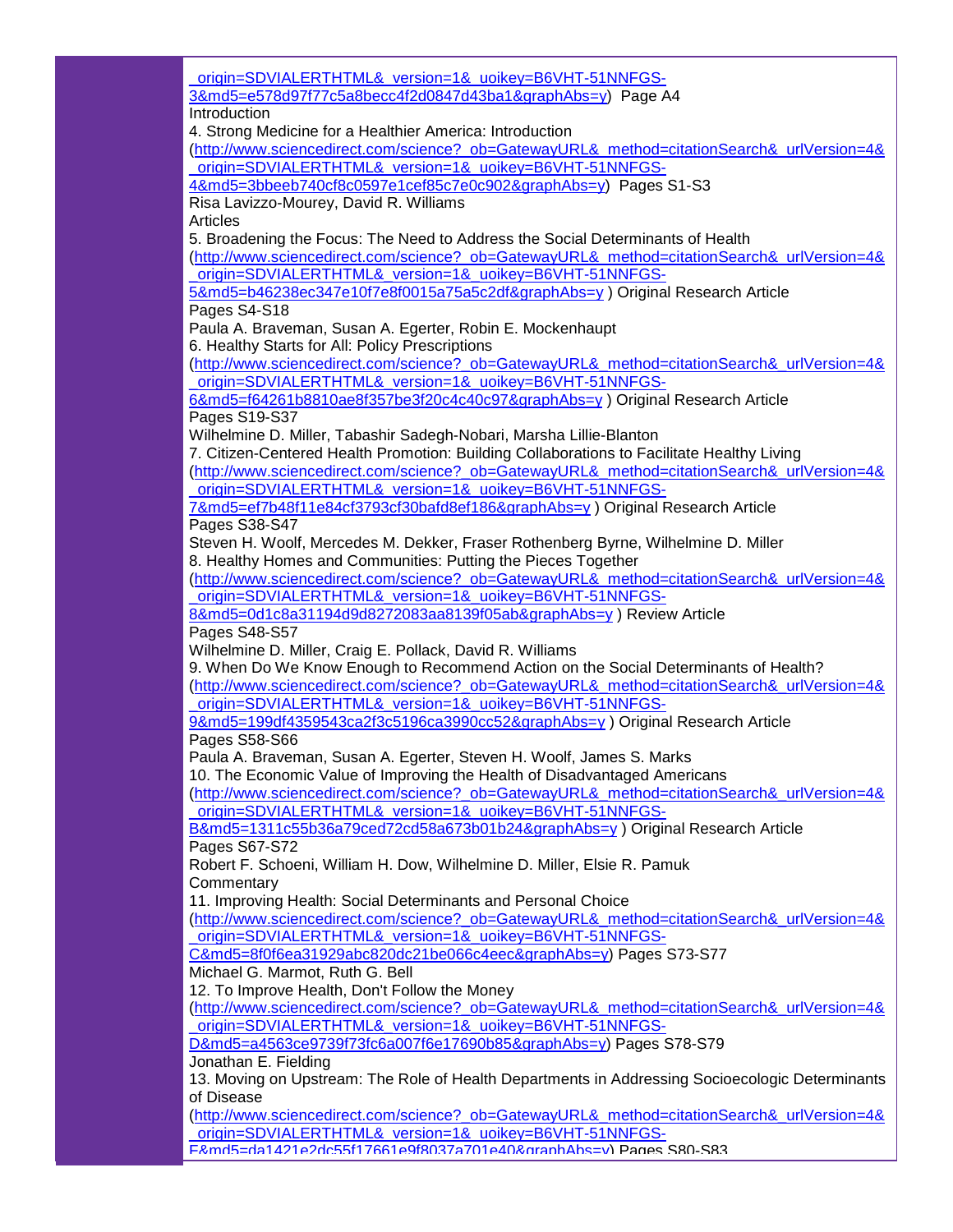F. Douglas Scutchfield, Alex F. Howard 14. Businesses As Partners to Improve Community Health [\(http://www.sciencedirect.com/science?\\_ob=GatewayURL&\\_method=citationSearch&\\_urlVersion=4&](http://r20.rs6.net/tn.jsp?llr=5gytkqcab&t=99zrdneab.0.o6n9dneab.5gytkqcab.1&ts=S0585&p=http%3A%2F%2Fwww.sciencedirect.com%2Fscience%3F_ob%3DGatewayURL%26_method%3DcitationSearch%26_urlVersion%3D4%26_origin%3DSDVIALERTHTML%26_version%3D1%26_uoikey%3DB6VHT-51NNFGS-G%26md5%3D37b77934a2f53f0faf05caf211d4b847%26graphAbs%3Dy) [\\_origin=SDVIALERTHTML&\\_version=1&\\_uoikey=B6VHT-51NNFGS-](http://r20.rs6.net/tn.jsp?llr=5gytkqcab&t=99zrdneab.0.o6n9dneab.5gytkqcab.1&ts=S0585&p=http%3A%2F%2Fwww.sciencedirect.com%2Fscience%3F_ob%3DGatewayURL%26_method%3DcitationSearch%26_urlVersion%3D4%26_origin%3DSDVIALERTHTML%26_version%3D1%26_uoikey%3DB6VHT-51NNFGS-G%26md5%3D37b77934a2f53f0faf05caf211d4b847%26graphAbs%3Dy)

[G&md5=37b77934a2f53f0faf05caf211d4b847&graphAbs=y](http://r20.rs6.net/tn.jsp?llr=5gytkqcab&t=99zrdneab.0.o6n9dneab.5gytkqcab.1&ts=S0585&p=http%3A%2F%2Fwww.sciencedirect.com%2Fscience%3F_ob%3DGatewayURL%26_method%3DcitationSearch%26_urlVersion%3D4%26_origin%3DSDVIALERTHTML%26_version%3D1%26_uoikey%3DB6VHT-51NNFGS-G%26md5%3D37b77934a2f53f0faf05caf211d4b847%26graphAbs%3Dy) ) Pages S84-S85 Andrew Webber

15. Strengthening the Public Research Agenda for Social Determinants of Health [\(http://www.sciencedirect.com/science?\\_ob=GatewayURL&\\_method=citationSearch&\\_urlVersion=4&](http://r20.rs6.net/tn.jsp?llr=5gytkqcab&t=99zrdneab.0.p6n9dneab.5gytkqcab.1&ts=S0585&p=http%3A%2F%2Fwww.sciencedirect.com%2Fscience%3F_ob%3DGatewayURL%26_method%3DcitationSearch%26_urlVersion%3D4%26_origin%3DSDVIALERTHTML%26_version%3D1%26_uoikey%3DB6VHT-51NNFGS-H%26md5%3D39b82f609dfcba8b394beca944fd8595%26graphAbs%3Dy)

[\\_origin=SDVIALERTHTML&\\_version=1&\\_uoikey=B6VHT-51NNFGS-](http://r20.rs6.net/tn.jsp?llr=5gytkqcab&t=99zrdneab.0.p6n9dneab.5gytkqcab.1&ts=S0585&p=http%3A%2F%2Fwww.sciencedirect.com%2Fscience%3F_ob%3DGatewayURL%26_method%3DcitationSearch%26_urlVersion%3D4%26_origin%3DSDVIALERTHTML%26_version%3D1%26_uoikey%3DB6VHT-51NNFGS-H%26md5%3D39b82f609dfcba8b394beca944fd8595%26graphAbs%3Dy)

[H&md5=39b82f609dfcba8b394beca944fd8595&graphAbs=y](http://r20.rs6.net/tn.jsp?llr=5gytkqcab&t=99zrdneab.0.p6n9dneab.5gytkqcab.1&ts=S0585&p=http%3A%2F%2Fwww.sciencedirect.com%2Fscience%3F_ob%3DGatewayURL%26_method%3DcitationSearch%26_urlVersion%3D4%26_origin%3DSDVIALERTHTML%26_version%3D1%26_uoikey%3DB6VHT-51NNFGS-H%26md5%3D39b82f609dfcba8b394beca944fd8595%26graphAbs%3Dy) ) Pages S86-S88 Cheryl Anne Boyce, Deborah H. Olster

Author Index

16. Author Index

[\(http://www.sciencedirect.com/science?\\_ob=GatewayURL&\\_method=citationSearch&\\_urlVersion=4&](http://r20.rs6.net/tn.jsp?llr=5gytkqcab&t=99zrdneab.0.q6n9dneab.5gytkqcab.1&ts=S0585&p=http%3A%2F%2Fwww.sciencedirect.com%2Fscience%3F_ob%3DGatewayURL%26_method%3DcitationSearch%26_urlVersion%3D4%26_origin%3DSDVIALERTHTML%26_version%3D1%26_uoikey%3DB6VHT-51NNFGS-J%26md5%3Da6bdd2bbf57cbb19994504b28e78d189%26graphAbs%3Dy) [\\_origin=SDVIALERTHTML&\\_version=1&\\_uoikey=B6VHT-51NNFGS-](http://r20.rs6.net/tn.jsp?llr=5gytkqcab&t=99zrdneab.0.q6n9dneab.5gytkqcab.1&ts=S0585&p=http%3A%2F%2Fwww.sciencedirect.com%2Fscience%3F_ob%3DGatewayURL%26_method%3DcitationSearch%26_urlVersion%3D4%26_origin%3DSDVIALERTHTML%26_version%3D1%26_uoikey%3DB6VHT-51NNFGS-J%26md5%3Da6bdd2bbf57cbb19994504b28e78d189%26graphAbs%3Dy)[J&md5=a6bdd2bbf57cbb19994504b28e78d189&graphAbs=y](http://r20.rs6.net/tn.jsp?llr=5gytkqcab&t=99zrdneab.0.q6n9dneab.5gytkqcab.1&ts=S0585&p=http%3A%2F%2Fwww.sciencedirect.com%2Fscience%3F_ob%3DGatewayURL%26_method%3DcitationSearch%26_urlVersion%3D4%26_origin%3DSDVIALERTHTML%26_version%3D1%26_uoikey%3DB6VHT-51NNFGS-J%26md5%3Da6bdd2bbf57cbb19994504b28e78d189%26graphAbs%3Dy) )

Page S89

#### **Measuring the Health of the Public Institute of Medicine**

Institute of Medicine release first of three RWJF-commissioned reports on public health The United States spends more money on health care than any other country in the world, but there's much more to good health than getting health care from doctors and hospitals. In fact, life expectancy in the United States ranks 49th among all nations, and infant mortality rates are higher in the United States than in many less-affluent nations. A new Robert Wood Johnson Foundation (RWJF)-commissioned Institute of Medicine (IOM) report argues that America's less-than-stellar standing in these population health measures stems in part from inadequacies in the country's system for gathering, analyzing and communicating health information that focuses not just on clinical care data but on the underlying factors that contribute to poor health, such as health behaviors and social determinants. The IOM report, *For the Public's Health: The Role of Measurement in Action and Accountability*, reinforces the urgency to address health not just in the doctor's office but where it starts-in our homes, schools, jobs and communities. The report's authors make specific recommendations for improved data collection and coordination by federal agencies such as the National Center for Health Statistics, making the case that better data can inform action to improve health in local communities. The *County Health Rankings*, first released in February 2010 by RWJF and the University of Wisconsin Population Health Institute, provided for the first time a standard measure of the overall health of each county in every state across the country. This collection of 50 reports-one per state-helps community leaders see that where we live, learn, work, and play influences how healthy we are and how long we live. In addition, the *Rankings* Web site provides resources to help county leaders-including public health professionals, government officials and business owners-identify and implement proven strategies to address the multiple factors that influence health. Echoing the work of the RWJF Commission to Build a Healthier America, the report also calls for increased federal focus on the non-clinical factors that we know affect how healthy we are such as access to affordable, healthy foods; safe places for children to exercise; and access to high-quality education. The authors of the report recommend that the Department of Health and Human Services (HHS) develop and implement a standardized, core set of community health indicators that reflect these critical social determinants of health and enable true comparisons from one jurisdiction to another. The report's authors also recommend that HHS support the increased use of data-driven tools and models, such as health impact assessment (HIA), that can assess and predict potential health-related outcomes of policies, plans and projects that may impact the types of non-clinical health factors mentioned above. The Health Impact Project, a collaboration of RWJF and The Pew Charitable Trusts, is one of the nation's leading resources on how HIAs can enable policy-makers in a range of sectors to factor health into their decision-making. This is the first of three corresponding RWJF/IOM reports on strengthening the public health system that will be released between now and the end of 2011.

For the Public's Health: The Role of Measurement in Action and Accountability (Full Report) [http://tinyurl.com/4wdlubh](http://r20.rs6.net/tn.jsp?llr=5gytkqcab&t=99zrdneab.0.r6n9dneab.5gytkqcab.1&ts=S0585&p=http%3A%2F%2Ftinyurl.com%2F4wdlubh)

For the Public's Health: The Role of Measurement in Action and Accountability (Issue Brief) [http://www.rwjf.org/files/research/forthepublicshealthreportbrief.pdf](http://r20.rs6.net/tn.jsp?llr=5gytkqcab&t=99zrdneab.0.t6n9dneab.5gytkqcab.1&ts=S0585&p=http%3A%2F%2Fwww.rwjf.org%2Ffiles%2Fresearch%2Fforthepublicshealthreportbrief.pdf)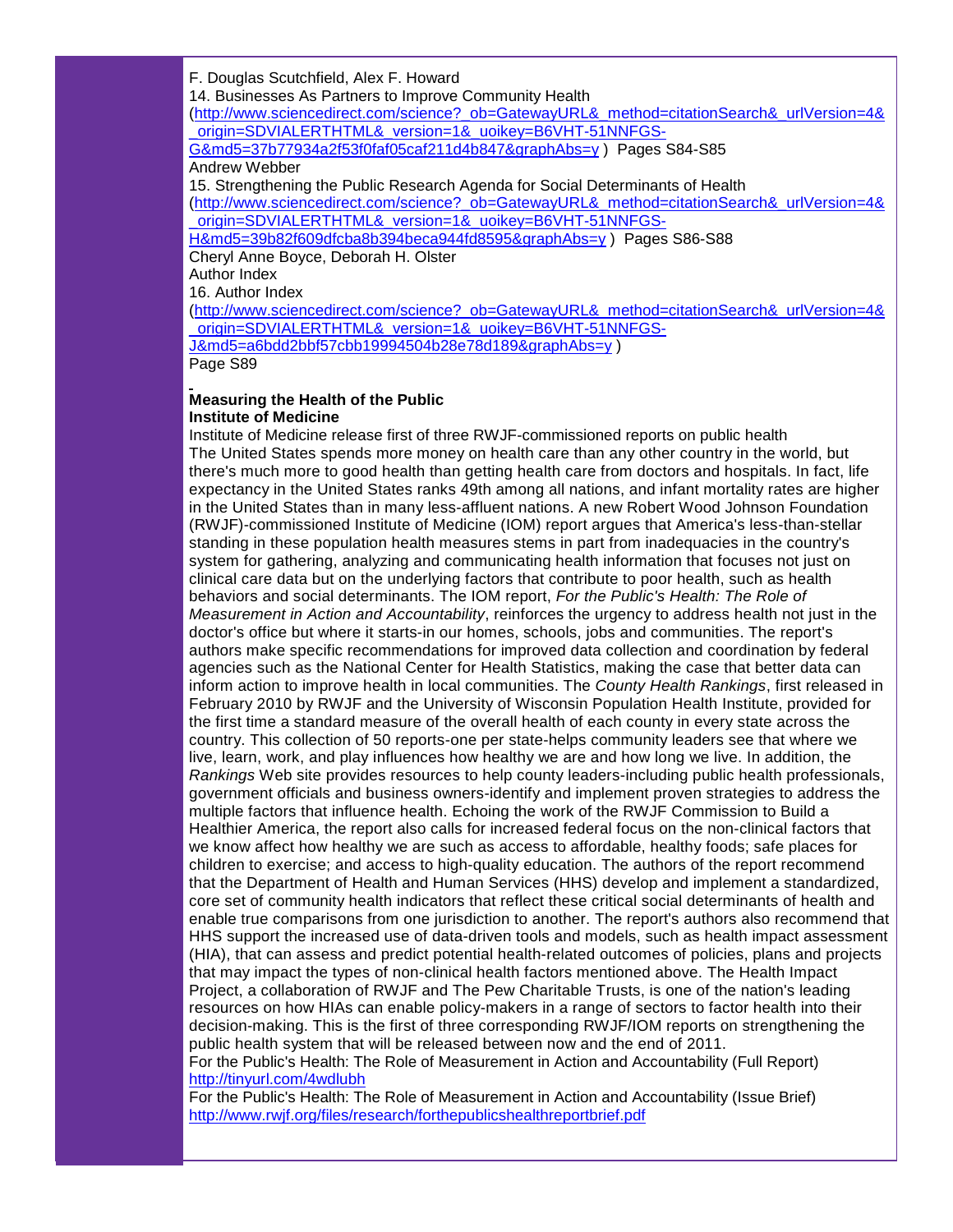[Methodological Issues in the Collection, Analysis, and Reporting of Granular Data in Asian American](http://r20.rs6.net/tn.jsp?llr=5gytkqcab&t=99zrdneab.0.u6n9dneab.5gytkqcab.1&ts=S0585&p=http%3A%2F%2Fmuse.jhu.edu%2Fjournals%2Fjournal_of_health_care_for_the_poor_and_underserved%2Fsummary%2Fv021%2F21.4.islam.html)  [Populations: Historical Challenges and Potential Solutions](http://r20.rs6.net/tn.jsp?llr=5gytkqcab&t=99zrdneab.0.u6n9dneab.5gytkqcab.1&ts=S0585&p=http%3A%2F%2Fmuse.jhu.edu%2Fjournals%2Fjournal_of_health_care_for_the_poor_and_underserved%2Fsummary%2Fv021%2F21.4.islam.html)

**Journal of Health Care for the Poor and Underserved [http://tinyurl.com/4zalxqh](http://r20.rs6.net/tn.jsp?llr=5gytkqcab&t=99zrdneab.0.v6n9dneab.5gytkqcab.1&ts=S0585&p=http%3A%2F%2Ftinyurl.com%2F4zalxqh)**

**The Journal of Health Care for the Poor and Underserved**recently published [Methodological](http://r20.rs6.net/tn.jsp?llr=5gytkqcab&t=99zrdneab.0.u6n9dneab.5gytkqcab.1&ts=S0585&p=http%3A%2F%2Fmuse.jhu.edu%2Fjournals%2Fjournal_of_health_care_for_the_poor_and_underserved%2Fsummary%2Fv021%2F21.4.islam.html)  [Issues in the Collection, Analysis, and Reporting of Granular Data in Asian American Populations:](http://r20.rs6.net/tn.jsp?llr=5gytkqcab&t=99zrdneab.0.u6n9dneab.5gytkqcab.1&ts=S0585&p=http%3A%2F%2Fmuse.jhu.edu%2Fjournals%2Fjournal_of_health_care_for_the_poor_and_underserved%2Fsummary%2Fv021%2F21.4.islam.html)  [Historical Challenges and Potential Solutions.](http://r20.rs6.net/tn.jsp?llr=5gytkqcab&t=99zrdneab.0.u6n9dneab.5gytkqcab.1&ts=S0585&p=http%3A%2F%2Fmuse.jhu.edu%2Fjournals%2Fjournal_of_health_care_for_the_poor_and_underserved%2Fsummary%2Fv021%2F21.4.islam.html) Although Asian Americans are one of the fastestgrowing populations in the United States, there is a lack of knowledge related to the health needs of this population. The report examines the shortage of health data on Asian Americans by ethnic subgroups, primary language, and geography. The article also presents challenges and potential solutions to addressing the collection, analysis, and reporting data on Asian Americans.

# **Progress in Community Health Partnerships: Research, Education, and Action Volume 4, Issue 4, Winter 2010**

# **[http://bit.ly/eZBAOr](http://r20.rs6.net/tn.jsp?llr=5gytkqcab&t=99zrdneab.0.w6n9dneab.5gytkqcab.1&ts=S0585&p=http%3A%2F%2Fbit.ly%2FeZBAOr)**

**Editorial** 

Harnessing the Power of Partnership and Community Collaboration: Addressing Youth Health Inequalities H. Mollie Greves Grow pp. 253-255

Original Research

-Walk Together Children With No Wasted Steps: Community-Academic Partnering for Equal Power in NIH Proposal Development Karen Jaynes Williams John Mark Cooks Marlynn May Jane Peranteau Elizabeth Reifsnider Martha A. Hargraves pp. 263-277

-Improving Dietary and Physical Activity Practices in Group Homes Serving Residents With Severe Mental Illness Glen Xiong Linda Ziegahn Barlow Schuyler Al Rowlett Diana Cassady pp. 279-288 Influences on Tobacco Use Among Urban Hispanic Young Adults in Baltimore: Findings From a - Qualitative Study, Jennifer D. McCleary-Sills, Andrea Villanti, Evelyn Rosario, Lee Bone, Frances Stillman, pp. 289-297

Works-in-Progress and Lessons Learned

-Developing Research and Recruitment While Fostering Stakeholder Engagement in a National Institutes of Mental Health-Funded Interventions and Practice Research Infrastructure Programs Grant for -Depression Shannon Wiltsey Stirman Lizabeth A. Goldstein Glenda Wrenn Marna Barrett Mary Beth Connolly Gibbons Delane Casiano Donald Thompson Patricia P. Green Laura Heintz Jacques P. Barber Paul Crits-Christoph pp. 299-303

-Lessons Learned From a Community-Academic Partnership Addressing Adolescent Pregnancy Prevention in Filipino American Families Joyce R. Javier Lisa J. Chamberlain Kahealani K. Rivera Sarah E. Gonzalez Fernando S. Mendoza Lynne C. Huffman pp. 305-313

- The Development of a Community-Based Family Asthma Management Intervention for Puerto Rican Children Christina Gamache Martin Adrianne Anderson Andrade Doryliz Vila Edna Acosta-Prez Glorisa Canino pp. 315-324

-Community-Based Participatory Research in a Large Cohort Study of Chronic Diseases Among Alaska Native Adults Diana Redwood Anne Lanier Melissa Kemberling Joseph Klejka Ileen Sylvester Kari Lundgren pp. 325-330

#### Policy and Practice

-Using an Alliance of Independent Health Consumer Assistance Centers to Change Public Policy in California Michael R. Cousineau Lori Miller Nascimento Mabel Ponce pp. 331-340 Podcast Interview Transcript Michael Cousineau Eva Moore pp. 341-345

Education and Training

-Lessons Learned From Undertaking Community-Based Participatory Research Dissertations: The Trials and Triumphs of Two Junior Health Scholars Nooshin Khobzi Sarah Flicker pp. 347-356

## **[Priorities of Low-Income Urban Residents for Interventions to Address the Socio-Economic](http://r20.rs6.net/tn.jsp?llr=5gytkqcab&t=99zrdneab.0.x6n9dneab.5gytkqcab.1&ts=S0585&p=http%3A%2F%2Fmuse.jhu.edu%2Fjournals%2Fjournal_of_health_care_for_the_poor_and_underserved%2Fsummary%2Fv021%2F21.4.danis.html)  [Determinants of Health](http://r20.rs6.net/tn.jsp?llr=5gytkqcab&t=99zrdneab.0.x6n9dneab.5gytkqcab.1&ts=S0585&p=http%3A%2F%2Fmuse.jhu.edu%2Fjournals%2Fjournal_of_health_care_for_the_poor_and_underserved%2Fsummary%2Fv021%2F21.4.danis.html)**

#### **Journal of Health Care for the Poor and Underserved**

**The Journal of Health Care for the Poor and Underserved** released [Priorities of Low-Income](http://r20.rs6.net/tn.jsp?llr=5gytkqcab&t=99zrdneab.0.x6n9dneab.5gytkqcab.1&ts=S0585&p=http%3A%2F%2Fmuse.jhu.edu%2Fjournals%2Fjournal_of_health_care_for_the_poor_and_underserved%2Fsummary%2Fv021%2F21.4.danis.html)  [Urban Residents for Interventions to Address the Socio-Economic Determinants of Health.](http://r20.rs6.net/tn.jsp?llr=5gytkqcab&t=99zrdneab.0.x6n9dneab.5gytkqcab.1&ts=S0585&p=http%3A%2F%2Fmuse.jhu.edu%2Fjournals%2Fjournal_of_health_care_for_the_poor_and_underserved%2Fsummary%2Fv021%2F21.4.danis.html) In this study, researchers selected 16 interventions that addressed various socioeconomic determinants of health, such as health care, housing, and employment. Using a sample group, participants were asked to prioritize these interventions. The study results indicated that low-income residents' priorities may usefully inform allocation of social services that affect health.

**[Putting Women's Health Care Disparities on the Map: Examining Racial and Ethnic Disparities](http://r20.rs6.net/tn.jsp?llr=5gytkqcab&t=99zrdneab.0.y6n9dneab.5gytkqcab.1&ts=S0585&p=http%3A%2F%2Fwww.kff.org%2Fminorityhealth%2F7886.cfm)**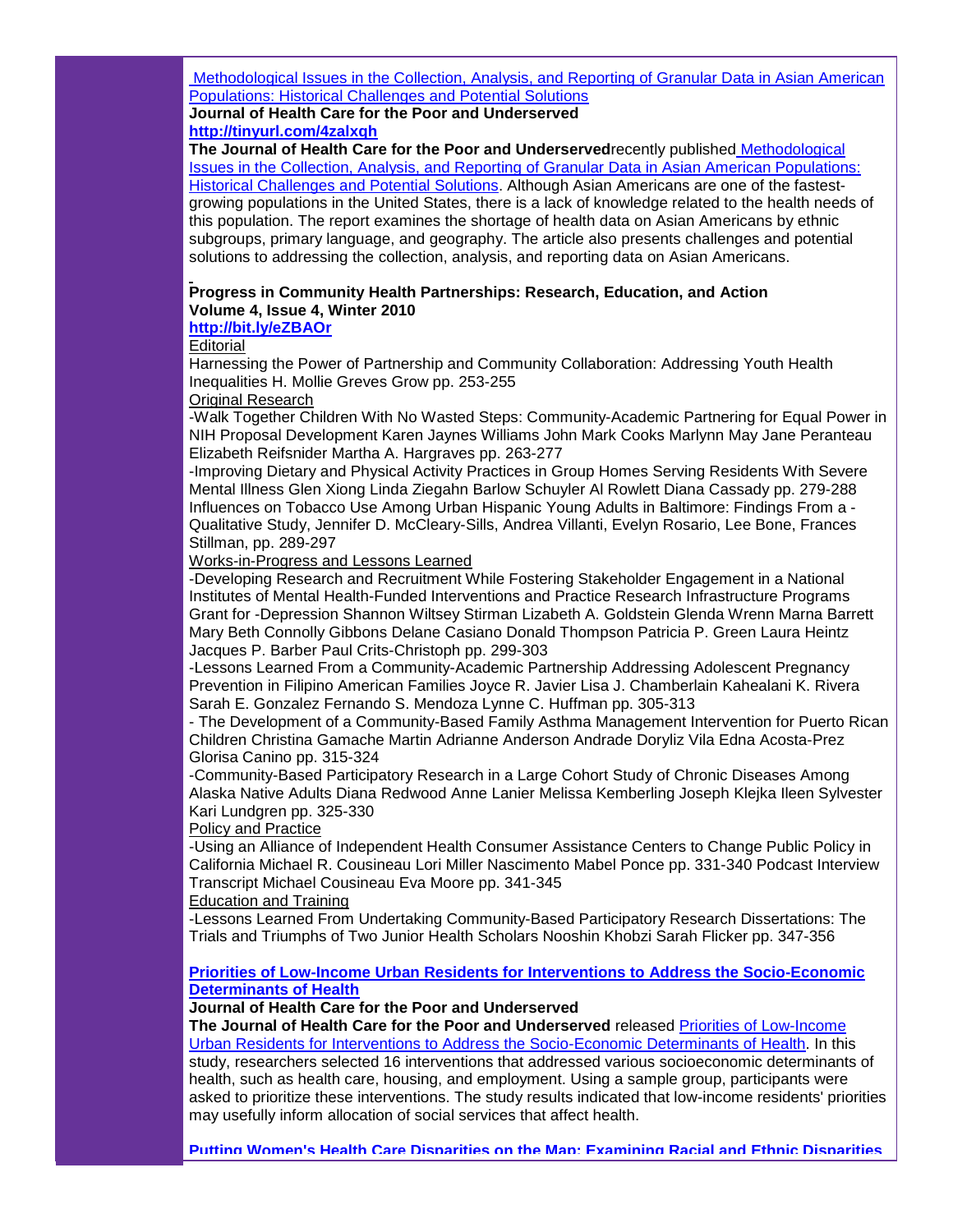#### **at the State Level Kaiser Family Foundation [http://tinyurl.com/4tnsb3u](http://r20.rs6.net/tn.jsp?llr=5gytkqcab&t=99zrdneab.0.z6n9dneab.5gytkqcab.1&ts=S0585&p=http%3A%2F%2Ftinyurl.com%2F4tnsb3u)**

**Kaiser Family Foundation** recently updated the [tables](http://r20.rs6.net/tn.jsp?llr=5gytkqcab&t=99zrdneab.0.f4epv6cab.5gytkqcab.1&ts=S0585&p=http%3A%2F%2Fwww.statehealthfacts.org%2Fwomen.jsp) in the report [Putting Women's Health Care](http://r20.rs6.net/tn.jsp?llr=5gytkqcab&t=99zrdneab.0.y6n9dneab.5gytkqcab.1&ts=S0585&p=http%3A%2F%2Fwww.kff.org%2Fminorityhealth%2F7886.cfm)  [Disparities on the Map: Examining Racial and Ethnic Disparities at the State Level](http://r20.rs6.net/tn.jsp?llr=5gytkqcab&t=99zrdneab.0.y6n9dneab.5gytkqcab.1&ts=S0585&p=http%3A%2F%2Fwww.kff.org%2Fminorityhealth%2F7886.cfm) to reflect new data. This report provides a unique state-level look at disparities among women of different races and ethnicities on a broad range of indicators of health and well-being.

# **Surveillance for Certain Health Behaviors Among States and Selected Local Areas - United States, 2008**

#### **Morbidity and Mortality Weekly Report,** *Surveillance Summaries***, December 10, 2010/59(SS10):1-221**

Each year, seven of 10 deaths in the United States are the result of chronic diseases. The Behavioral Risk Factor Surveillance System (BRFSS), conducted by state health departments with assistance from CDC, is the largest state-based surveillance system in the United States and the world's largest continuously collected cross-sectional telephone survey. This report presents results for 2008 BRFSS data for all 50 states, the District of Columbia, Puerto Rico, Guam, the U.S. Virgin Islands, 177 metropolitan and micropolitan statistical areas (MMSAs), and 266 counties. Full text at [http://www.cdc.gov/mmwr/preview/mmwrhtml/ss5910a1.htm?s\\_cid=ss5910a1\\_e.](http://r20.rs6.net/tn.jsp?llr=5gytkqcab&t=99zrdneab.0.96n9dneab.5gytkqcab.1&ts=S0585&p=http%3A%2F%2Fwww.cdc.gov%2Fmmwr%2Fpreview%2Fmmwrhtml%2Fss5910a1.htm%3Fs_cid%3Dss5910a1_e)

# **[Understanding Health Reform: A Community Guide for African Americans](http://r20.rs6.net/tn.jsp?llr=5gytkqcab&t=99zrdneab.0.86n9dneab.5gytkqcab.1&ts=S0585&p=http%3A%2F%2Fcbcfinc.org%2Fimages%2Fpdf%2FCBCF%2520Health%2520Reform%2520Guide%2520FINAL%252011-18-10.pdf) The Congressional Black Caucus Foundation**

# **[http://tinyurl.com/4dkde7p](http://r20.rs6.net/tn.jsp?llr=5gytkqcab&t=99zrdneab.0.66n9dneab.5gytkqcab.1&ts=S0585&p=http%3A%2F%2Ftinyurl.com%2F4dkde7p)**

**The Congressional Black Caucus Foundation** developed [Understanding Health Reform: A](http://r20.rs6.net/tn.jsp?llr=5gytkqcab&t=99zrdneab.0.86n9dneab.5gytkqcab.1&ts=S0585&p=http%3A%2F%2Fcbcfinc.org%2Fimages%2Fpdf%2FCBCF%2520Health%2520Reform%2520Guide%2520FINAL%252011-18-10.pdf) 

[Community Guide for African Americans.](http://r20.rs6.net/tn.jsp?llr=5gytkqcab&t=99zrdneab.0.86n9dneab.5gytkqcab.1&ts=S0585&p=http%3A%2F%2Fcbcfinc.org%2Fimages%2Fpdf%2FCBCF%2520Health%2520Reform%2520Guide%2520FINAL%252011-18-10.pdf) This resource was designed to show African Americans what provisions in the law are likely to have the greatest impact on their health. It also details ways to continue to advocate for resources to improve the health status of communities. The guide provides information about the health coverage expansion, the consumer protections against abusive health insurance practices, and prevention and wellness initiatives in the law that will help communities become healthier.

# **Others**

#### **AcademyHealth**

**[The Affordable Care Act \(Part II\): Section 4302 and Implications for Data Collection](http://r20.rs6.net/tn.jsp?llr=5gytkqcab&t=99zrdneab.0.56n9dneab.5gytkqcab.1&ts=S0585&p=http%3A%2F%2Fwww.academyhealth.org%2FTraining%2FResourceDetail.cfm%3FItemNumber%3D6074) [http://www.academyhealth.org/Training/ResourceDetail.cfm?ItemNumber=6074](http://r20.rs6.net/tn.jsp?llr=5gytkqcab&t=99zrdneab.0.56n9dneab.5gytkqcab.1&ts=S0585&p=http%3A%2F%2Fwww.academyhealth.org%2FTraining%2FResourceDetail.cfm%3FItemNumber%3D6074) AcademyHealth**recently hosted the webinar, [The Affordable Care Act \(Part II\): Section 4302 and](http://r20.rs6.net/tn.jsp?llr=5gytkqcab&t=99zrdneab.0.56n9dneab.5gytkqcab.1&ts=S0585&p=http%3A%2F%2Fwww.academyhealth.org%2FTraining%2FResourceDetail.cfm%3FItemNumber%3D6074)  [Implications for Data Collection.](http://r20.rs6.net/tn.jsp?llr=5gytkqcab&t=99zrdneab.0.56n9dneab.5gytkqcab.1&ts=S0585&p=http%3A%2F%2Fwww.academyhealth.org%2FTraining%2FResourceDetail.cfm%3FItemNumber%3D6074) The webinar specifically detailed the purpose of data collection, standards for collecting data, and instruction of how the data will be reported and used in health care reform. In addition, an overview of the next steps of implementation and ways to engage the public on data collection were discussed.

# **2005-2009 American Community Survey (ACS)**

# **U.S. Census Bureau**

The U.S Census Bureau is pleased to announce the release of the 2005-2009 American Community Survey (ACS) 5-year estimates on American FactFinder. There you will find tables with social, demographic, housing, and economic data for areas down to the census tract level. You can access the newly-released data on American FactFinder at: [2005-2009 ACS 5-year data](http://r20.rs6.net/tn.jsp?llr=5gytkqcab&t=99zrdneab.0.46n9dneab.5gytkqcab.1&ts=S0585&p=http%3A%2F%2Flinks.govdelivery.com%2Ftrack%3Ftype%3Dclick%26enid%3DbWFpbGluZ2lkPTExMjQ2MTImbWVzc2FnZWlkPVBSRC1CVUwtMTEyNDYxMiZkYXRhYmFzZWlkPTEwMDEmc2VyaWFsPTEyNzY2OTgzNDMmZW1haWxpZD1zdmVudHVyYUBjZGMuZ292JnVzZXJpZD1zdmVudHVyYUBjZGMuZ292JmZsPSZleHRyYT1NdWx0aXZhcmlhdGVJZD0mJiY%3D%26%26%26100%26%26%26http%3A%2F%2Ffactfinder.census.gov%2Fservlet%2FDatasetMainPageServlet%3F_program%3DACS%26_submenuId%3D%26_lang%3Den%26_ts%3D) If you would like more information and supporting documentation for this data release please visit the ACS web site at[:www.census.gov/acs](http://r20.rs6.net/tn.jsp?llr=5gytkqcab&t=99zrdneab.0.a5n9dneab.5gytkqcab.1&ts=S0585&p=http%3A%2F%2Flinks.govdelivery.com%2Ftrack%3Ftype%3Dclick%26enid%3DbWFpbGluZ2lkPTExMjQ2MTImbWVzc2FnZWlkPVBSRC1CVUwtMTEyNDYxMiZkYXRhYmFzZWlkPTEwMDEmc2VyaWFsPTEyNzY2OTgzNDMmZW1haWxpZD1zdmVudHVyYUBjZGMuZ292JnVzZXJpZD1zdmVudHVyYUBjZGMuZ292JmZsPSZleHRyYT1NdWx0aXZhcmlhdGVJZD0mJiY%3D%26%26%26101%26%26%26http%3A%2F%2Fwww.census.gov%2Facs)

#### **Community-Based Participatory Research Funders Interest Group**

The Community-Based Participatory Research (CBPR) Funders Interest Group (FIG) is comprised of government funding agencies, philanthropies and other funders that are committed to advancing CBPR as a strategy for conducting rigorous research that builds community capacity and changes practices and policies that make a real difference in people's lives. The FIG is expanding its membership to include other entities that wear hats as funders (e.g., university-based centers that provide seed grant funding for CBPR partnerships). The CBPR FIG was formed in April 2007 to advance CBPR by fostering networking, shared learning and collaboration among funders in the U.S. and Canada who invest in CBPR. As defined by the Kellogg Health Scholars Program, CBPR is "a